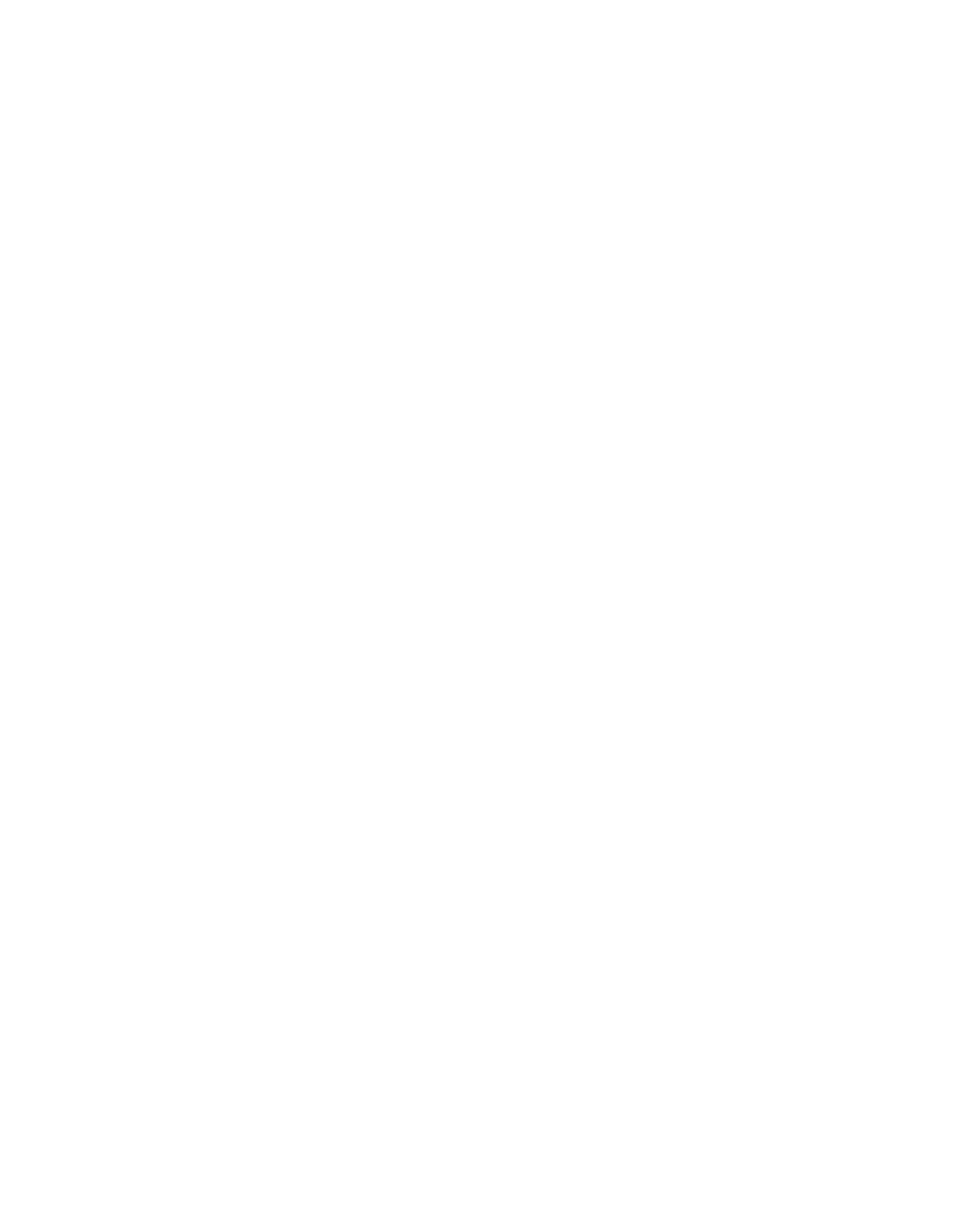## **Table of Contents**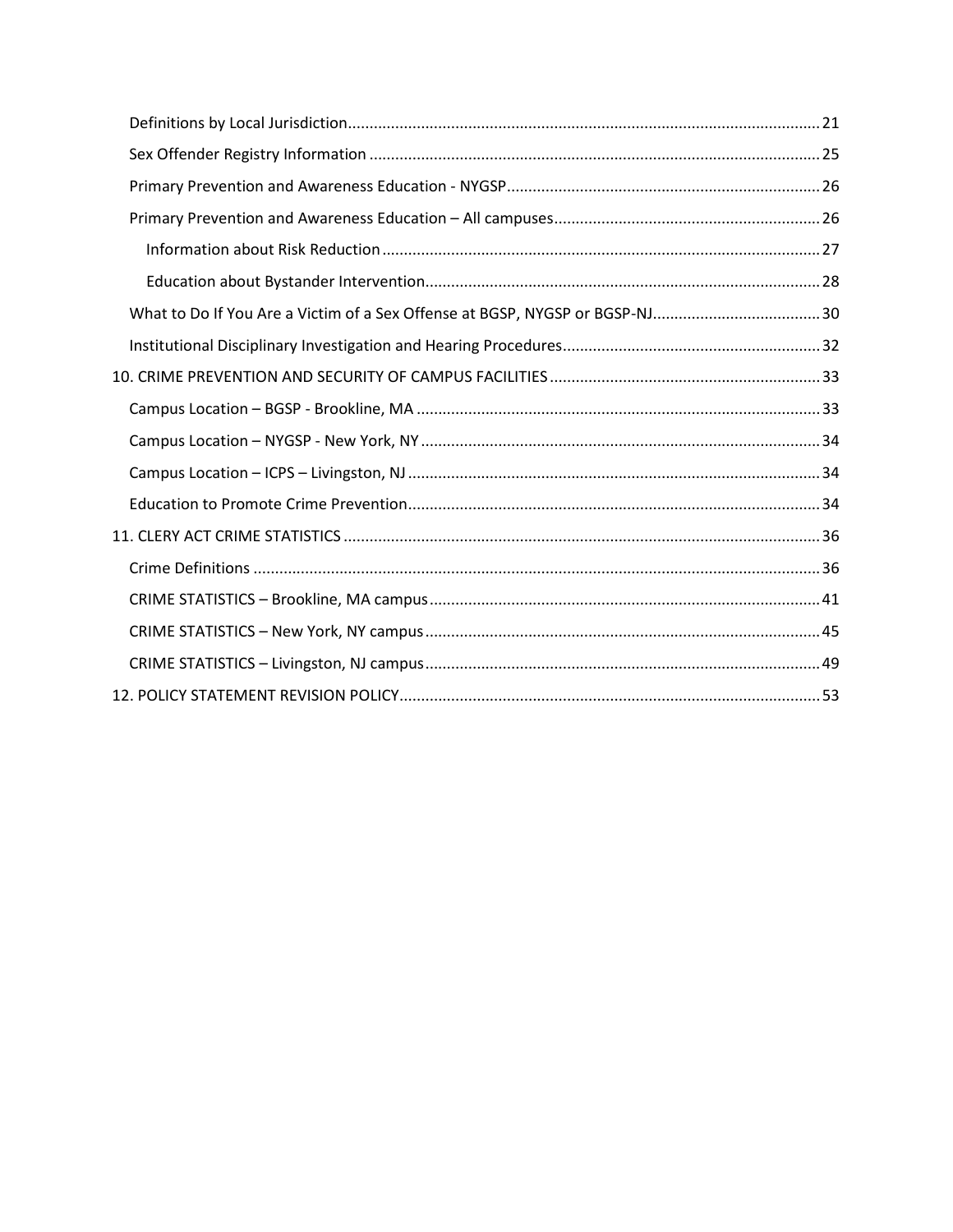## <span id="page-4-0"></span>**1. THE INSTITUTION**

The Boston Graduate School of Psychoanalysis (BGSP) is the only regionally accredited, degree granting, independent psychoanalytic graduate school in the country. Since its founding in 1973, BGSP has opened doors to psychoanalytic study to exceptional students from a wide variety of academic backgrounds. Graduates of the school apply what they have learned in clinical settings as well as in education, business, politics, and the arts.

The Boston Graduate School of Psychoanalysis, including its campuses in New York and New Jersey, is accredited by the New England Commission of Higher Education (formerly the Commission on Institutions of Higher Education of the New England Association of Schools and Colleges, Inc.). Accreditation of an institution of higher education by the Commission indicates that it meets or exceeds criteria for the assessment of institutional quality periodically applied through a peer review process. An accredited institution is one which has available the necessary resources to achieve its stated purposes through appropriate educational programs, is substantially doing so, and gives reasonable evidence that it will continue to do so in the foreseeable future. Institutional integrity is also addressed through accreditation. Accreditation by the Commission is not partial but applies to the institution as a whole. As such, it is not a guarantee of every course or program offered, or the competence of individual graduates. Rather, it provides reasonable assurance about the quality of opportunities available to students who attend the institution. Inquiries regarding the accreditation status by the New England Commission of Higher Education should be directed to Carol M. Panetta, Psy.D., Vice President at BGSP. Individuals may also contact:

#### **New England Commission of Higher Education**

3 Burlington Woods Drive Suite 100 Burlington, MA 01803-4514 Phone: (781) 425-7785 Email: [info@neche.org](mailto:info@neche.org)

## <span id="page-4-1"></span>**2. INTRODUCTION**

This report is published in accord with the 1990 *Crime Awareness and Campus Security Act* (Title II of Public Law 101-542), which amended the *Higher Education Act of 1965* (*HEA*). The act had subsequent amendments (1992, 1998, 2000, & 2008), and the law was renamed the *Jeanne Clery Disclosure of Campus Security Policy and Campus Crime Statistics Act* by amendment in 1998.

On March 7, 2013, the *Violence Against Women Reauthorization Act of 2013* (*VAWA*) (Public Law 113- 14) was signed into law. *VAWA* includes amendments to the Clery Act requiring additional disclosure and reporting of policies and programs related to domestic violence, dating violence, sexual assault, and stalking. This year's report contains information to meet these requirements.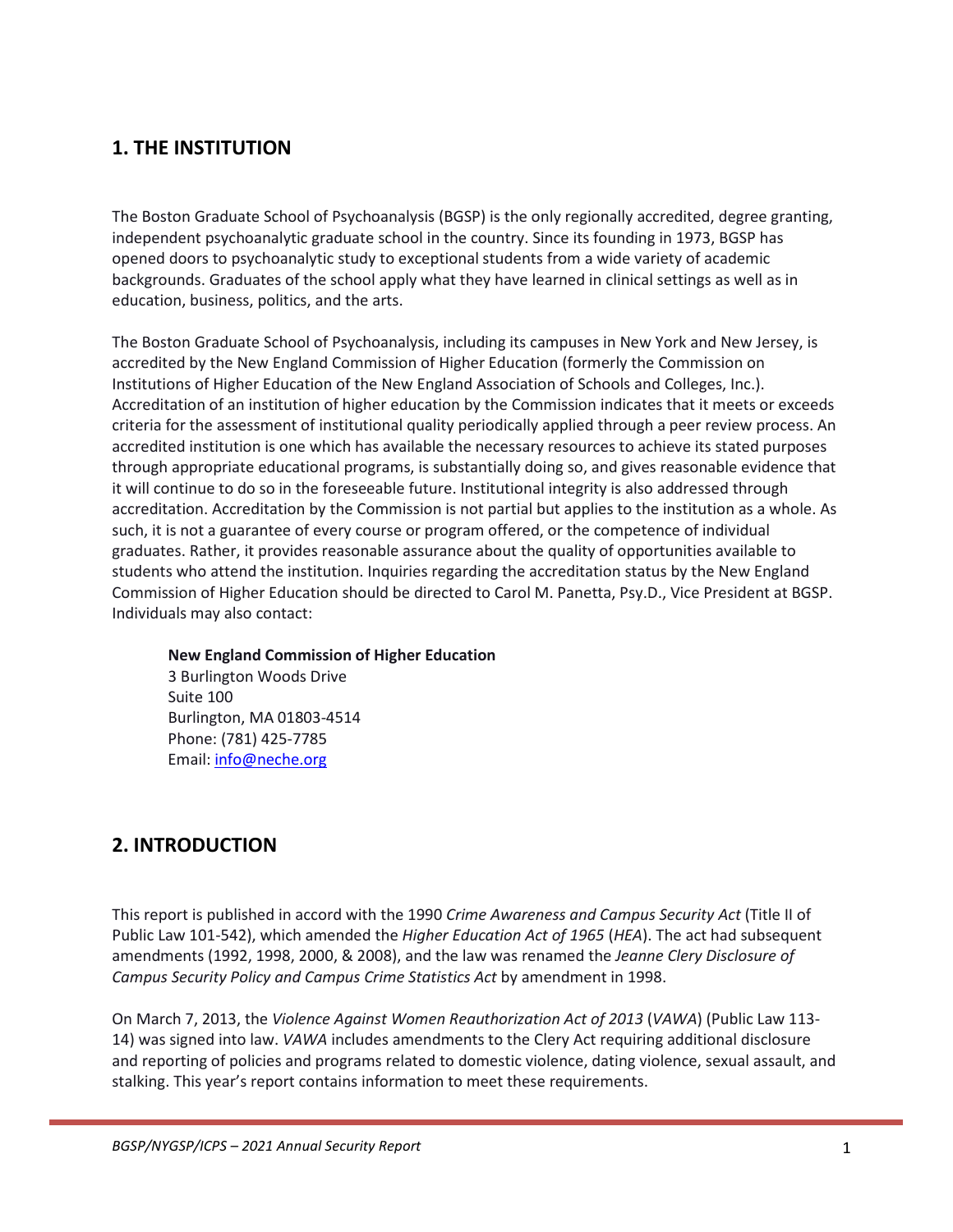On July 7, 2015, New York State enacted comprehensive sexual assault prevention legislation (NY State Education Law Articles 129-A and B) known as "*Enough is Enough*." This law requires all colleges and universities in New York State to adopt a set of comprehensive procedures and guidelines related to domestic violence, dating violence, stalking and sexual assault. The NYGSP Security Committee and Title IX Coordinator have worked to review and identify changes needed to comply with this legislation. In addition, a webpage was developed for NYGSP students to compile the various resources available to victims both on- and off-campus, along with clear definitions, policy and procedure descriptions, and a campus sexual assault "Students' Bill of Rights." This website is accessible online at [http://nygsp.bgsp.edu/safety/.](http://nygsp.bgsp.edu/safety/)

As of August 14th, 2019, NYGSP is in 100% compliance with New York State's 129B-*Enough is Enough* legislation. Students will find additional information regarding school policies and procedures required by this law in the NYGSP Student Handbook, the NYGSP sexual assault response webpage, and in this annual security report. Additionally, NYGSP has contracted with EVERFI, a national education company, to provide a sexual harassment education program to the campus community. More information on this is located in Section 9 of this report.

The United States Department of Education, Office of Postsecondary Education, *The Handbook for Campus Safety and Security Reporting,* 2016 edition, was used as a resource for interpretation of the *Federal Register* and the *Higher Education Opportunity Act* and for policy statement guidelines, components, and content throughout. In October 2020, an electronic announcement was released rescinding the 2016 Handbook, and replacing it with an appendix to a future FSA Handbook. That Appendix is available through the electronic announcement: [https://fsapartners.ed.gov/knowledge](https://fsapartners.ed.gov/knowledge-center/library/electronic-announcements/2020-10-09/rescission-and-replacement-2016-handbook-campus-safety-and-security-reporting-updated-jan-19-2021)[center/library/electronic-announcements/2020-10-09/rescission-and-replacement-2016-handbook](https://fsapartners.ed.gov/knowledge-center/library/electronic-announcements/2020-10-09/rescission-and-replacement-2016-handbook-campus-safety-and-security-reporting-updated-jan-19-2021)[campus-safety-and-security-reporting-updated-jan-19-2021](https://fsapartners.ed.gov/knowledge-center/library/electronic-announcements/2020-10-09/rescission-and-replacement-2016-handbook-campus-safety-and-security-reporting-updated-jan-19-2021) This document references that institutions may continue to reference the 2016 handbook, the appendix is meant to clarify the requirements, most specifically around the Clery geography and definitions of public property.

This report addresses the Boston Graduate School of Psychoanalysis (BGSP) main campus at 1581 Beacon Street, Brookline, MA 02446; the New York Graduate School of Psychoanalysis (NYGSP) branch campus at 16 West 10<sup>th</sup> Street, New York, NY 10011; and the Institute of Counseling and Psychoanalytic Studies (ICPS)-New Jersey Campus of BGSP (formerly BGSP-NJ) branch campus at 301 South Livingston Avenue, Livingston, NJ 07039 where classes were held during the 2020 specified calendar year, with statistics included for each of the two consecutive prior years. The report encompasses the location of classes, public property within the location and immediately adjacent to the location (i.e. Clery geography). *Note: Due to the COVID-19 pandemic, all three campus locations shifted to remote instruction and operations in March 2020 through the end of the 2020 calendar year.*

The institution does not have campus police or a security department at any location, and therefore does not maintain a daily crime log. Additionally, the institution does not offer on-campus student housing facilities at any location, and therefore does not maintain a fire log, missing student procedures, and fire statistics, and does not publish an Annual Fire Safety Report.

The Annual Security Report of 2021 was published with cooperation from the Dean of Graduate Studies, the Senior Leadership Team, the NYGSP Title IX Coordinator, BGSP-NJ Campus Security Officer, and with crime statistics tables compiled by Michael Fraley, Operations Manager, the Director of Financial Aid,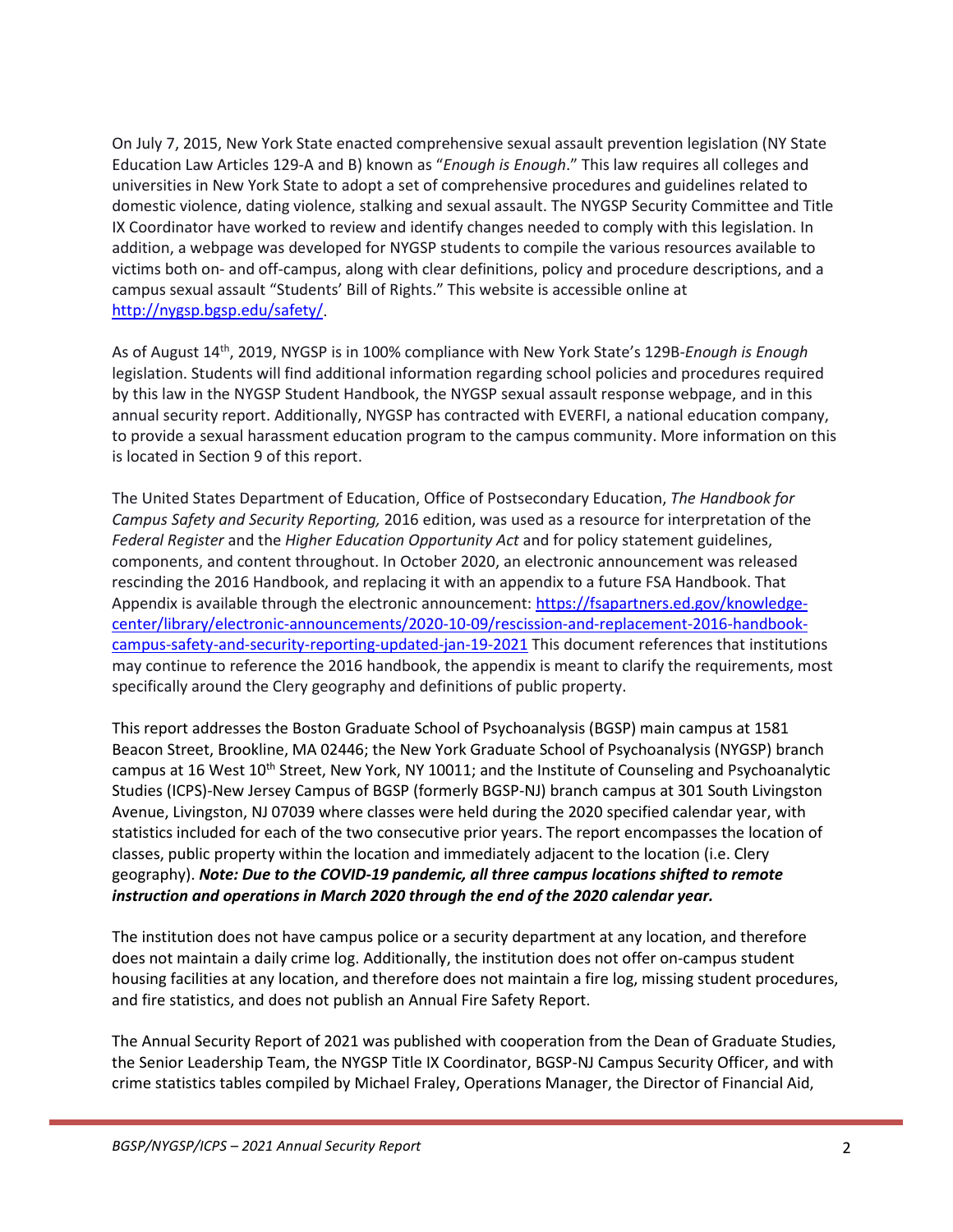and local law enforcement agencies or departments that have jurisdiction over some or all of the Clery geography of addressed locations. Additionally, the NYGSP Security Committee was consulted to confirm review of campus warning and evacuation procedures and on-campus crime statistics.

This report is the ninth publication of an institutional security report. Prior to October 2013, institutional Clery disclosures consisted of standalone crime statistics tables reported by the Operations Manager to the Department of Education during the annual Campus Safety and Security Survey. These statistics can be found online a[t https://ope.ed.gov/campussafety/#/.](https://ope.ed.gov/campussafety/#/) The *Student Handbook*, *Faculty Handbook*, and *Employee Handbook* provide helpful information including a Code of Conduct, and other policies now also covered in this Security Report.

## <span id="page-6-0"></span>**3. INTENT**

The descriptions, content, and policies provided herein describe the institution's procedures and practices in language to be understood by the general public. Disclosures are set forth to keep students and employees safe and facilities secure. Statistics are included in Section 11 for the three most recent calendar years.

## <span id="page-6-1"></span>**4. DISTRIBUTION**

The report is published before October  $1<sup>st</sup>$  yearly, and will be accessible on the school's website, [https://bgsp.edu/,](https://bgsp.edu/) [https://nygsp.bgsp.edu/,](https://nygsp.bgsp.edu/) and [https://nj.bgsp.edu/.](https://nj.bgsp.edu/) An email notice of the report's availability will be sent to all students, faculty, and staff, listing a brief description of the information contained in the report, and the exact URL of the website posting. Additionally, a paper copy of the report is available upon request.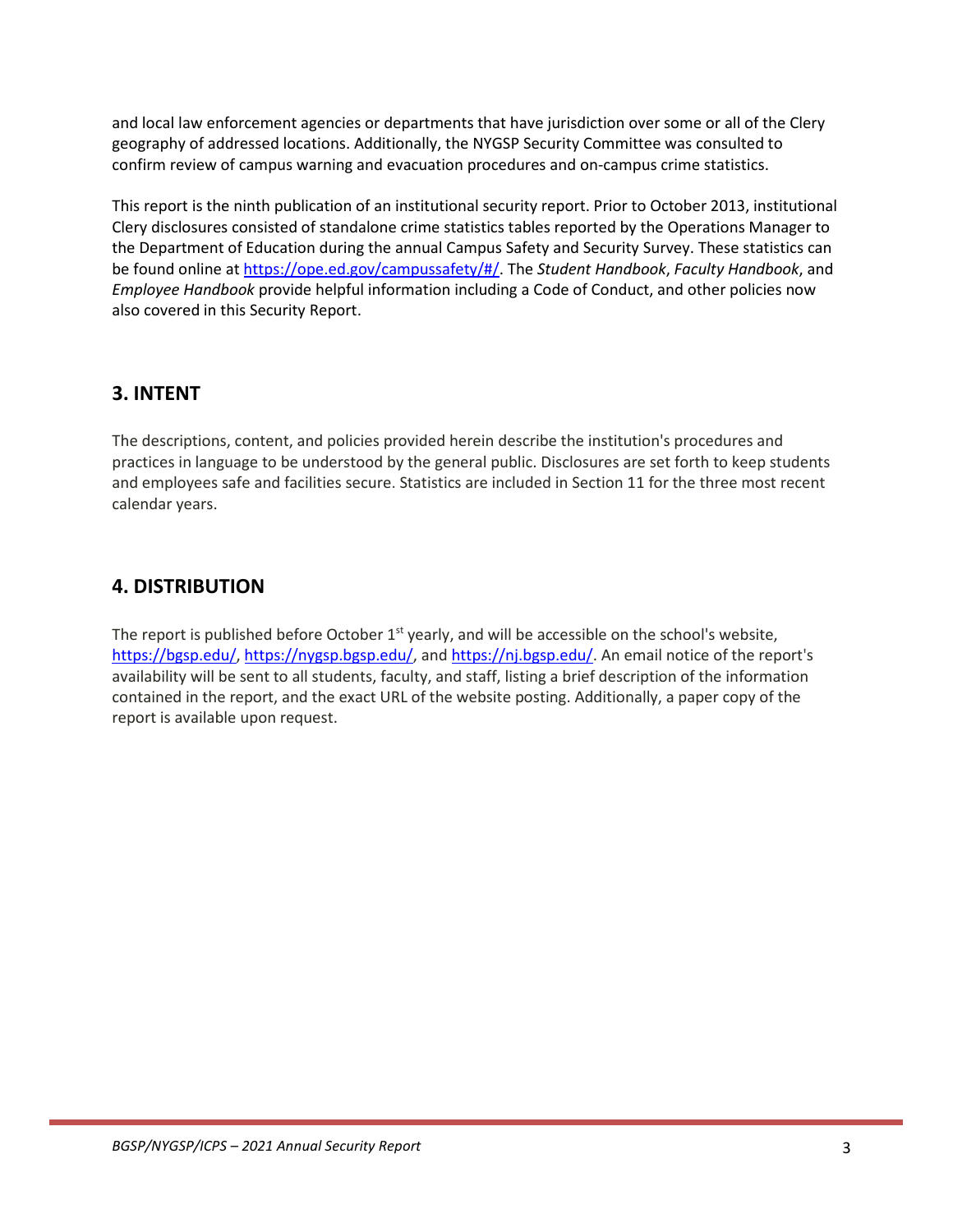## <span id="page-7-0"></span>**5. REPORTING CRIMES AND EMERGENCIES**

To provide a healthy and safe environment, the Graduate School requires that all employees and students promptly report all campus emergencies and suspected criminal activities.

**The Graduate School encourages those with information regarding a possible crime or other significant emergency or dangerous situation that poses an immediate threat to the health or safety of students or employees to CALL 911 immediately from the nearest phone.**

Brookline Police can be reached at (617) 730-2222 and the Brookline Fire Department can be reached at (617) 730-2272 for non-emergency calls.

New York City Police (6<sup>th</sup> Precinct) can be reached at (212) 741-4811 and the New York City Fire Department can be reached for non-emergency calls by dialing 311 or (718) 999-2000.

Livingston Police can be reached at (973) 992-3000 and the Livingston Fire Department can be reached at (973) 992-2373 for non-emergency calls.

The following are designated as persons on campus to whom victims and/or witnesses may report suspected criminal activity on a voluntary, confidential basis. All students and employees/faculty are encouraged to report suspected criminal activity to the Campus Security Authority.

#### **Brookline, MA main campus:**

Dr. Lynn Perlman, [perlmanl@bgsp.edu](mailto:perlmanl@bgsp.edu) or 617-277-3915 Dean of Graduate Studies, BGSP Campus Security Authority and Title IX Coordinator

#### **New York, NY branch campus:**

Mr. Kabir de Leeuw, [nygsp@bgsp.edu](mailto:nygsp@bgsp.edu) or 212-260-7050 Assistant to the NYGSP Program Director, NYGSP Campus Security Authority

Ms. Angela Musolino, [amusolino@cmps.edu](mailto:amusolino@cmps.edu) or 212-260-7050 Faculty, NYGSP Title IX Coordinator

#### **Livingston, NJ branch campus:**

Mrs. Loretta Calabrese, *calabrese@acapnj.org* or 973-629-1003 Registrar, BGSP-NJ Campus Security Authority

For clarity, a Campus Security Authority is not responsible for determining whether a crime actually took place. A Campus Security Authority should not try to apprehend an alleged criminal. It is also not the responsibility of the Campus Security Authority to convince the victim to contact law enforcement when the victim has chosen not to.

A Campus Security Authority will explain to an individual reporting how to get help if assistance is required. The Campus Security Authority will inform a victim reporting that help is available in a situation when the victim does not want an investigation. The decision to act is the victim's. However, during an emergency situation (for instance a physical assault) a Campus Security Authority will call 911 due to the emergency or dangerous situation that poses an immediate threat to the health or safety of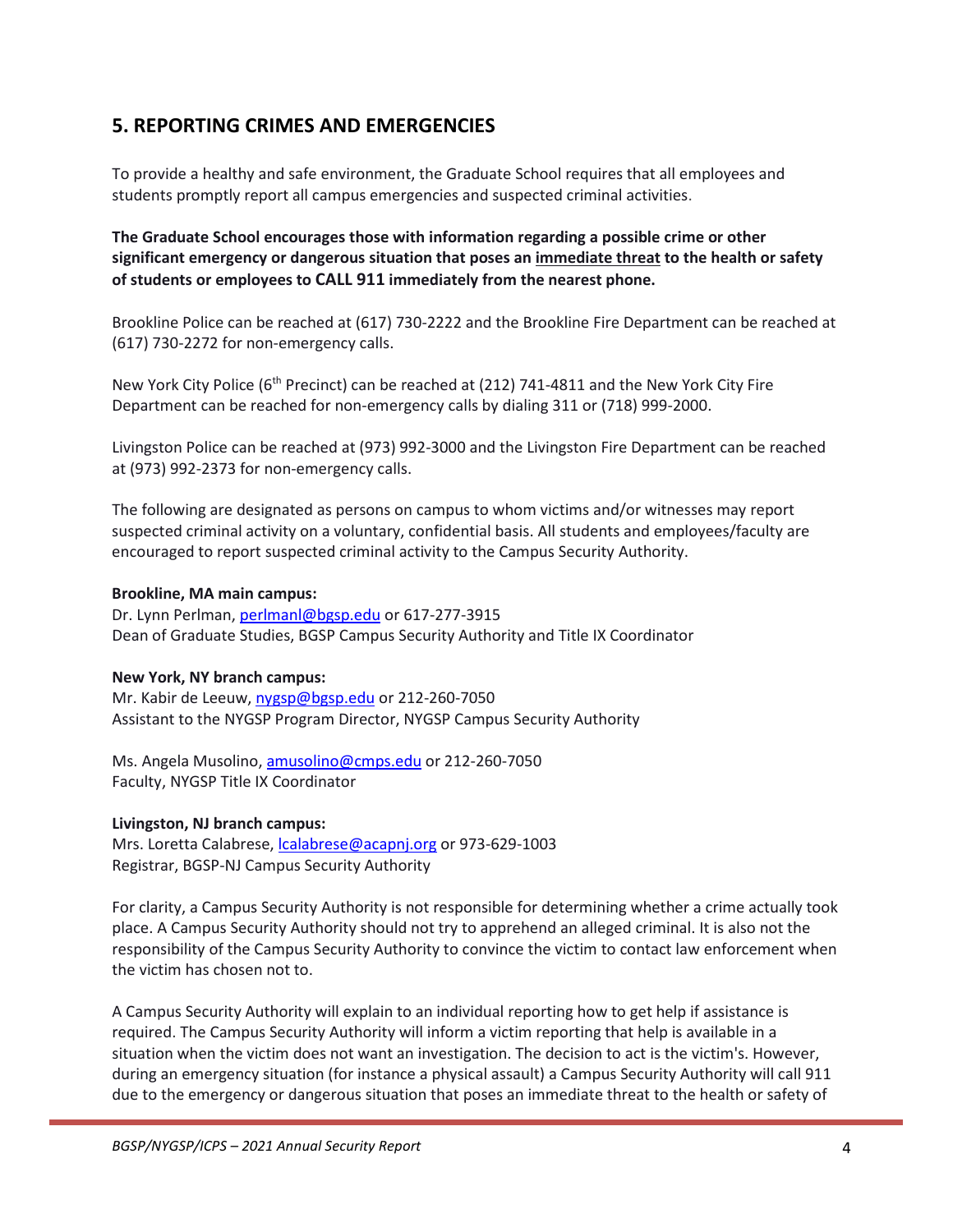students and/or employees. When situations warrant, the Campus Security Authority coordinates an emergency notification or timely warning message with the President (or alternative member of the Senior Leadership Team) to be executed by the School Office staff in accord with institutional established notification procedures.

The Campus Security Authority will provide information on reported crimes to the Operations Manager to compile crime statistics. Other campus staff should also provide information about any reported crimes to the Campus Security Authority and the Operations Manager. The Director of Financial Aid will work with the Operations Manager to request crime statistics from local law enforcement agencies or departments that have jurisdiction over some or all of the Clery geography of addressed institutional locations to fulfill the Clery Act federal law responsibility of annual disclosure of Clery crime statistics.

The Graduate School will disclose to the alleged victim of a crime of violence or a non-forcible sex offense with written request the results of any disciplinary proceeding conducted by the Graduate School against a student who is the alleged perpetrator of such crime or offense. If the alleged victim is deceased as the result of the crime or offense, the next of kin will be provided the results of the disciplinary proceeding with written request.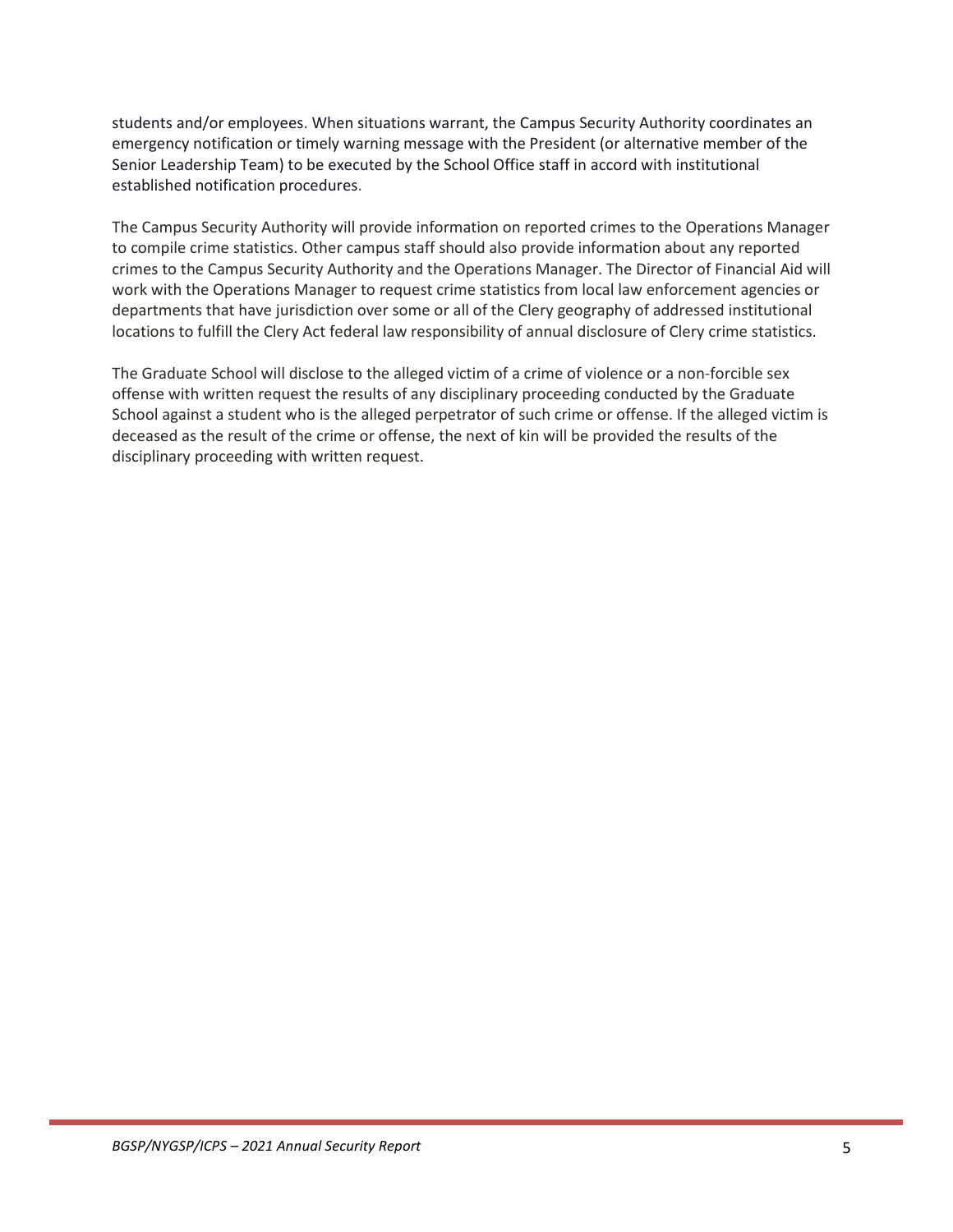## <span id="page-9-0"></span>**6. EMERGENCY RESPONSE AND EVACUATION PROCEDURES**

The Boston Graduate School of Psychoanalysis will immediately notify the campus community of a confirmed significant emergency or dangerous situation involving an immediate threat to the health or safety of students and/or employees on campus as defined by the following procedure:

#### <span id="page-9-1"></span>**Brookline, MA Campus**

- Knowledge obtained of a significant emergency or dangerous situation involving an immediate threat to the health or safety of students is routed without delay to the Campus Security Authority and Senior Leadership Team.
- The Campus Security Authority and Senior Leadership Team, taking into account the safety of the campus community, collaborate without delay to obtain information to be presented to the President for confirmation, formulate a draft message, and specified segment at risk or entire campus community to be notified.
	- $\circ$  Emergency notices will describe the situation, provide immediate steps to be taken, and indicate where additional information may be found.
- The President (or authorized member of the Senior Leadership Team if the President is unavailable), taking into account the safety of the campus community, approves without delay the confirmation, notification message contents, and appropriate segment of the campus community at risk to be notified, making modifications as necessary.
- Notifications are not issued if a notification will, in the judgment of the President (or authorized member of the Senior Leadership Team if the President is unavailable), compromise any effort to assist a victim, or to contain, respond to or otherwise mitigate an emergency.
- The President (or staff authorized by the President) without delay provides the School Office staff the approved message contents and specified segment of the campus community (or entire campus community) to be notified.
- The approved emergency notification message is disseminated by overlapping means of communication: posting at the top of the homepage of the BGSP website, updating the outgoing message on the phone system, and by email message to the specified segment of the campus community.
	- $\circ$  The Registrar provides up to date email addresses for the campus community at the beginning of each semester. The Marketing department has access to these emails and will determine the appropriate list to use based on the specified community segment without delay.
	- o The Marketing Coordinator disseminates the approved message to the specified segment via email without delay.
	- $\circ$  The Marketing Coordinator posts the approved message without delay at the top of the homepage of the BGSP website.
	- $\circ$  The Director of Financial Aid updates the outgoing phone message on the school voicemail system with the specified message without delay.
	- $\circ$  When administrative employees are included in the specified segment of the campus community, it may be decided to contact staff and/or faculty via phone. In this case, the President also calls Dr. Carol Panetta, the Telephone Tree Coordinator, who notifies employees by phone without delay.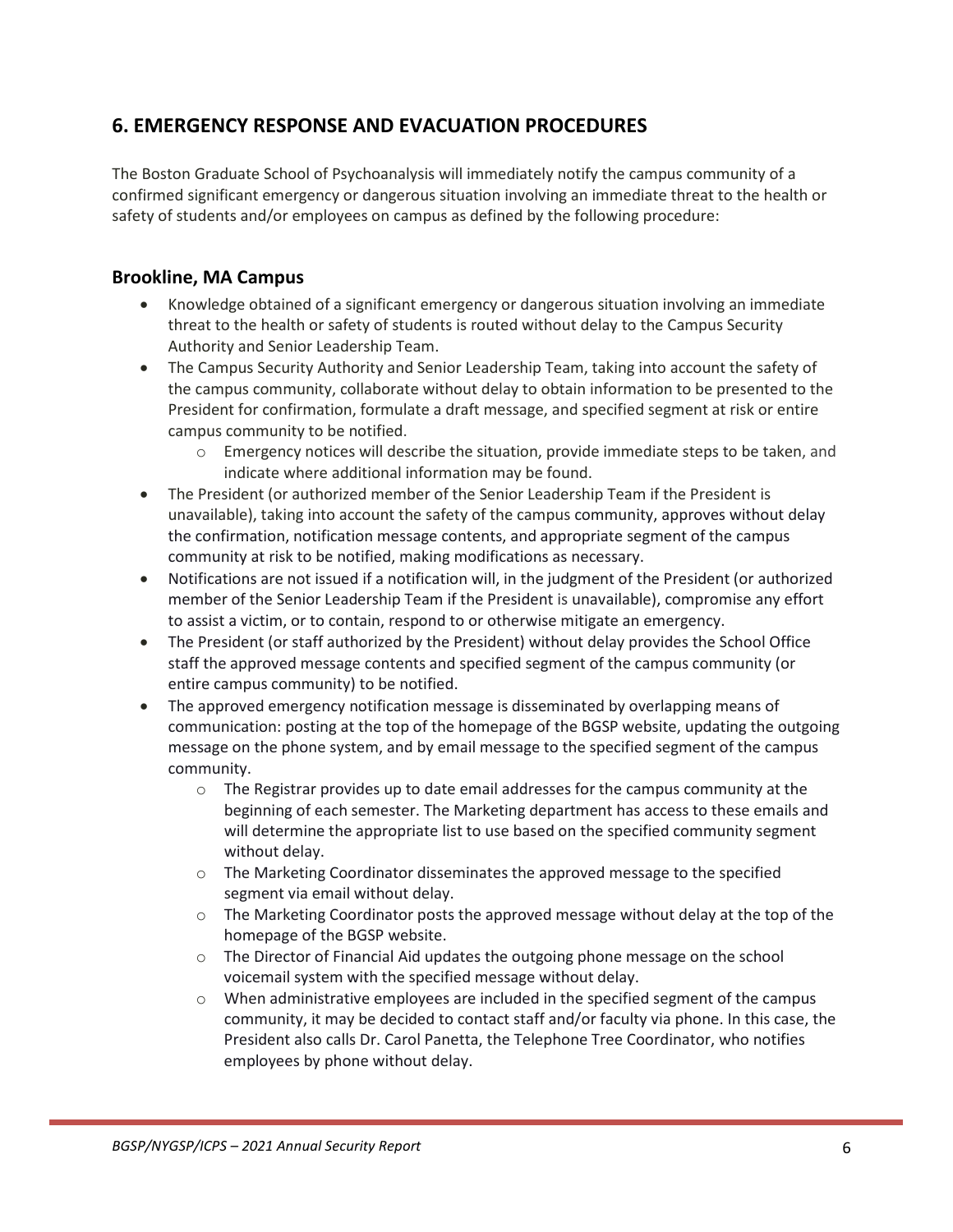- $\circ$  If the President (or authorized member of the Senior Leadership Team if the President is unavailable) sees it appropriate, notice of a school closure may be reported to the local television news channels. The Registrar can report a school closure to the various local television news stations (ABC, NBC, CBS/WBZ), and will do so without delay when asked by the President or other authorized member of the Senior Leadership Team.
- Emergency updates and further information will be provided similarly.

## <span id="page-10-0"></span>**New York, NY campus**

- The approved emergency notification message is disseminated by overlapping means of communication: posting at the top of the homepage of the NYGSP website, updating the outgoing message on the phone system, and by email message to the specified segment of the campus community.
	- o The NYGSP Registrar provides up to date email addresses for the campus community at the beginning of each semester. The Assistant to the NYGSP Program Director has access to these emails and in consultation with the Program Director and appropriate Administrative Directors, will determine the appropriate list to use based on the specified community segment without delay.
	- o The Assistant to the Program Director disseminates the approved message to the specified segment via email without delay.
	- o The Assistant to the Program Director posts the approved message without delay at the top of the homepage of the BGSP website.
	- o The Assistant to the Program Director updates the outgoing phone message on the school voicemail system with the specified message without delay.
	- $\circ$  If it is decided to contact staff and/or faculty via phone, the Program Director calls the Assistant to the Program Director, who notifies employees by phone without delay.
- Emergency updates and further information will be provided similarly.

#### <span id="page-10-1"></span>**Livingston, NJ campus**

- The approved emergency notification message is disseminated by overlapping means of communication: posting at the top of the homepage of the nj.bgsp.edu & acap.edu websites, updating the outgoing message on the phone system, and by email message to the specified segment of the campus community.
	- $\circ$  The ICPS Registrar provides up to date email addresses for the campus community at the beginning of each semester. The Office Manager has access to these emails and in consultation with the Program Director will determine the appropriate list to use based on the specified community segment without delay.
	- $\circ$  The Office Manager disseminates the approved message to the specified segment via email without delay.
	- $\circ$  The Office Manager posts the approved message without delay at the top of the homepage of the ICPS & ACAP website.
	- $\circ$  The Office Manager updates the outgoing phone message on the school voicemail system with the specified message without delay.
	- $\circ$  If it is decided to contact staff and/or faculty via phone, the Program Director calls the Office Manager, who notifies employees by phone without delay.
- Emergency updates and further information will be provided similarly.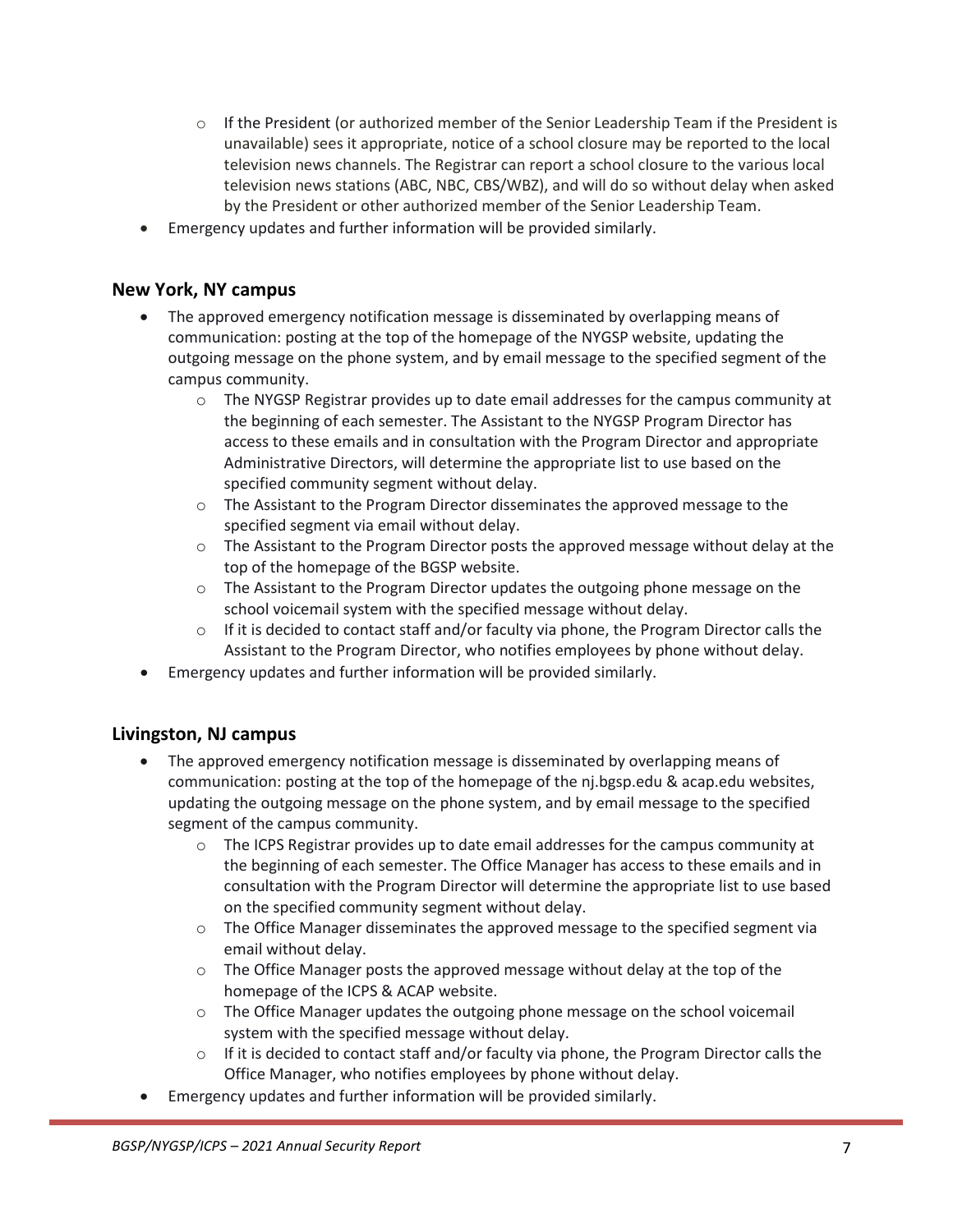## <span id="page-11-0"></span>**COVID Protocols**

The return to in-person learning in the Fall 2021 semester has prompted all campuses to update their operations and planning due to the COVID-19 pandemic. Protocols are listed by campus in this section.

#### <span id="page-11-1"></span>**Brookline, MA campus**

These protocols apply to any member of the BGSP community who has been or plans to be physically present at BGSP or affiliated sites (such as field placements).

- **A. All BGSP community members are required to have proof of anti-COVID vaccination** on file in order to enter the building or participate in any BGSP activities in person, either on campus or in clinical placements. Students and faculty send proof of vaccination to [kaelid@bgsp.edu.](mailto:kaelid@bgsp.edu) Staff send proof of vaccination to [dolang@bgsp.edu.](mailto:dolang@bgsp.edu)
- **B. Masks are required at BGSP in all public spaces and classrooms.** In individual or small group meetings, masks may be removed by mutual and full consensus of all participants.
- **C. If you have any symptoms of potential COVID, you should stay home – even if you think you have allergies or a cold – until you are symptom free or have a negative non-rapid COVID virus test.** All BGSP classes are set up to attend remotely if you are ill. Symptoms include:
	- Fever or chills
	- New or worsening cough
	- Shortness of breath or difficulty breathing
	- Fatigue
	- Muscle or body aches
	- Headache
	- New loss of taste or smell
	- Sore throat
	- Congestion or runny nose
	- Nausea or vomiting
	- Diarrhea

#### **D. If you learn you have had close contact with a person who has COVID-19:**

1. If your close contact was outside of BGSP, contact the BGSP COVID Hotline at [COVIDhotline@bgsp.edu.](mailto:COVIDhotline@bgsp.edu) The COVID Response Team will respond and ask you to "reply" immediately with the following information:

Name Phone number Emergency contact person and contact information When were you last at the BGSP campus? Please list your classes: Please list your other meetings: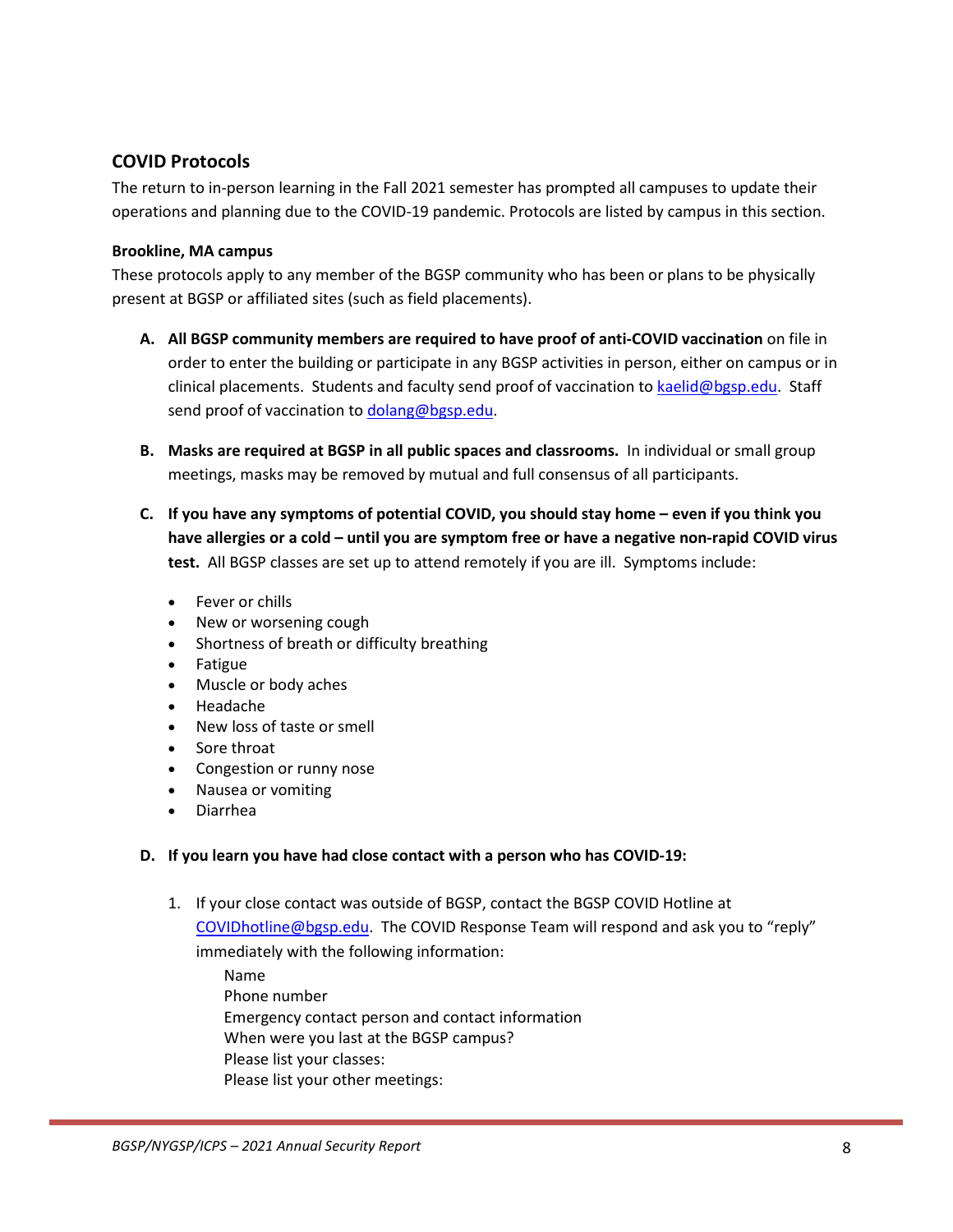Aside from people in those meetings, whom were you near for more than 15 minutes that day? Where else did you spend more than 15 minutes at a time? Have you been tested for COVID-19? What type of test was it (rapid or sent to a lab), when was it, and was the test negative or positive? *All information is kept confidential within the BGSP COVID Response Team.*

2. You will also be advised of the following:

"Close contact" is defined as being within 6 feet of someone for a cumulative total of 15 minutes or more over a 24-hour period.

If you have had a close contact with someone with COVID-19, you need to QUARANTINE as described below.

- Get tested 3-5 days after the date of your exposure. (A negative test at or after 5 days is required to shorten the quarantine period, but you may also want to test sooner to learn if you are positive.)
- If 10 days after your exposure you have no symptoms, you can end quarantine.
- You can end your quarantine after only 7 days if you get tested on or after the 5th day and are negative for the virus.

Stay away from people who are at higher-risk for getting very sick from COVID-19.

Check your temperature twice a day and watch for symptoms of COVID-19.

If you develop symptoms, get tested right away and follow the guidance for ISOLATION.

#### Symptoms:

People with COVID-19 have had a wide range of symptoms reported – ranging from mild symptoms to severe illness. Symptoms may appear 2-14 days after exposure to the virus. Anyone can have mild to severe symptoms. People with these symptoms may have COVID-19:

- Fever or chills
- Cough
- Shortness of breath or difficulty breathing
- Fatigue
- Muscle or body aches
- Headache
- New loss of taste or smell
- Sore throat
- Congestion or runny nose
- Nausea or vomiting
- Diarrhea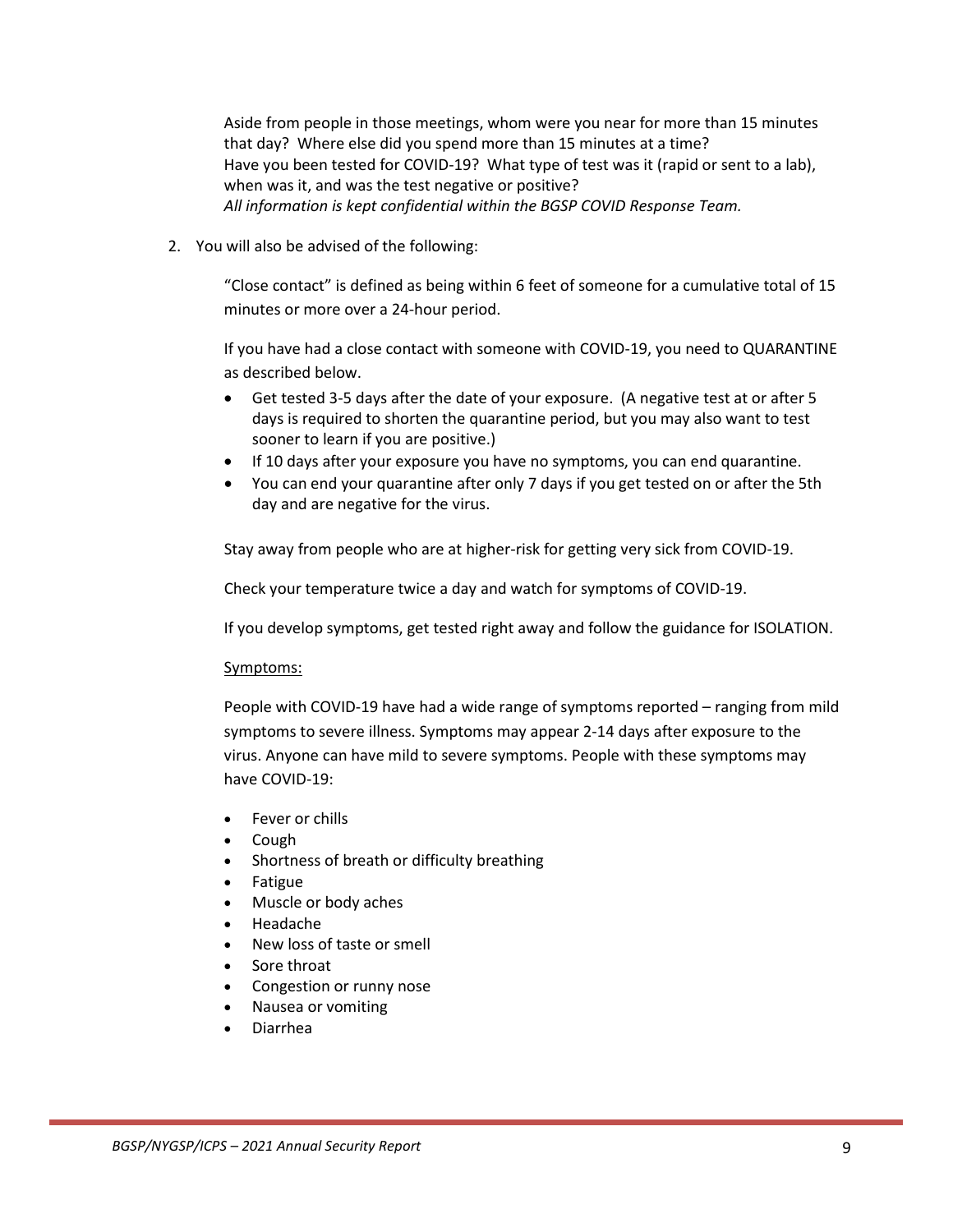3. The COVID Response Team will follow up confidentially in order to keep track of your quarantine status, so please respond to any emails from the School. The School will not take any further action unless your close contact results in a positive test (see below).

#### **E. If you are sick with or have tested positive for COVID-19:**

- 1. Contact the BGSP emergency COVID Hotline at [COVIDhotline@bgsp.edu.](mailto:COVIDhotline@bgsp.edu) The COVID Hotline will respond and ask you to "reply" immediately with the following information: Name
	- Phone number Emergency contact person and contact information When were you last at the BGSP campus? Please list your classes: Please list your other meetings: Aside from people in those meetings, whom were you near for more than 15 minutes that day? Where else did you spend more than 15 minutes at a time? Have you been tested for COVID-19? When and was the test negative or positive? *All information is kept confidential within the BGSP COVID Response Team.*
- 2. You will also be advised of the following:

Call your healthcare provider and get tested if you are experiencing COVID-19 symptoms (see below for symptoms).

**If you are sick and test positive for COVID-19**, you need to ISOLATE. Stay home until after:

- At least 10 days since symptoms first appeared **and**
- At least 24 hours with no fever without fever-reducing medication **and**
- Symptoms have improved

**If you tested positive for COVID-19 but do not have symptoms,** you need to ISOLATE.Stay home until after 10 days have passed since your positive test.

If you live with others, stay in a specific "sick room" or area and away from other people or animals, including pets. Use a separate bathroom, if available.

#### Symptoms:

People with COVID-19 have had a wide range of symptoms reported – ranging from mild symptoms to severe illness. Symptoms may appear 2-14 days after exposure to the virus. Anyone can have mild to severe symptoms. People with these symptoms may have COVID-19:

- Fever or chills
- Cough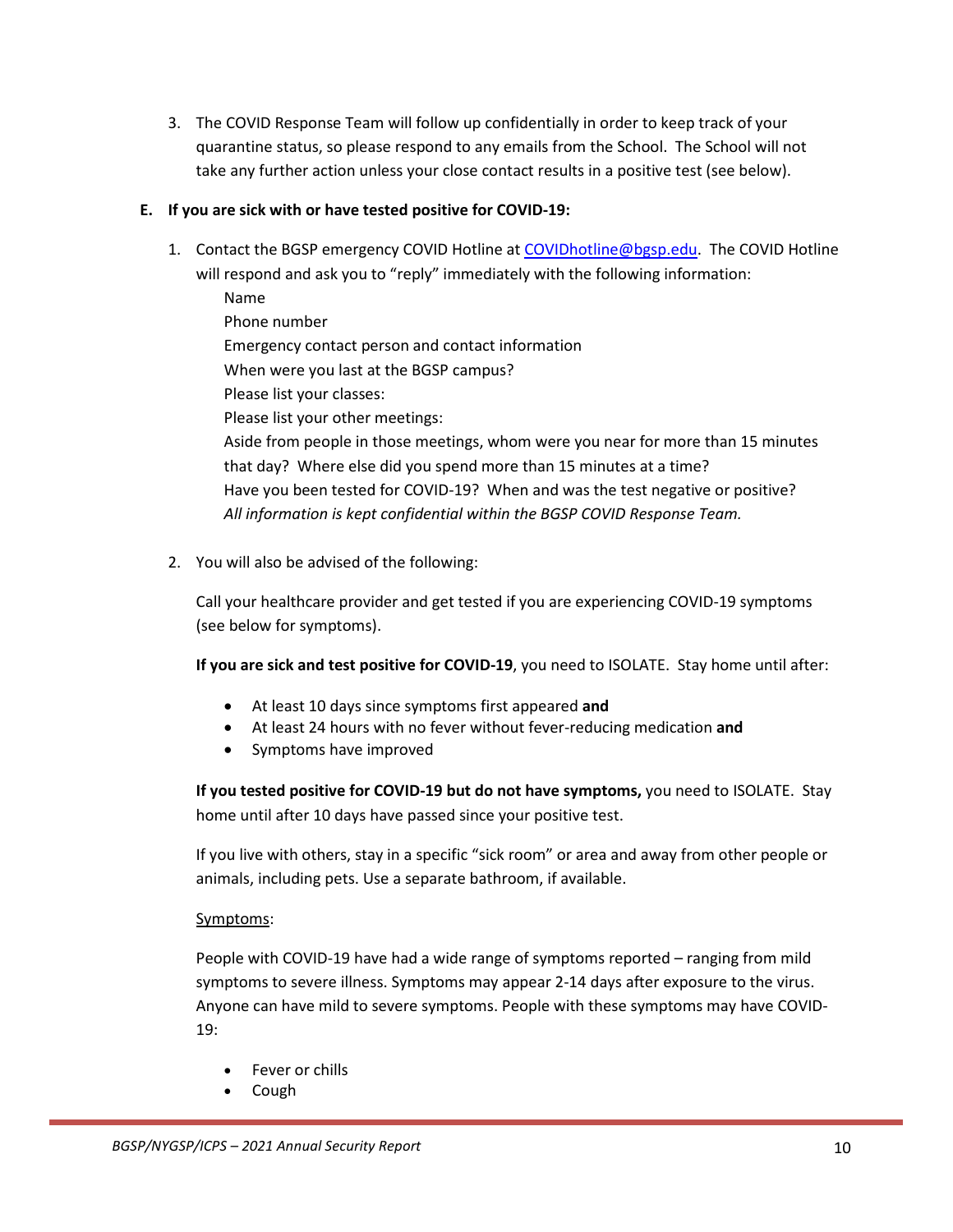- Shortness of breath or difficulty breathing
- **Fatigue**
- Muscle or body aches
- Headache
- New loss of taste or smell
- Sore throat
- Congestion or runny nose
- Nausea or vomiting
- Diarrhea

#### When to Seek Emergency Medical Attention

Look for emergency warning signs\* for COVID-19. If you are having any of these signs, **seek emergency medical care immediately:**

- Trouble breathing
- Persistent pain or pressure in the chest
- New confusion
- Inability to wake or stay awake
- Pale, gray, or blue-colored skin, lips, or nail beds, depending on skin tone

**Call 911** or call ahead to your local emergency facility: Notify the operator that you are seeking care for someone who has or may have COVID-19.

\*This list is not all possible symptoms. Please call your medical provider for any other symptoms that are severe or concerning to you.

3. The COVID Response Team will follow up confidentially in order to keep track of your isolation status and clear you for in-person attendance, so be sure to respond to any emails from the School.

## **F. If BGSP learns that a member of the BGSP community has had close contact with a person outside of BGSP who has COVID-19:**

- 1. BGSP will require that person to follow the QUARANTINE protocols outlined above. The Registrar will send them links to all classes, if applicable. Staff will follow up and take further action only if the close contact results in a positive test (see below).
- 2. The School will not notify anyone of that person's close contact status.

#### **G. If BGSP learns that a member of the BGSP community is sick with presumed COVID-19 or has tested positive for COVID-19:**

- 1. BGSP will contact all of that person's "close contacts" (class members, meeting members, and other people identified by the person in their hotline response) and let them know that they are a close contact. They will not disclose the name of the close contact.
	- a. Staff will review that person's response and determine who the close contacts are.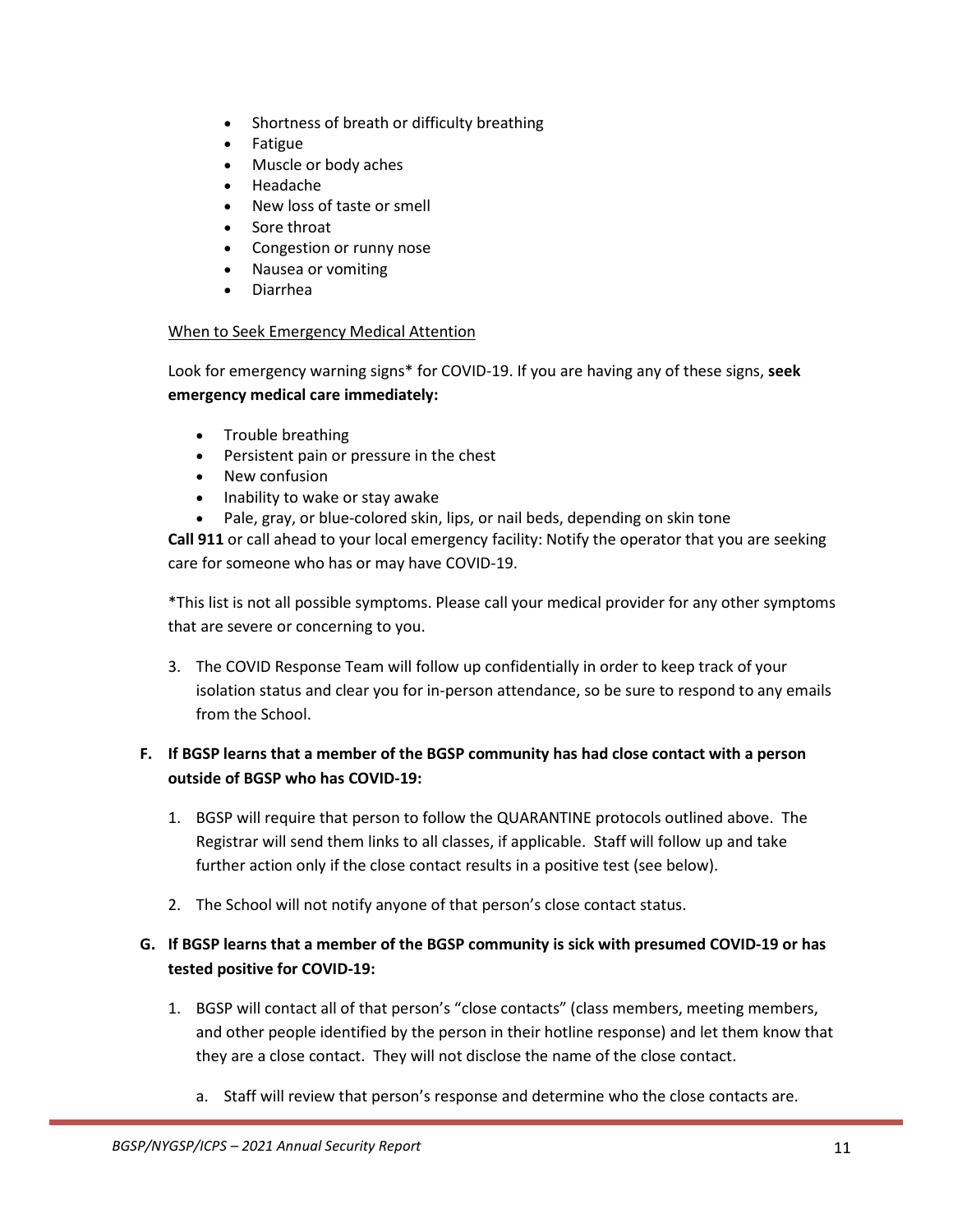- b. Staff will notify each person that they are a close contact using a form letter.
- c. Notification will be via email with subject line: COVID Notification.
- *d.* If applicable, staff will notify this person's placement site that the student has tested positive. *This will require disclosure of the person's name and health status.* **The student should also notify their placement site.**
- 2. BGSP will then require all close contacts to follow the QUARANTINE protocols outlined above.
	- a. This will mean moving all class meetings of the positive person's classes and supervisions to fully remote for the next two (or more) class meetings. Other activities (possibly even all activities) may also need to change to remote status, depending on the person's reported close contacts.
	- b. The COVID Response Committee will decide which activities to move to remote status.
	- c. The Registrar will notify all classes and supervisions that are switching to fully remote status, providing Zoom links.
	- d. The President will notify other groups of activities that need to be switched to fully remote (for instance, a full School closure).
- 3. The President will notify the community that there has been a case on campus. The name of the person with COVID-19 will not be disclosed.

#### **H. Members of the COVID Response Team:**

Dr. Jane Snyder, President Dr. Sherry Ceridan, Faculty COVID Coordinator Mr. Mike Fraley, Operations Manager Ms. Dianne Kaeli, Registrar Dr. Carol Panetta, Vice President Dr. Lynn Perlman, Dean of Graduate Studies

#### <span id="page-15-0"></span>**New York, NY Campus**

Entry screeners make sure no one enters the NYGSP building without proof of anti-COVID vaccination and a mask. Social distancing is observed. Air purifiers are working in every room and every office. Windows are kept open.

#### <span id="page-15-1"></span>**Livingston, NJ Campus**

ICPS is planning to return to in-person learning in October 2021. All community members will be required to wear a mask and provide proof of anti-COVID vaccination. At this time students will have the option of returning in person (if vaccinated) or continue their semester with remote learning.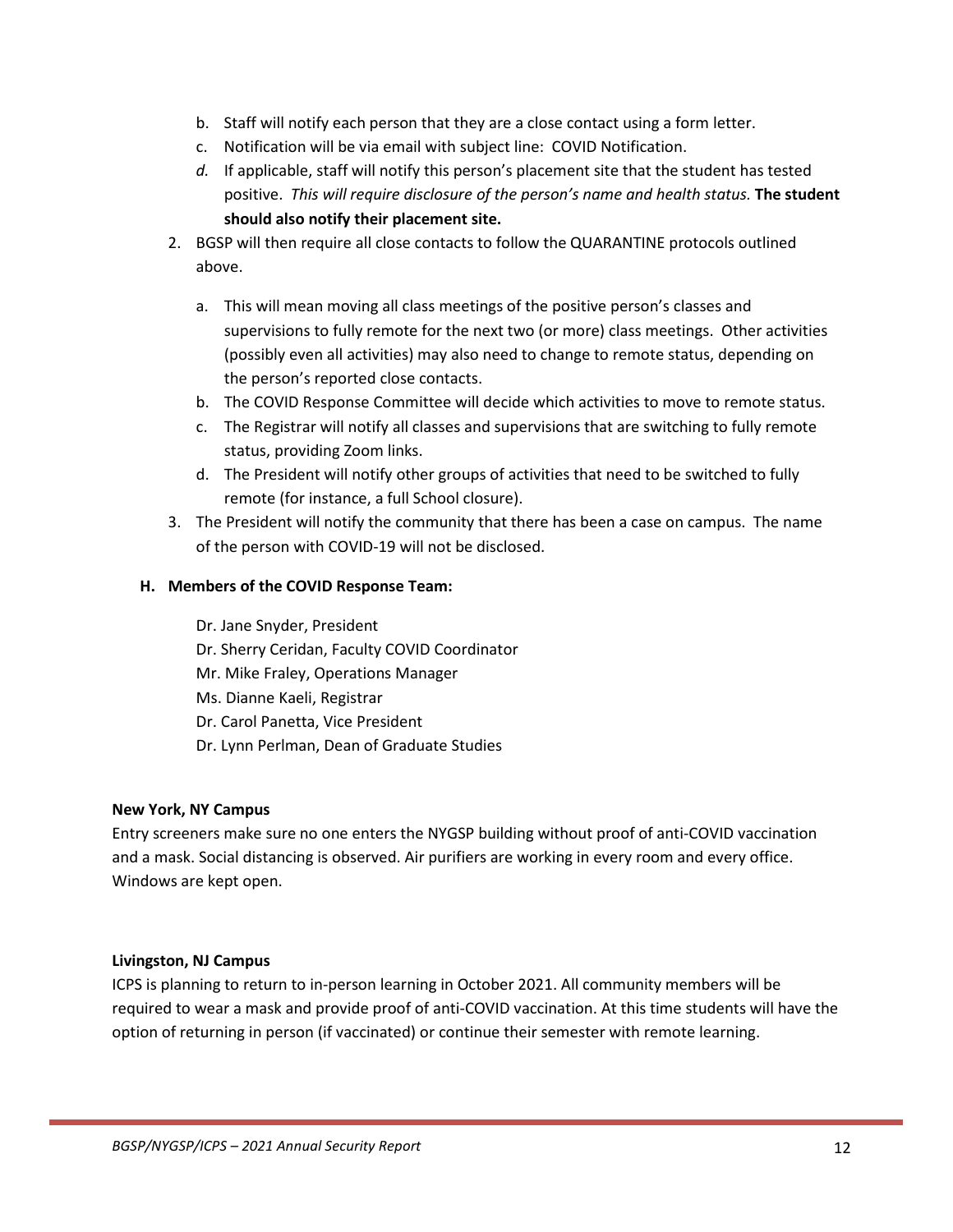#### <span id="page-16-0"></span>**Exit Emergency Procedures**

When applicable circumstances exist and a situation permits, building fire alarms will alert the campus community of an exit emergency whereby all should exit to a safe location, a safe distance away from the building and await further direction from the Fire Department, law enforcement, or administration. You are responsible for getting yourself and your patient or supervisee (if applicable) out of the building. Nobody is allowed re-entry into the building until the Fire Department gives the "all clear" and authorizes re-entry.

#### <span id="page-16-1"></span>**Brookline, MA campus**

- In case of a fire: If you notice a fire but do not hear an alarm, immediately pull the nearest fire alarm. Then follow exit procedures outlined below.
	- o Fire alarm pulls are located at each exit, beside the following doors:
		- **Front doors**
		- Faculty lounge exit door (first floor)
		- Door in Classroom 4 (basement)
		- **Door outside Dr. Shepherd's office (basement)**
		- Door outside Dr. Movahedi's office (basement)
		- Door in Classroom 3 (second floor)
- What to do when the fire alarm goes off:
	- o Assess the nearest exit to your location.
		- Emergency exits are marked with illuminated exit signs throughout the building. Aside from the main entrance, there are exits in the faculty lounge, in the hallway leading to the student lounge, in the hallway leading to the Therapy Center from the driveway, in Classroom #4, and in the basement storage area (reached by entering the basement through the student lounge and turning left). In addition, there is a fire escape exit on the second floor, through Classroom #3, behind the library. Please familiarize yourself with these exits.
		- Follow the exit plan
			- If you are with a patient, take the patient with you and close the door behind you.
			- If your exit is blocked, find the next means of exit. (Consider other pathways or exiting through a first-floor window)
		- Once you are outside the building, call 911 and tell them the alarm is going off.
		- Walk westbound (left turn from front of building) to the *Tiny World Child Care Center* parking lot at 1613 Beacon Street to be counted. This will help staff make sure everyone is accounted for.
	- o **Note:** that although the door at 1581 Beacon Street and the emergency exits are locked from the outside, it is always possible to exit. The emergency exit doors can be opened by pushing the PUSH paddle of the push bar. If for any reason you find an exit that is not operating properly, please notify the school office immediately.

#### <span id="page-16-2"></span>**New York, NY campus**

• In case of an emergency, dial 911 from the nearest phone: the pay phone, or one of the phones in the administrative area. For non-emergency police matters, call (212) 741- 4811 for the Sixth Precinct, located at 233 West 10th Street. For non-emergency fire matters, call (212) 628-2900, and your call will be directed to the nearest fire house, Squad 18, located at 132 West 10th Street.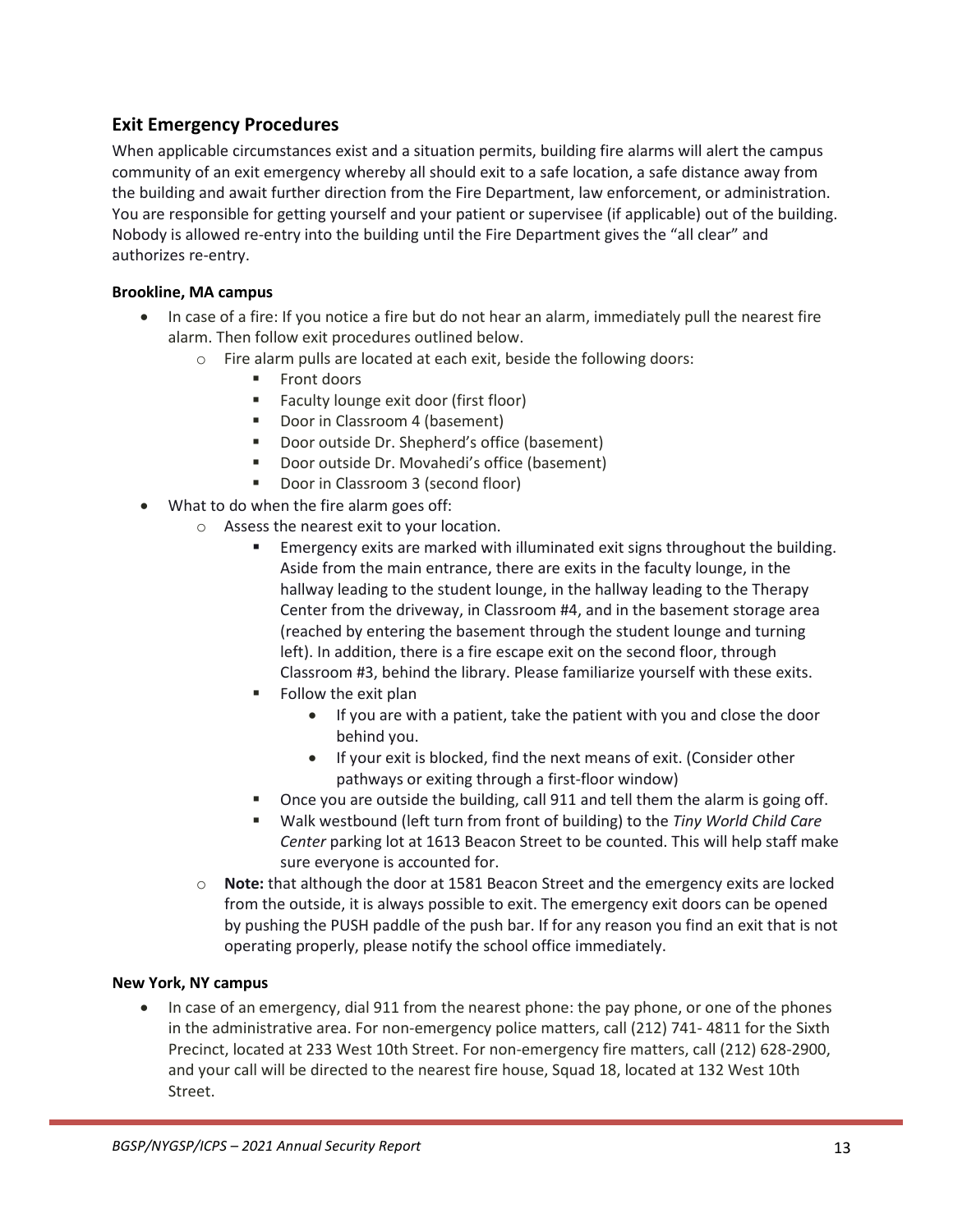- Emergency exits are marked with illuminated exit signs throughout the building. Aside from the main entrance, there are exits on the classroom level and in the basement at the rear of the Referral Service Level. Please familiarize yourself with these exits.
- **Note** that although the door at 16 West 10th Street and the emergency exits are locked from the outside, it is always possible to exit. Pushing the PUSH paddle of the push bar can open the emergency exit doors. If for any reason you find an exit that is not operating properly, please notify the school office immediately.

#### <span id="page-17-0"></span>**Livingston, NJ campus**

• This location is on the second floor of a modern two-story office building, accessible by stairway or elevator. Emergency exits doorways and stairs are marked with illuminated exit signs throughout the building. Please familiarize yourself with these exits.

The emergency response and evacuation procedures will be scheduled, tested, and timed at each campus with a yearly required email to the entire community publicizing its emergency response and evacuation procedures.

Notifications for evacuation procedures, depending on the circumstance, may direct the campus community to a safe location, local shelters, or shelter-in-place procedures. Community members should consider putting together a basic disaster supplies kit [\(https://www.ready.gov/build-a-kit\)](https://www.ready.gov/build-a-kit) and consider storage locations for different situations [\(https://www.ready.gov/car](https://www.ready.gov/car) and [https://www.nhc.noaa.gov/prepare/ready.php\)](https://www.nhc.noaa.gov/prepare/ready.php).

Students and faculty are reminded to keep their contact information updated with the Graduate School Office. Staff members are reminded to provide administration updated contact information for the staff directory.

Examples of significant emergency situations include: fire raging in the building, an outbreak of meningitis or other serious illness, an approaching tornado, hurricane or other extreme weather condition, an earthquake, gas leak, terrorist incident, armed intruder, armed and/or dangerous member of the community, bomb threat, and civil unrest or rioting. Examples of situations that would not be considered significant emergencies under the Clery Act are: a power outage, snow closure, or a string of larcenies.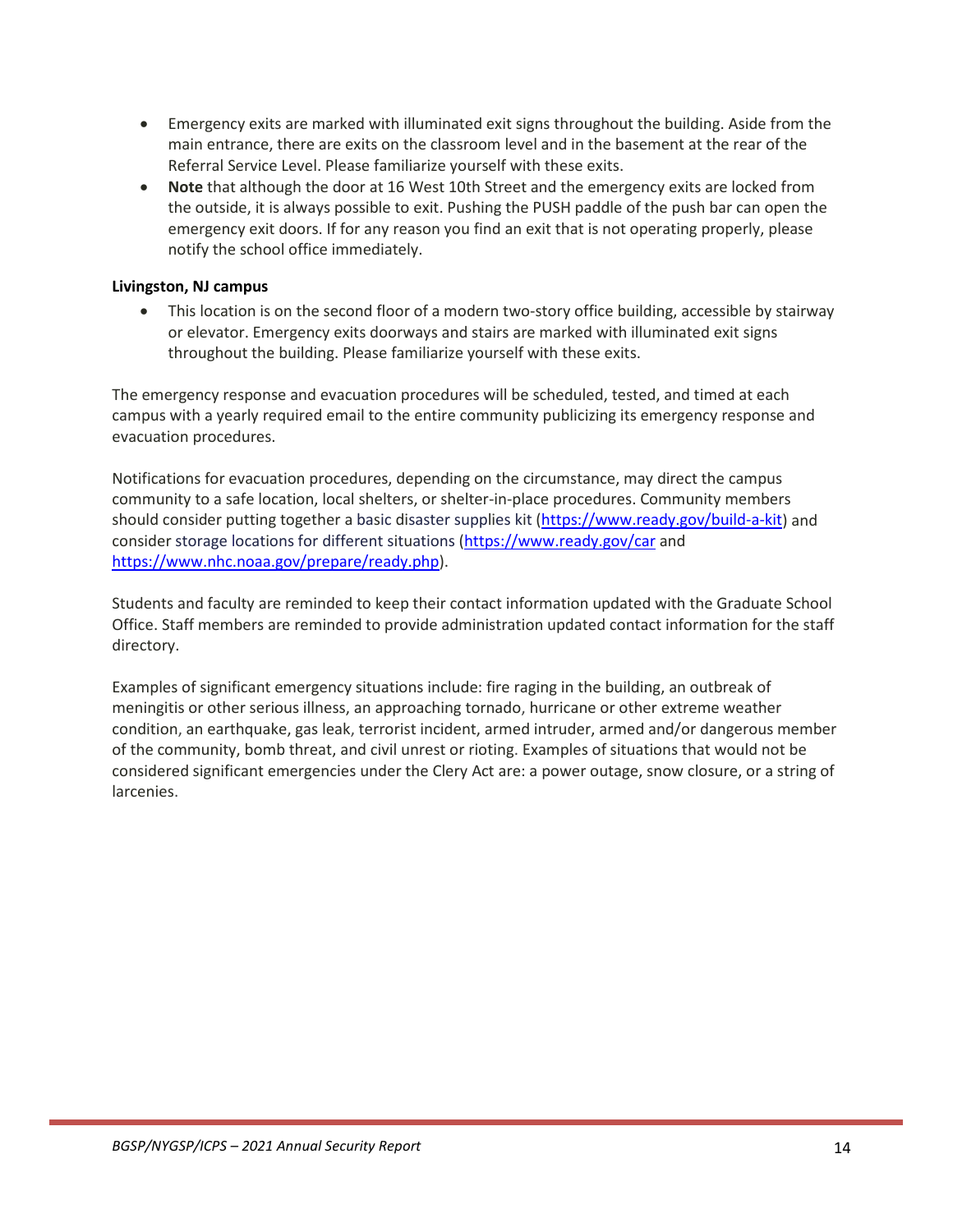## <span id="page-18-0"></span>**7. TIMELY WARNING PROCEDURES**

The Boston Graduate School of Psychoanalysis will immediately notify the campus community of any Clery Act crime (but not limited to Clery crimes) reported to campus security authorities that represents a serious or continuing threat to students, employees, and/or property as defined by the following procedure:

- The Campus Security Authority and the Senior Leadership Team, assess, in a timely manner, if the nature of the crime presents a continuing danger to the campus community and formulate a draft message with the specified segment of the campus community at risk to be notified.
	- $\circ$  The warning message will include the information about the crime that is triggering the warning, information that would promote safety, and information that will aid in the prevention of similar crimes. The message should not include the names of the victim(s), as that information is confidential.
- The President/Program Director (or authorized member of the Senior Leadership Team if the President/Program Director is unavailable), approves the warning notification message contents, and appropriate segment of the campus community at risk to be notified, making modifications as necessary, in a timely manner.
- Warning notifications messages are not issued if a notification will, in the judgment of the President/Program Director (or authorized member of the Senior Leadership Team if the President/Program Director is unavailable), compromise any effort to assist a victim, or to contain, respond to or otherwise mitigate an emergency.
- The President/Program Director (or staff authorized by the President/Program Director) provides the designated staff with the approved message content and specified segment of the campus community (or entire campus community) to be notified in a timely manner.

#### <span id="page-18-1"></span>**Brookline, MA Campus**

- The approved notification message is disseminated by overlapping means of communication: posting at the top of the homepage of the BGSP website, updating the outgoing message on the phone system, and by email message to the specified segment of the campus community.
- The Registrar provides current email addresses for the campus community at the start of each semester. The Marketing dept. can access these emails and will determine the appropriate list to use based on the specified community segment without delay.
- The Marketing Coordinator disseminates the approved message to the specified segment via email without delay.
- The Marketing Coordinator posts the approved message without delay at the top of the homepage of the BGSP website.
- The Director of Financial Aid updates the outgoing phone message on the school voicemail system with the specified message without delay.
- When administrative employees are included in the specified segment of the campus community, it may be decided to contact staff and/or faculty via phone. In this case, the President also calls Dr. Carol Panetta, the Telephone Tree Coordinator, who notifies employees by phone without delay.
- If the President (or authorized member of the Senior Leadership Team if the President is unavailable) sees it appropriate, notice of a school closure may be reported to the local television news channels. The Registrar can report a school closure to the various local television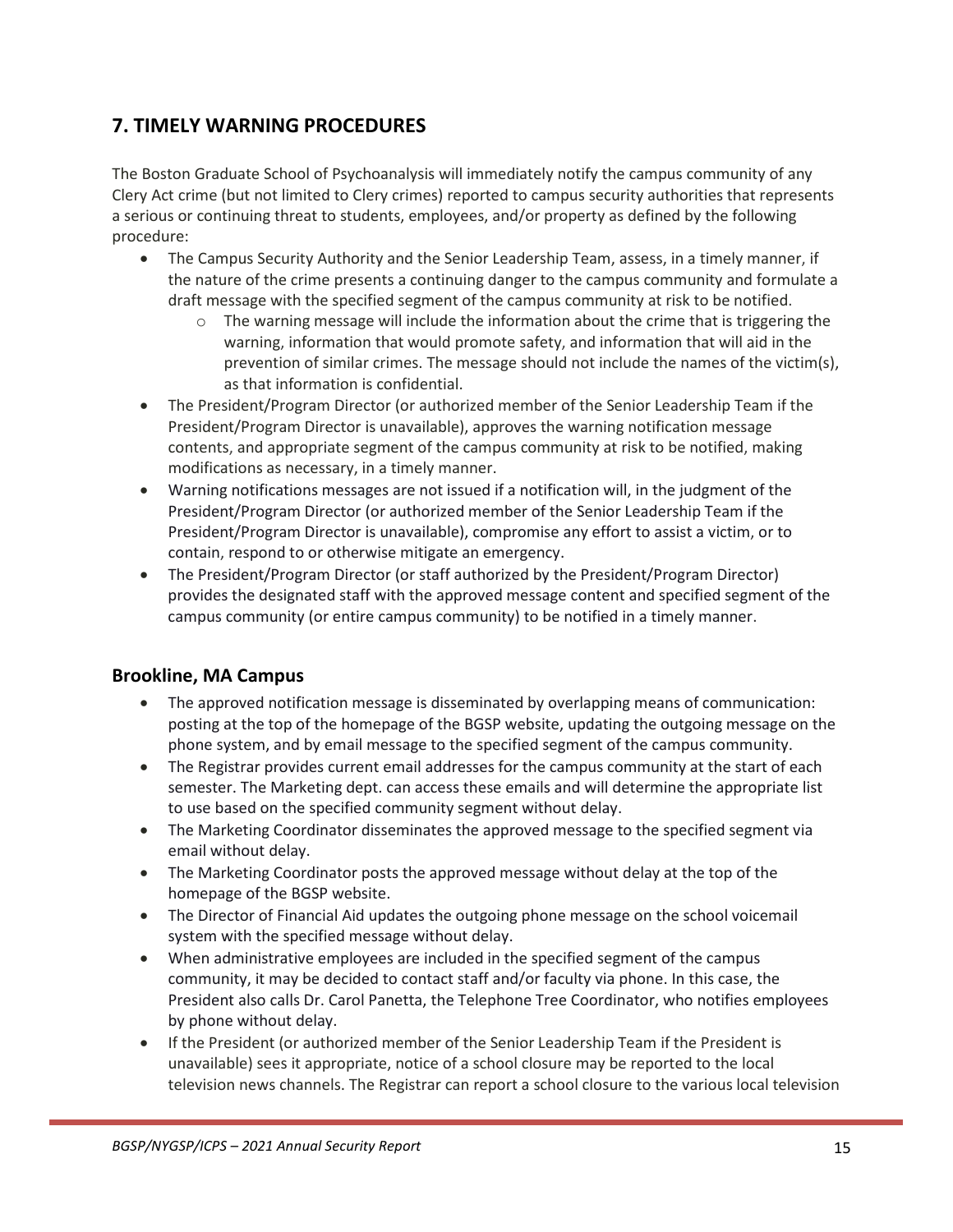news stations (ABC, NBC, CBS/WBZ), and will do so without delay when asked by the President or other authorized member of the Senior Leadership Team.

## <span id="page-19-0"></span>**New York, NY Campus**

- The approved emergency notification message is disseminated by overlapping means of communication: posting at the top of the homepage of the NYGSP website, updating the outgoing message on the phone system, and by email message to the specified segment of the campus community.
- The NYGSP Registrar provides up to date email addresses for the campus community at the beginning of each semester. The Assistant to the NYGSP Program Director has access to these emails and in consultation with the Program Director and appropriate Administrative Directors, will determine the appropriate list to use based on the specified community segment without delay.
- The Assistant to the Program Director disseminates the approved message to the specified segment via email without delay.
- The Assistant to the Program Director posts the approved message without delay at the top of the homepage of the NYGSP website.
- The Assistant to the Program Director updates the outgoing phone message on the school voicemail system with the specified message without delay.
- If it is decided to contact staff and/or faculty via phone, the Program Director calls the Assistant to the Program Director, who notifies employees by phone without delay.
- Emergency updates and further information will be provided similarly.

#### <span id="page-19-1"></span>**Livingston, NJ Campus**

- The approved emergency notification message is disseminated by overlapping means of communication: posting at the top of the homepage of the nj.bgsp.edu & acap.edu websites, updating the outgoing message on the phone system, and by email message to the specified segment of the campus community.
- The ICPS Registrar provides up to date email addresses for the campus community at the beginning of each semester. The Office Manager has access to these emails and in consultation with the Program Director will determine the appropriate list to use based on the specified community segment without delay.
- The Office Manager disseminates the approved message to the specified segment via email without delay.
- The Office Manager posts the approved message without delay at the top of the homepage of the ICPS & ACAP websites.
- The Office Manager updates the outgoing phone message on the school voicemail system with the specified message without delay.
- If it is decided to contact staff and/or faculty via phone, the Program Director calls the Office Manager who notifies employees by phone without delay.
- Emergency updates and further information will be provided similarly.

For all locations, provided an "emergency notification" procedure has been followed, a timely warning will not be issued based on the same circumstances.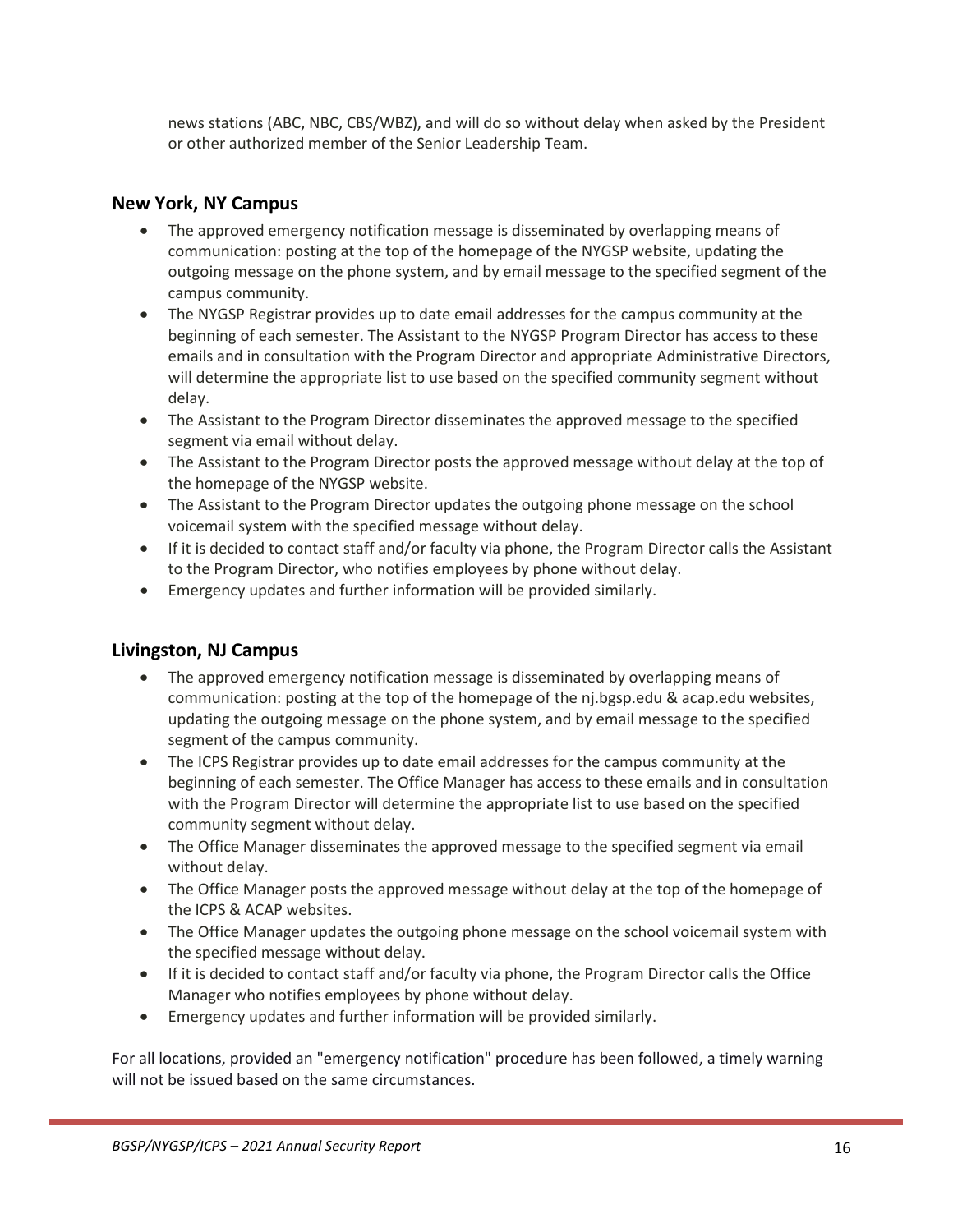An example of a Clery Act crime that represents a serious or continuing threat to students and/or employees or property is a rash of motor vehicle thefts. Examples of non-Clery Act crimes that represent a serious or continuing threat to students and/or employees or property for which the institution would issue a warning include: a kidnapping or a rash of robberies taking place along the public street and/or sidewalk that borders each campus location.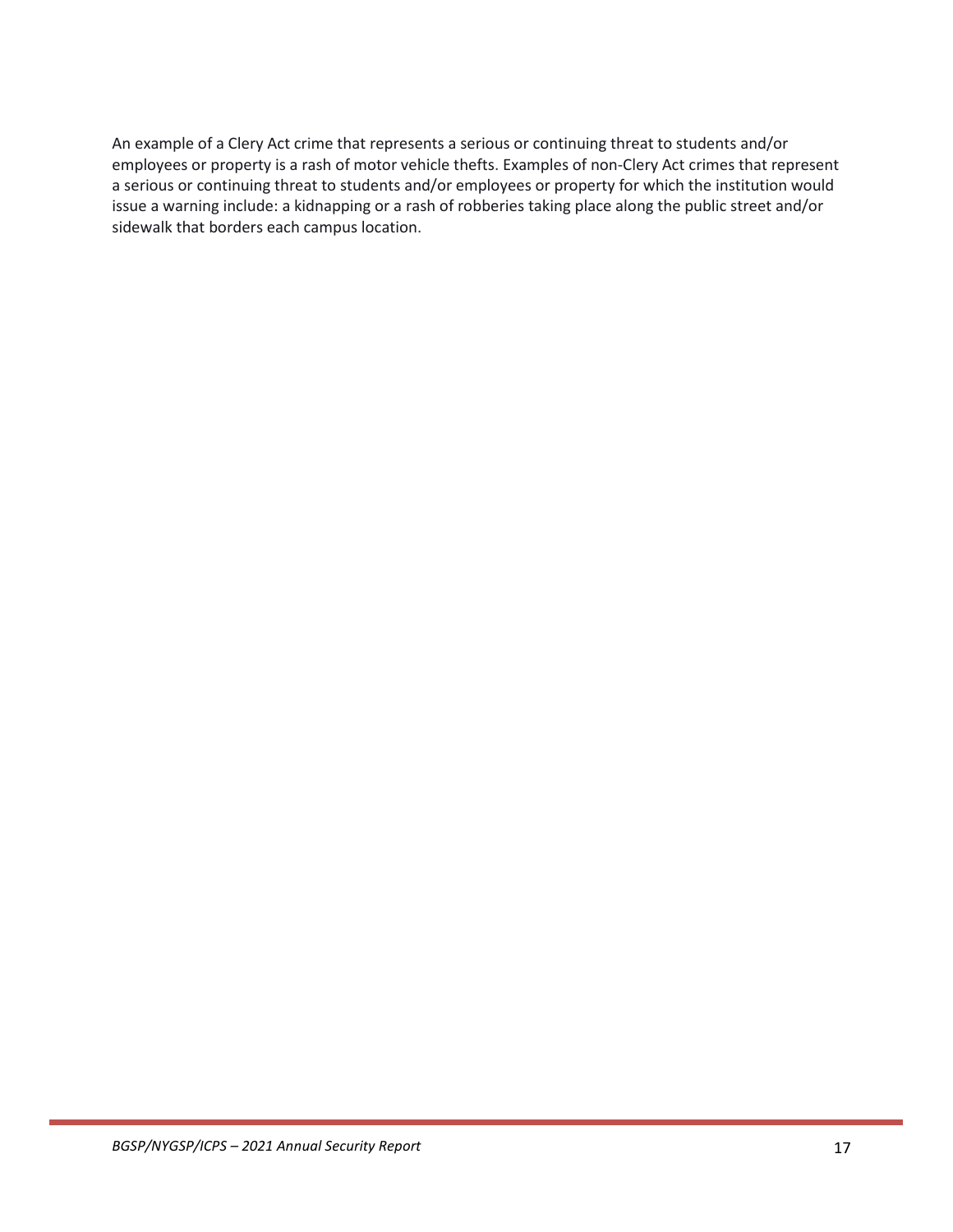## <span id="page-21-0"></span>**8. ALCOHOL AND SUBSTANCE ABUSE PREVENTION PROGRAM AND POLICY**

It is the policy of The Boston Graduate School of Psychoanalysis that the classes and workplace be free of illicit drugs and alcoholic beverages, and free of their use. In addition to damage to respiratory and immune systems, malnutrition, seizures, loss of brain function, liver damage, and kidney damage, the abuse of drugs and alcohol has been proven to impair the coordination, reaction time, emotional stability, and judgment of the user. The Graduate School's drug and alcohol policy is in place to provide a safe, productive and healthy classroom and workplace for all students, faculty, and staff, to comply with federal and state health and safety laws, and to prevent classroom and workplace accidents.

The violation of state and/or federal laws for the illegal possession, sale, manufacture or distribution of any controlled substance is a violation of the Graduate School's alcohol and substance abuse policy and can end in suspension, expulsion, or employment termination. The sale or distribution of alcohol to persons under age is unlawful. The possession of alcohol by underage persons in a public place or a place open to the public is unlawful. It is a violation for any member of the campus community, student, or employee to consume or possess alcohol in any public or private area of campus. Such consumption or possession can end in suspension, expulsion, or employment termination. Consumption of alcohol on the premises is permitted at events sanctioned by the Graduate School with the approval of the President. The Graduate School is obligated to inform the United States Department of Education when aware of any employee's conviction under a criminal drug statute and to take appropriate action.

Although Massachusetts law now permits adults aged 21 or older to possess and consume marijuana under certain circumstances, BGSP policy prohibits the possession, use, or distribution of marijuana, including for medical purposes, on BGSP property or as part of a BGSP activity. Thus, even if possession or use of marijuana would be permitted under Massachusetts law, it remains prohibited on campus.

Further information on the drug and alcohol policies and legal sanctions for drug offenses can be found in the Student Handbook for each campus, following the Code of Conduct section.

## <span id="page-21-1"></span>**Drinking and Driving**

The Commonwealth of Massachusetts has set the legal limit for alcohol concentration in the blood at below .02% for anyone under the age of 21 and .08% for anyone over 21. For many people who weigh less than 160 lbs., one drink will result in a blood alcohol content of over .02%. (Statute: [https://malegislature.gov/Laws/GeneralLaws/PartI/TitleXIV/Chapter90/Section24\)](https://malegislature.gov/Laws/GeneralLaws/PartI/TitleXIV/Chapter90/Section24)

No person may legally operate a vehicle in New York State with blood alcohol content (BAC) of 0.08% or more. Blood alcohol content (BAC) is the percentage of alcohol in your blood and is usually determined by a chemical test of breath, blood, urine or saliva. A BAC of more than .05 percent is legal evidence that you are impaired, a BAC of .08 percent or higher is evidence of intoxication, and a BAC of .18 percent or more is evidence of aggravated driving while intoxicated. Additionally, a driver who is less than 21 years of age and who drives with a .02 BAC to .07 BAC violates the Zero Tolerance Law. (Source: [https://dmv.ny.gov/tickets/penalties-alcohol-or-drug-related-violations\)](https://dmv.ny.gov/tickets/penalties-alcohol-or-drug-related-violations).

In New Jersey, a person is guilty of drunk driving if he/she operates a motor vehicle with a Blood Alcohol Concentration (BAC) of 0.08 percent or greater. BAC refers to the amount of alcohol in your blood. Although the law refers to a 0.08 percent BAC, you can be convicted of driving while under the influence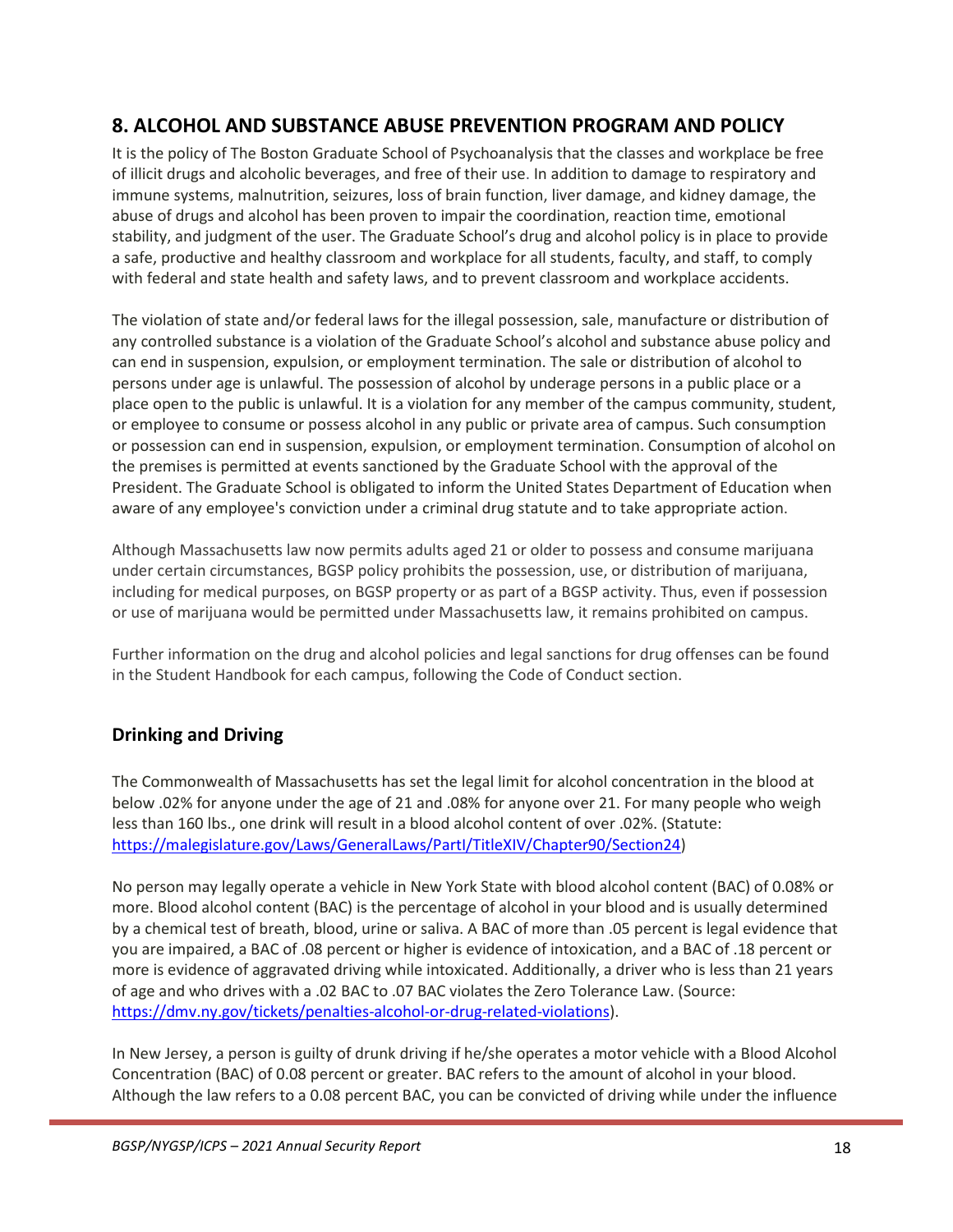of intoxicating liquor even when your BAC is below 0.08 percent. Consuming even small amounts of alcohol dulls the senses, decreases reaction time, and hampers judgment, vision and alertness. If you consume any amount of alcohol and your driving is negatively impacted, you can be convicted of drunk driving. Additionally, a parent or guardian who is convicted of driving while intoxicated and had a passenger in the motor vehicle 17 years of age or younger, is also guilty of a disorderly persons offense. (Source: [https://www.nj.gov/oag/hts/alcohol.html\)](https://www.nj.gov/oag/hts/alcohol.html).

## <span id="page-22-0"></span>**The Graduate School's Position**

While the Graduate School need not act as an agent for the civil authorities, it will regard any member of the School community under the influence of intoxicants or drugs as fully responsible for his or her acts. All provisions of the Code of Conduct (found in the Student Handbook), including the full range of possible penalties, will be applicable in these cases. A plea of mitigating circumstances due to the consumption of alcohol, intoxicants, or drugs will not be accepted in disciplinary hearings.

Alcohol is occasionally served at school functions. All members of the school community are expected to monitor their own consumption and behave responsibly.

#### <span id="page-22-1"></span>**Drug and Alcohol Policy Review**

The institution's Grievance Committee shall conduct a biennial review of the drug and alcohol policy that includes a review of the number of drug and alcohol violations, determining the program's effectiveness and implementing changes to the program if needed, ensuring that policy sanctions are enforced, while assuring the records of the biennial review are maintained.

#### <span id="page-22-2"></span>**Education to Promote Prevention of Drug and Alcohol Abuse**

Those concerned about their own substance use or worried about a friend can seek assistance with complete confidentiality. Students should consult with their training analyst but may also contact the Dean of Students, Director of Advisement, Program Director or another administrator if they would like further assistance.

A comprehensive resource for information on what alcoholism is, which medications treat alcoholism, what a safe level of drinking is, and how a person can get help for an alcohol program consult the National Institute on Alcohol Abuse and Alcoholism, National Institutes of Health (NIAAA) at [https://www.niaaa.nih.gov/.](https://www.niaaa.nih.gov/)

The NIAAA College Task Force Report provides a series of recommendations for prevention programs and prevention strategies a[t https://www.collegedrinkingprevention.gov/.](https://www.collegedrinkingprevention.gov/)

The U.S. Department of Health and Human Services, Substance Abuse and Mental Health Services Administration provides a resource to locate the drug and alcohol abuse treatment programs nearest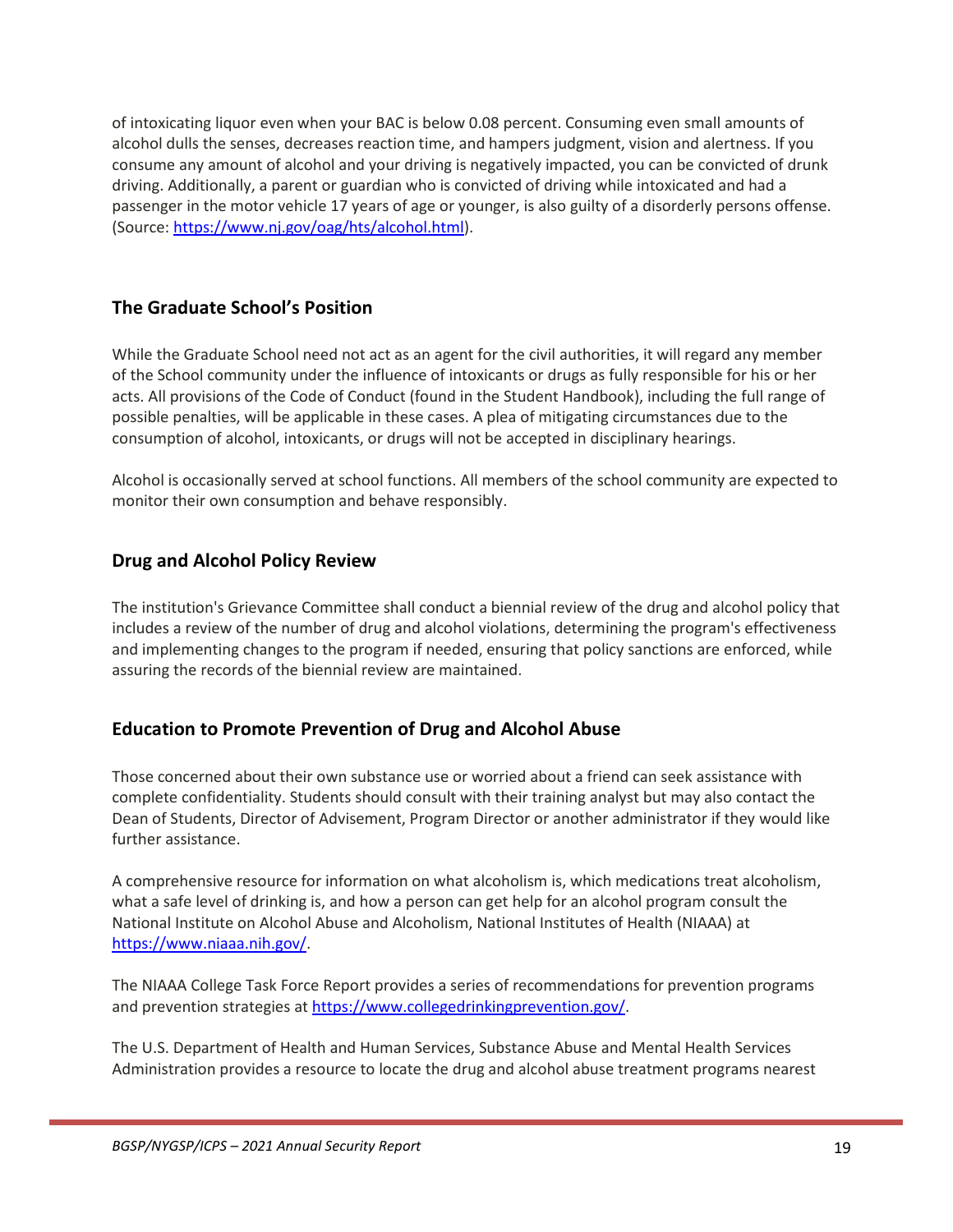you; find treatment facilities confidentially and anonymously through their online search tool: <https://findtreatment.samhsa.gov/> or call 1-800-662-HELP (4357).

Alcoholics Anonymous is an international fellowship of men and women who have had a drinking problem. It is nonprofessional, self-supporting, multiracial, apolitical, and available almost everywhere. There are no age or education requirements. Membership is open to anyone who wants to do something about his or her drinking problem; [https://www.aa.org](https://www.aa.org/)

Adult Children of Alcoholics is a Twelve-Step, Twelve-Tradition program of women and men who grew up in alcoholic or otherwise dysfunctional homes[; https://adultchildren.org](https://adultchildren.org/)

Mothers Against Drunk Driving (MADD) mission is to stop drunk driving, support the victims of this violent crime and to prevent underage drinking[; https://www.madd.org/](https://www.madd.org/) or 1-877-MADD-HELP.

The National Health Information Center (NHIC) is a health information referral service. NHIC puts health professionals and consumers who have health questions in touch with those organizations that are best able to provide answers;<https://health.gov/nhic/> or [nhic@hhs.gov.](mailto:nhic@hhs.gov)

Students Against Destructive Decisions (SADD) mission is to provide students with prevention and intervention tools;<https://www.sadd.org/> or 1-508-481-3568.

#### <span id="page-23-0"></span>**Employee Drug Abuse Notice**

The Graduate School acknowledges that drug abuse is a treatable medical illness. The employee health insurance plan currently provides benefits for substance abuse counseling and treatment. The Graduate School will encourage affected individuals to seek medical help voluntarily. Employees may seek help on their own or seek the confidential help of BGSP for referral to a treatment facility. For those who seek help voluntarily, the Graduate School will give the necessary leave of absence comprised of earned sick time, unpaid leave, and, if necessary, vacation time. The matter will be kept in the strictest of confidence.

Employees who voluntarily request help in dealing with a drug problem may do so without jeopardizing their continued employment, provided they:

- Enroll in and strictly adhere to all terms and outside treatment for this problem
- Give written consent to the Graduate School authorizing it to monitor their cooperation with treatment
- Immediately cease any drug abuse

Employees whose performance indicates they may have a drug problem may be encouraged by their supervisors to seek help. If performance does not improve, disciplinary action will be taken.

The use of illegal drugs is not tolerated by the Graduate School. Conviction of illegal drug use or distribution will be grounds for termination.

The Graduate School relies on the good judgment of its employees in connection with alcohol use.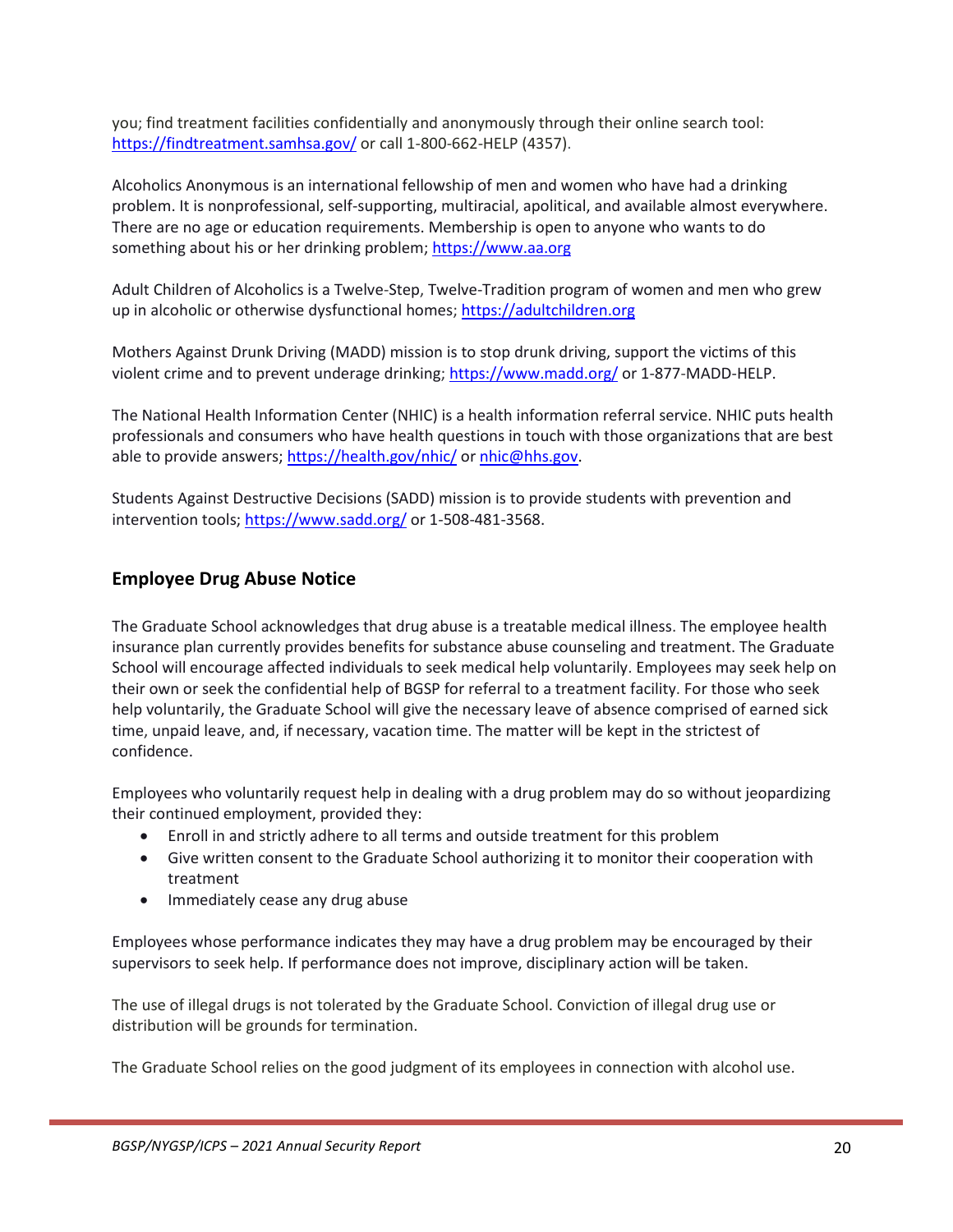## <span id="page-24-0"></span>**9. SEXUAL MISCONDUCT PREVENTION PROGRAM AND POLICY**

The Boston Graduate School of Psychoanalysis sexual misconduct policy addresses the institution's campus sexual assault programs to prevent sexual violence and procedures to follow when a sex offense occurs. This policy applies to all campus locations in Brookline, MA, New York, NY, and Livingston, NJ.

The Graduate School is committed to providing campus communities free of sexual misconduct; and prohibits sexual discrimination, sexual harassment, sexual assault, domestic violence, dating violence, and stalking.

The Graduate School's policy on sexual harassment is directed toward behavior and does not purport to regulate beliefs, attitudes or feelings. It is based on federal and state law. Because it is possible for one person to unintentionally engage in the sexual harassment of another, a general description of sexual harassment is provided. Sexual harassment can include a wide range of behavior, from the actual coercing of sexual relations to the forcing of sexual attentions, verbal or physical, on a non-consenting individual.

Additionally, sexual contact with patients or students is antithetical and destructive to the treatment and educational process. Faculty, therefore, avoid all sexual contact of an overt or covert nature with their students, patients or former patients, even if such contact is invited and/or consensual. Students, in the same way, avoid all sexual contact with patients.

## <span id="page-24-1"></span>**Definitions by Local Jurisdiction**

The criminal definitions related to sexual violence will vary from state to state. BGSP operates campuses in Massachusetts, New York, and New Jersey. The relevant terms as defined by the appropriate local jurisdictions are listed here:

#### *Massachusetts:*

- **Consent** in the context of sexual activity is not defined by statute in Massachusetts. Several crimes require lack of consent, though, including rape and indecent assault and battery. [Source: [https://www.mass.gov/info-details/massachusetts-law-about-sex#consent-\]](https://www.mass.gov/info-details/massachusetts-law-about-sex#consent-)
- **Sexual assault** is a continuum and variety of types of sexual acts that are forced, coerced, or unwanted. Sexual assault can include, but is not limited to: rape, sexual threats and intimidation, incest, sexual assault by intimate partners, child sexual abuse, human sexual trafficking, sexual harassment and other forms of unwelcome, coerced, or non-consensual activity. In reference to sexual assaults that are physical and do not meet the legal definition of rape, Section 13H of Chapter 265 in Massachusetts State Law applies the term "indecent assault and battery." **Rape** is a legal term that is defined in Massachusetts by three elements: penetration of any orifice by any object; force or threat of force; and against the will of the victim. [More info[: https://www.mass.gov/info-details/massachusetts-law-about-rape-and](https://www.mass.gov/info-details/massachusetts-law-about-rape-and-sexual-assault)[sexual-assault\]](https://www.mass.gov/info-details/massachusetts-law-about-rape-and-sexual-assault)
- **Domestic Violence** refers to many kinds of abuse committed by a member of a family, a household, or an intimate partner against another member of the family, household, or against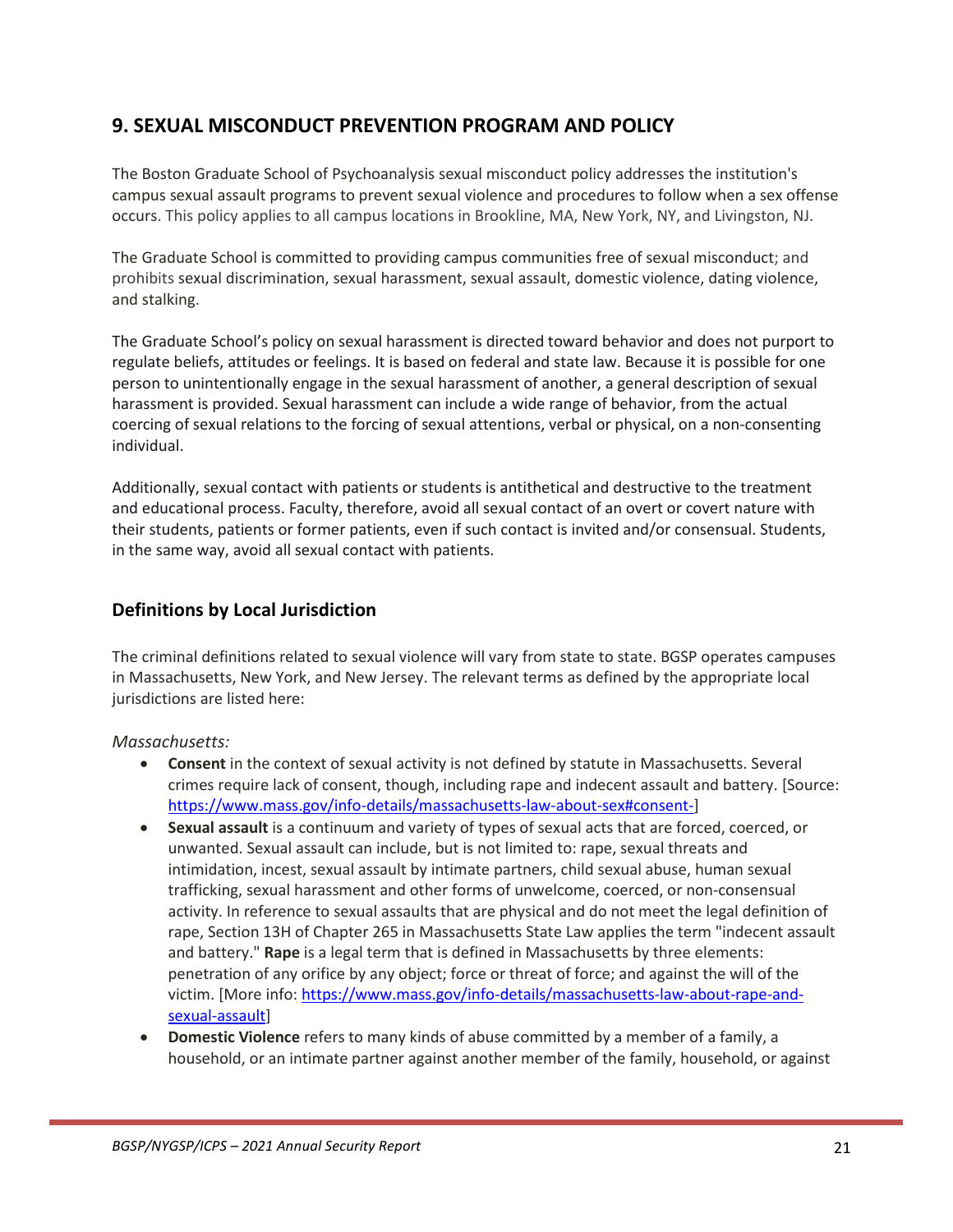the intimate partner. "Domestic Violence" also refers to many forms of abuse committed by one person against another in certain dating relationships or engagements.

You can seek a court order to protect you if your abuser

- harms you physically,
- **tries to harm you physically,**
- makes you afraid that serious physical harm is going to happen to you, or
- **threatens, pressures or forces you to have sex.**

[Source[: https://www.masslegalhelp.org/domestic-violence\]](https://www.masslegalhelp.org/domestic-violence)

- **Dating Violence**. The primary domestic violence law in Massachusetts is Massachusetts General Laws Ch. 209A, titled the *Domestic Relations Abuse Prevention Law*. This law includes situations of abuse involving unmarried persons in dating or other relationships, as set forth below. Abuse is defined by M.G.L. Ch. 209A, Sect. 1 as: the occurrence of one or more of the following acts between family or household members:
	- attempting to cause or causing physical harm;
	- placing another in fear of imminent serious physical harm;
	- causing another to engage involuntarily in sexual relations by force, threat, or duress."
	- Family or household members are defined as persons who:
		- a) are or were married to one another;
		- b) are or were residing together in the same household;
		- c) are or were related by blood or marriage;
		- having a child in common regardless of whether they have ever married or lived together; or
		- are or have been in a substantive dating or engagement relationship, which shall be adjudged by district, probate, or Boston municipal courts in consideration of the following factors:
			- 1) the length of time of the relationship;
			- 2) the type of relationship;
			- 3) the frequency of interaction between the parties; and
			- 4) if the relationship has been terminated by either person, the length of time elapsed since the termination of the relationship.

[Source[: https://malegislature.gov/Laws/GeneralLaws/PartII/TitleIII/Chapter209A/Section1\]](https://malegislature.gov/Laws/GeneralLaws/PartII/TitleIII/Chapter209A/Section1)

• **Stalking** is generally defined as any unwanted contact that communicates a threat or places the victim in fear. Under Massachusetts' Stalking law, stalking is defined in two parts. First, stalking is a willful and malicious pattern of conduct that seriously alarms and would cause a reasonable person to suffer substantial emotional distress. (MA General Laws, Chapter 265: Section 43) Second, like many other states, Massachusetts' stalking law also requires that a stalker directly threaten a victim. [Source: [https://janedoe.org/stalking/\]](https://janedoe.org/stalking/)

*New York:*

- **Consent**: In New York State, Affirmative Consent is defined by law, *Enough is Enough*. Affirmative consent is a knowing, voluntary, and mutual decision among all participants to engage in sexual activity. Consent can be given by words or actions, as long as those words or actions create clear permission regarding willingness to engage in sexual activity. Silence or lack of resistance, in and of itself, does not demonstrate consent. The definition of consent does not vary based upon a participant's sex, sexual orientation, gender identity, or gender expression.
	- **Consent to any sexual act or prior consensual sexual activity between or with any party** does not necessarily constitute consent to any other sexual act.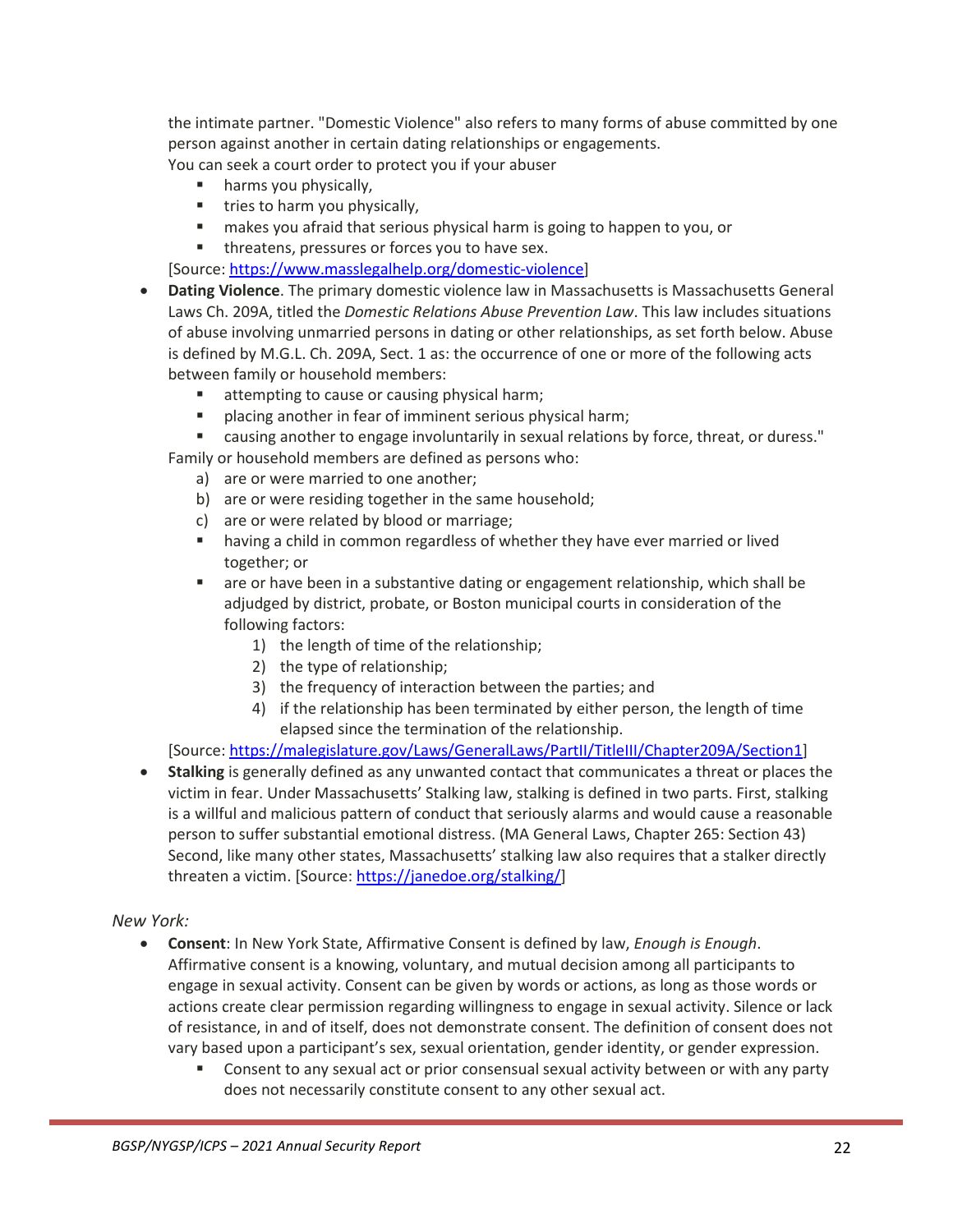- Consent is required regardless of whether the person initiating the act is under the influence of drugs and/or alcohol.
- Consent may be initially given but withdrawn at any time.
- **Consent cannot be given when a person is incapacitated, which occurs when an** individual lacks the ability to knowingly choose to participate in sexual activity. Incapacitation may be caused by the lack of consciousness or being asleep, being involuntarily restrained, or if an individual otherwise cannot consent. Depending on the degree of intoxication, someone who is under the influence of alcohol, drugs, or other intoxicants may be incapacitated and therefore unable to consent.
- Consent cannot be given when it is the result of coercion, intimidation, force, or threat of harm.

 When consent is withdrawn or can no longer be given, sexual activity must stop [Source[: https://www.ny.gov/programs/enough-enough-combating-sexual-assault-college](https://www.ny.gov/programs/enough-enough-combating-sexual-assault-college-campuses)[campuses\]](https://www.ny.gov/programs/enough-enough-combating-sexual-assault-college-campuses)

- **Sexual Assault** in New York State is governed by Penal Law Article 130 as amended by the Sexual Assault Reform Act (SARA). Under NY State Law, a sexual offense occurs when certain sexual acts are perpetrated against a victim without his or her consent. The law defines both (1) the behavior and the physical nature (body parts, etc.) of a sex offense and (2) the lack of consent involved. For more information on lack of consent, criminal justice options for survivors, and the specific sexual offenses listed as crimes, visit <https://www.rainn.org/laws-your-state-new-york>
- **Domestic Violence** is defined in the State of New York as a pattern of coercive tactics, which can include physical, psychological, sexual, economic and emotional abuse, perpetrated by one person against an adult intimate partner, with the goal of establishing and maintaining power and control over the victim. This type of violence is a crime. Someone who is a victim of abuse, or has been threatened with abuse, may ask the court for an *order of protection*, which is an order to limit the behavior of the person who threatened the harm, or actually committed the harm. [Source: [https://www.nycourts.gov/CourtHelp/Safety/DVindex.shtml\]](https://www.nycourts.gov/CourtHelp/Safety/DVindex.shtml)
- **Dating Violence** is not specifically defined in New York State. However, under New York Law, intimate relationships are covered by the definition of domestic violence when the act constitutes a crime (see section on Sexual Assault above for a link to the list of sexual offenses) and is committed by a person in an intimate relationship with the victim.
- **Stalking** as defined by current New York State stalking law focuses on the state of mind of the stalking victim and the reasonable fear that the stalkers behavior is likely to cause the victim. The stalker need not intend fear, rather, a reasonable person should expect this behavior to make someone fearful. The victim need not experience actual fear, rather would a reasonable person have been made fearful, based on history, context, etc? There are four counts under New York State Penal Law, of varying degrees of severity depending on the stalker's behavior. [Source[: http://www.opdv.ny.gov/professionals/criminal\\_justice/stalking.html\]](http://www.opdv.ny.gov/professionals/criminal_justice/stalking.html)

#### *New Jersey:*

• **Consent**: According to New Jersey law, age, physical impairment and mental impairment all contribute to a person's ability to give consent. A person must be 16 years of age to legally consent to sexual activity. A person cannot give consent to sexual activity with someone who has "the duty to care" for them unless they are over the age of 18. Individuals that fall into "the duty to care" category would include parents or guardians, and those in any type of formal supervisory role. If individuals are at least 13 years old, but less than 16 years old they can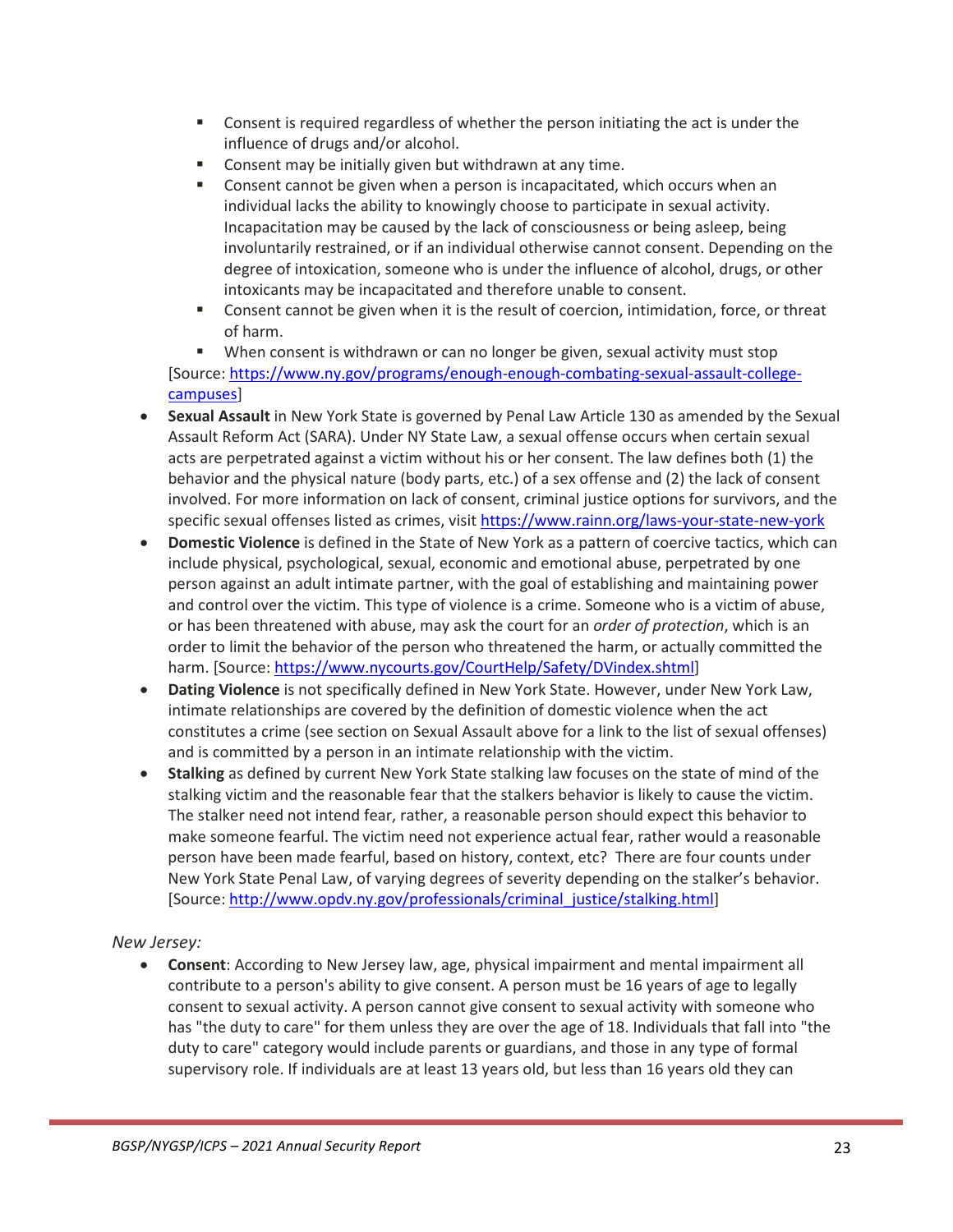legally consent to sexual activity with a partner who is not more than 4 years older than themselves.

An individual who is physically or mentally impaired, generally, cannot give consent to sexual activity. Physical or mental impairment includes: visual, speech or hearing impaired, a person with a cognitive impairment; a person who is unconscious or sleeping; or a person who is voluntarily or involuntarily under the influence of alcohol or other substance(s). [Source[: https://www.njsp.org/division/operations/sexual-violence-info.shtml\]](https://www.njsp.org/division/operations/sexual-violence-info.shtml)

- **Sexual Assault**, often referred to as rape, is legally defined in New Jersey as the penetration, no matter how slight, in which physical force or coercion is used or in which the victim is physically or mentally incapacitated. The law in New Jersey is gender neutral, and uses the words "actor" and "victim" to describe the persons involved, rather than specifying "male" or "female." [Source[: https://www.njsp.org/division/operations/sexual-violence-info.shtml\]](https://www.njsp.org/division/operations/sexual-violence-info.shtml) For the full definition, read the statute (NJSA 2C:14-1) at [https://law.justia.com/codes/new](https://law.justia.com/codes/new-jersey/2016/title-2c/section-2c-14-1/)[jersey/2016/title-2c/section-2c-14-1/](https://law.justia.com/codes/new-jersey/2016/title-2c/section-2c-14-1/)
- **Domestic Violence** in New Jersey is legally defined as the occurrence of one or more of the following criminal offenses upon a person protected under the *Prevention of Domestic Violence Act of 1991*: Homicide, Assault, Terroristic Threats, Stalking, Kidnapping, Criminal Restraint, False Imprisonment, Criminal Coercion, Sexual Assault, Criminal Sexual Contact, Lewdness, Robbery, Criminal Mischief, Burglary, Criminal Trespass, Harassment, Contempt, and any other crime involving risk of death or serious bodily injury. Domestic Violence acts are established by the relationship between the offender and the victim. A person protected by the *Prevention of Domestic Violence Act* is 18 years of age or older, or who is an emancipated minor, and who has been subjected to domestic violence by a spouse, former spouse, or any other person who is a present or former household member. Any person, regardless of age, sex, or physical/psychological condition, who has been subjected to domestic violence by one of the following actors may be considered a victim of domestic violence:
	- o A person with whom the victim has a child in common
	- $\circ$  A person with whom the victim anticipates having a child in common, if one of the parties is pregnant
	- $\circ$  A person with whom the victim has had a dating relationship [Source[: http://www.njsp.org/division/operations/domestic-violence-info.shtml\]](http://www.njsp.org/division/operations/domestic-violence-info.shtml) For a brochure with FAQ's about the *Prevention of Domestic Violence Act* in New Jersey, issued by the New Jersey Courts, visi[t https://www.njcourts.gov/forms/11253\\_dv\\_act.pdf](https://www.njcourts.gov/forms/11253_dv_act.pdf)
- **Dating Violence** as defined in New Jersey Statute (N.J.S.A. 18A:37-34) means a pattern of behavior where one person threatens to use, or actually uses physical, sexual, verbal, or emotional abuse to control a dating partner. [Source[: https://law.justia.com/codes/new](https://law.justia.com/codes/new-jersey/2016/title-18a/section-18a-37-34/)[jersey/2016/title-18a/section-18a-37-34/\]](https://law.justia.com/codes/new-jersey/2016/title-18a/section-18a-37-34/)
- **Stalking** as defined in New Jersey Statute (NJSA 2C:12-10): A person is guilty of stalking, a crime of the fourth degree, if he purposefully or knowingly engages in a course of conduct directed at a specific person that would cause a reasonable person to fear for his safety or the safety of a third person or suffer other emotional distress. A person is guilty of a crime of the third degree if he commits the crime of stalking in violation of an existing court order prohibiting the behavior. A person who commits a second or subsequent offense of stalking against the same victim is guilty of a crime of the third degree. A person is guilty of a crime of the third degree if he commits the crime of stalking while serving a term of imprisonment or while on parole or probation as the result of a conviction for any indictable offense under the laws of this State,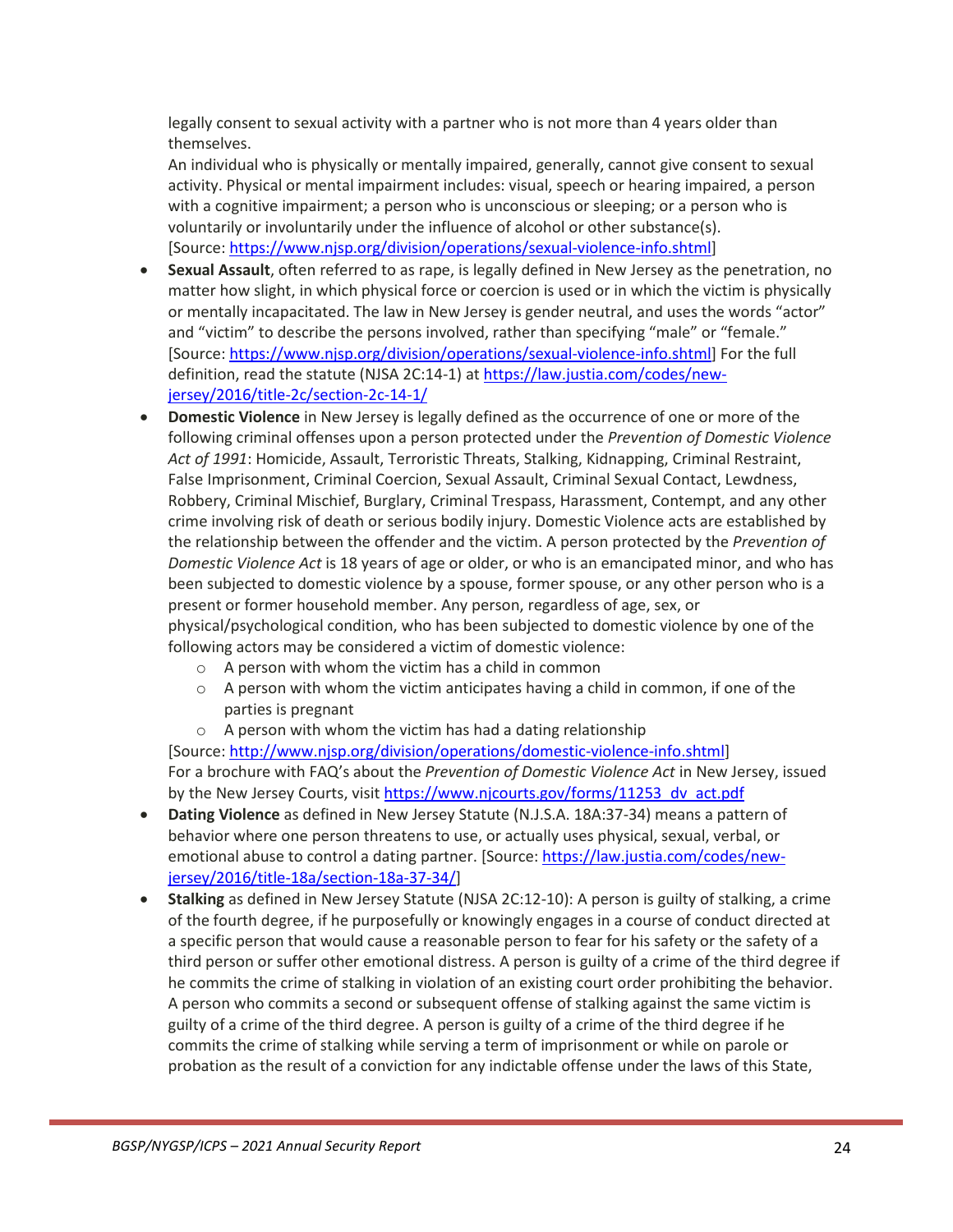## <span id="page-28-0"></span>**Sex Offender Registry Information**

Individuals convicted of sex crimes or upon release from prison may be required to register with local law enforcement agencies. If registered sex offenders are enrolled or employed at a postsecondary institution, the offenders must also provide that information to the state. The state then provides the information to local law enforcement agencies. The laws do not require the institution to request the information from the state nor to disseminate information about the offenders. The law requires the institution to advise the campus community how to access the information.

In accordance with the *Campus Sex Crimes Prevention Act of 2000*, which amends the *Jacob Wetterling Crimes Against Children and Sexually Violent Offender Registration Act*, the *Jeanne Clery Act* and the *Family Educational Rights and Privacy Act of 1974* (FERPA), the Graduate School provides links below to the Massachusetts Sex Offender Registry Board (SORB), the New York Division of Criminal Justice Services Sex Offender Registry, and to the New Jersey Sex Offender Internet Registry (per Megan's Law):

- In the Commonwealth of **Massachusetts**, convicted sex offenders must register with the Massachusetts Sex Offender Registry maintained by the Massachusetts Sex Offender Registry Board. For more information, and to search the online sex offender registry, visit <https://www.mass.gov/orgs/sex-offender-registry-board>
- In **New York** State, convicted sex offenders must register with the New York Sex Offender Registry maintained by the New York State Division of Criminal Justice Services. For more information, and to search the online sex offender registry, visit <http://www.criminaljustice.ny.gov/nsor/>
- In **New Jersey**, individuals who have been convicted, adjudicated delinquent or found not guilty by reason of insanity for a sex offense must register under New Jersey's Megan's Law. New Jersey law authorizes the Division of State Police to make available to the public over the Internet information about certain sex offenders required to register under Megan's Law. For more information, and to access the New Jersey Sex Offender Internet Registry, visit [https://www.njsp.org/sex-offender-registry/index.shtml.](https://www.njsp.org/sex-offender-registry/index.shtml)

As websites may change before the next publication of this report, an alternate source is the Federal Bureau of Investigation (FBI) website, coordinated by the Department of Justice, to enable citizens to search the latest information: <https://www.fbi.gov/scams-and-safety/sex-offender-registry> Also, the US Department of Justice NSOPW SMART website: <https://www.nsopw.gov/>

*The Family Education Rights and Privacy Act of 1974* (FERPA) does not prohibit an educational institution from disclosing information about registered sex offenders. This includes the disclosure of personally identifiable non-directory information without prior consent from the individual. The institution has the authority to disclose information about registered sex offenders that may otherwise become available to the institution through operation of state sex offender registration and community notification programs. State laws, however, could limit disclosure of such information. In such instances whereby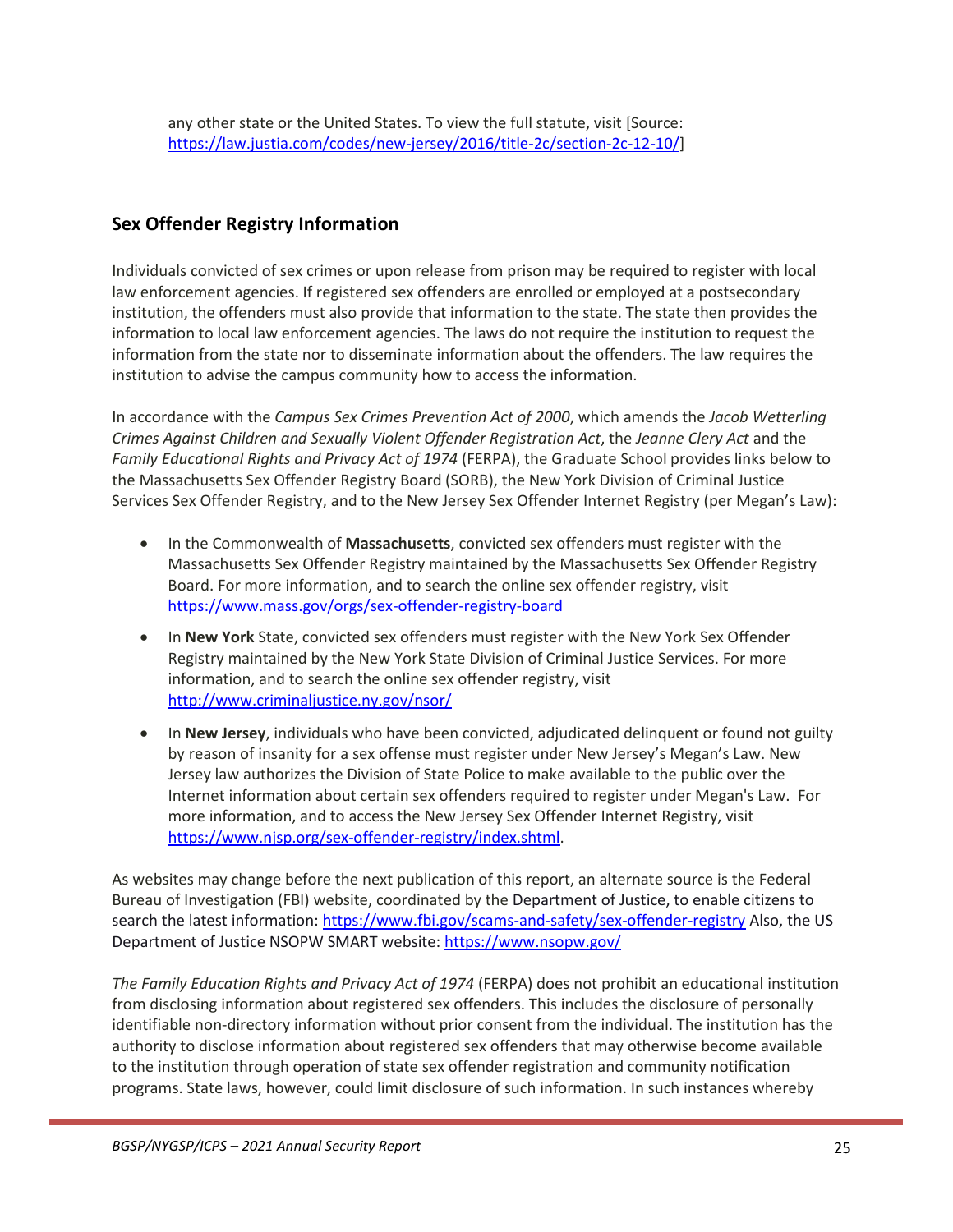the institution is made aware of an employee or student having the status of a registered sex offender, the institution shall consult the institution's legal counsel for guidance on the issue pertaining to the laws of the state in question and how best to protect the campus community and protocol for information dissemination.

## <span id="page-29-0"></span>**Primary Prevention and Awareness Education - NYGSP**

In July 2015, New York State passed legislation designed to prevent the occurrence of sexual crimes involving college and university students and to promote policies and procedures that provide an appropriate response should they occur. A website for NYGSP students was created to outline the sexual assault and violence response resources available in the NYGSP area. This website can be accessed at [https://nygsp.bgsp.edu/safety/.](https://nygsp.bgsp.edu/safety/) The information that follows in this handbook, along with the NYGSP website resources, will help students to recognize acceptable and unacceptable behaviors, potential consequences of engaging in unacceptable behavior and NYGSP's response to reports of such behavior.

Additionally, NYGSP has contracted with EVERFI, a national education company, to provide an education program to students and NYGSP faculty and staff regarding sexual harassment prevention, and to the faculty and staff on the management of reports of sexual harassment and misconduct. Some early statistics on usage of this education program include:

- One-third of students completed the program during the Spring 2019 semester, with scores ranging from 69-92% with a median of 83.1%, a mean and mode of 84%. Students were not mandated to complete the training.
- Sixty-eight percent of faculty and staff completed the program during the Spring 2019 semester, which included signing documents that they had reviewed NYGSP's policies and procedures regarding sexual harassment and sexual misconduct. Faculty and staff were not mandated to complete the training.

## <span id="page-29-1"></span>**Primary Prevention and Awareness Education – All campuses**

Each year, students and employees both current and new, are directed to the Annual Security Report to review the institutions programs, policy, and information contained in the report. The Annual Security Report, in addition to reporting on the campus safety policies and statistics, serves as an educational document in order to inform students, faculty, and staff of various prevention strategies and resources. An overview of what the report contains is included in the email announcement, and specifically highlights the prevention and awareness education sections of the report. The Graduate school may also conduct climate assessment surveys to identify the needs of the commuter, graduate student population. The results of the anonymous surveys are provided to the Title IX Coordinator and discussed with the larger Administrative Directors group to determine if changes are needed to the Graduate School's primary prevention and awareness programs. Any changes to the programs will be implemented throughout the year, and policy updates printed in future Annual Security Reports.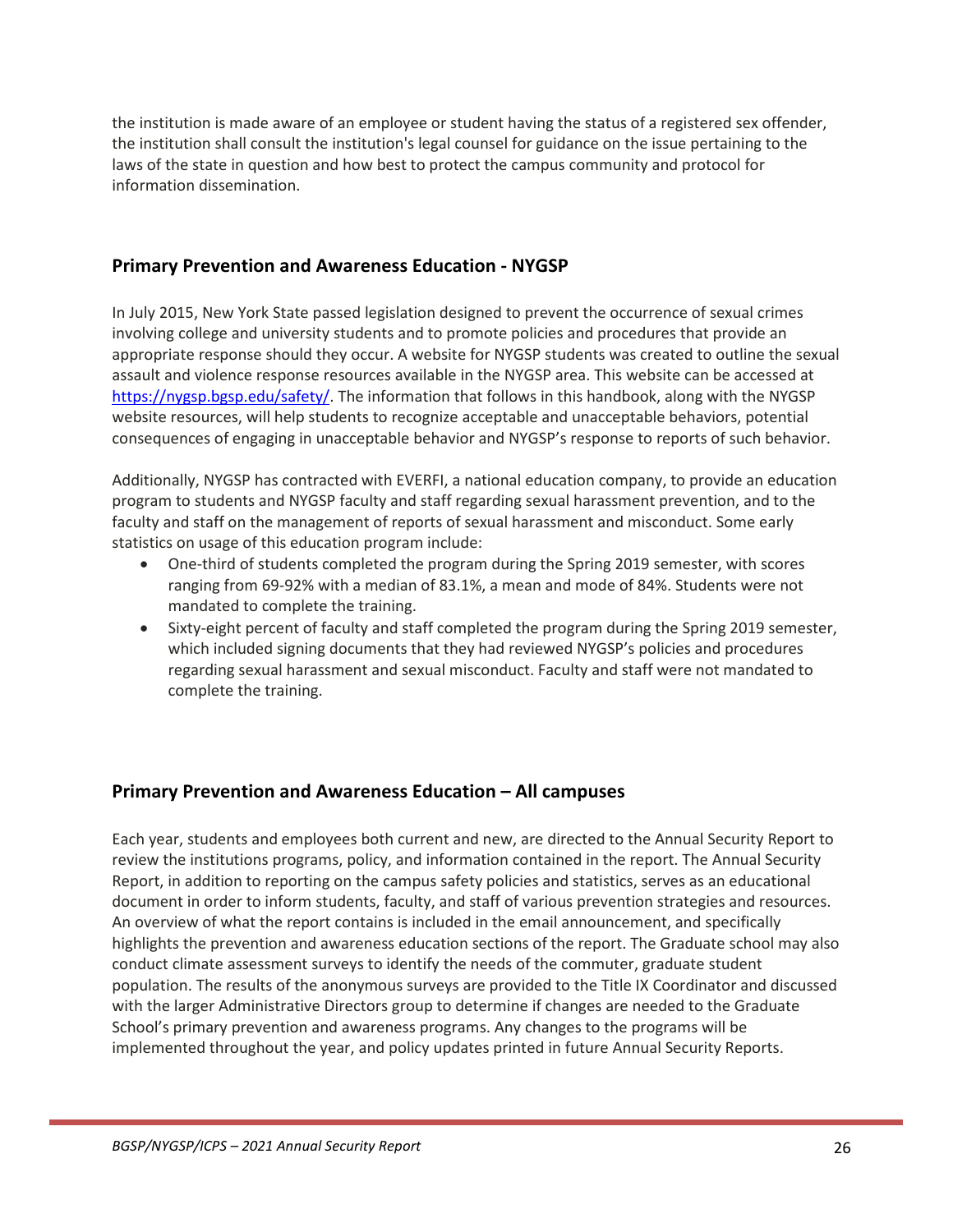#### <span id="page-30-0"></span>**Information about Risk Reduction**

There are a variety of resources available online with tips for staying safe. The Rape, Abuse & Incest National Network (RAINN) is one such resource providing education and support. For a listing of the RAINN resources about staying safe, visit<https://www.rainn.org/safety-prevention> Articles include:

- **How to Respond if Someone Is Pressuring You** If someone is pressuring you to engage in sexual activity, it is important to remember that being in this situation is not your fault. Here are some strategies to try. [\(https://www.rainn.org/articles/how-respond-if](https://www.rainn.org/articles/how-respond-if-someone-pressuring-you)[someone-pressuring-you\)](https://www.rainn.org/articles/how-respond-if-someone-pressuring-you)
- **What Consent Looks Like** The laws vary by state and situation, but you don't have to be a legal expert to understand how consent plays out in real life. [\(https://www.rainn.org/articles/what-is-consent\)](https://www.rainn.org/articles/what-is-consent)
- **Safety Planning** Brainstorming ways to stay safe may help reduce the risk of future harm. [\[https://www.rainn.org/articles/safety-planning\]](https://www.rainn.org/articles/safety-planning)
- **Alcohol Safety** There are steps you can take to increase your safety in situations where drinking may be involved. Like any safety tips, they are not foolproof, but they may help you feel more secure in social situations. [\[https://www.rainn.org/articles/alcohol](https://www.rainn.org/articles/alcohol-safety)[safety\]](https://www.rainn.org/articles/alcohol-safety)
- **Safety Tips for Traveling** Whether you travel often or you're getting ready for a oncein-a-lifetime vacation, it's important to think about safety as part of your travel preparations. [\[https://www.rainn.org/articles/safety-tips-traveling\]](https://www.rainn.org/articles/safety-tips-traveling)
- **Social Media Safety**  What you choose to share on social media is always your decision, but what others choose to do with your information is not always in your control. [\[https://www.rainn.org/articles/social-media-safety\]](https://www.rainn.org/articles/social-media-safety)
- **Safe Web Browsing** There are two important safety elements to consider when browsing for help online: privacy and security. [\[https://www.rainn.org/articles/safe](https://www.rainn.org/articles/safe-web-browsing)[web-browsing\]](https://www.rainn.org/articles/safe-web-browsing)

For more information on understanding healthy relationships, visit [https://www.thehotline.org/healthy](https://www.thehotline.org/healthy-relationships/)[relationships/.](https://www.thehotline.org/healthy-relationships/) As defined by the National Domestic Violence Hotline, for a relationship to be healthy, you need: safe communication; trust; boundaries; and mutual respect. Articles about a variety of different aspects of healthy relationships are found through [https://loveisrespect.org,](https://loveisrespect.org/) and include:

- **Relationship Spectrum** Learn the different characteristics of healthy, unhealthy and abusive relationships. [\(https://www.loveisrespect.org/healthy-relationships/relationship](https://www.loveisrespect.org/healthy-relationships/relationship-spectrum/)[spectrum/\)](https://www.loveisrespect.org/healthy-relationships/relationship-spectrum/)
- **Setting Boundaries** A healthy relationship starts with mutual respect of each partner's boundaries [\(https://www.loveisrespect.org/resources/what-are-my-boundaries/\)](https://www.loveisrespect.org/resources/what-are-my-boundaries/)
- **Consent** It's more than just "no means no." [\(https://www.thehotline.org/resources/consent/\)](https://www.thehotline.org/resources/consent/)
- **Healthy Conflict Resolution** Conflicts happen even in healthy relationships. What matters is that they are resolved in a healthy way. [\(https://www.loveisrespect.org/resources/conflict-resolution/\)](https://www.loveisrespect.org/resources/conflict-resolution/)

#### **Protecting your child from sexual abuse**

While there is no sure-fire way to protect your child from all dangers, there are some steps that you can take to help reduce the risk of him or her being sexually assaulted:

• Communicate, communicate, communicate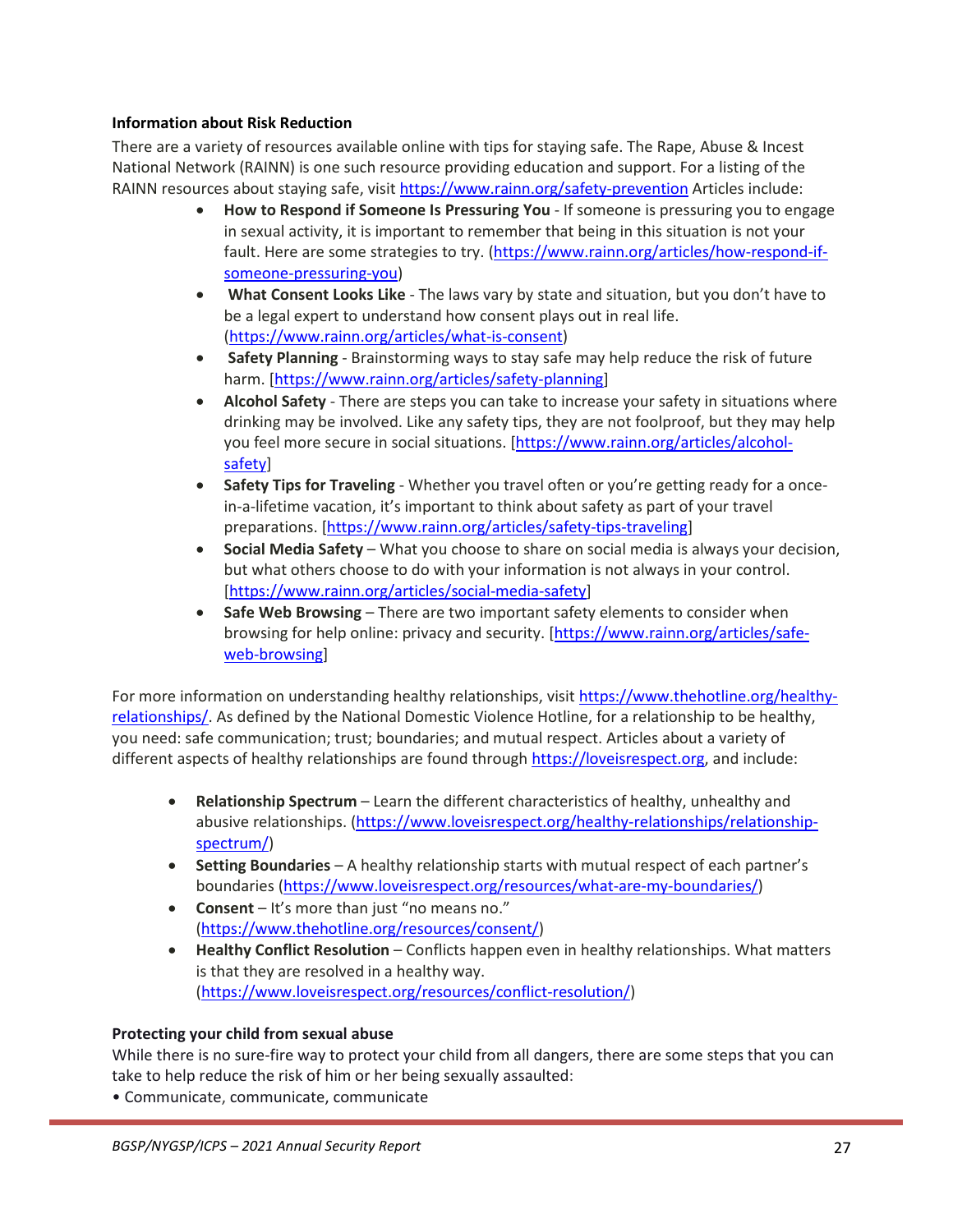- Teach your children about safe and unsafe touches, as well as what is appropriate physical affection.
- Talk to your child about sex when they show interest or curiosity.
- Teach your child that it is against the "rules" for adults to act in a sexual way with children, and use examples.
- Speak to your children about using the proper names for their body parts. Armed with information, children are better able to report abuse to you.
- Let your children know that respect for elders does not extend to an adult who has made your child uncomfortable. It's OK to say no, and it's OK to leave the situation.
- Trust your own instincts. If your instincts tell you something is wrong, follow up.
- Encourage your children to talk to you if something happens.
- For information about Internet safety, and tips for protecting your children, visit the FBI website at [https://www.fbi.gov/scams-and-safety/protecting-your-kids.](https://www.fbi.gov/scams-and-safety/protecting-your-kids)

#### <span id="page-31-0"></span>**Education about Bystander Intervention**

If you are a bystander, there may be some steps you can take to help intervene when there is a risk of domestic violence, dating violence, sexual assault, or stalking against another person. For tips on recognizing sexual violence, and acting as an engaged bystander, check out the following resources:

- The NO MORE Project What you can do to help [https://nomore.org/learn/resources/how-to](https://nomore.org/learn/resources/how-to-help/)[help/.](https://nomore.org/learn/resources/how-to-help/)
- RAINN *Practicing Active Bystander Intervention* When you see something that doesn't seem right, there are simple ways to step in and help a friend. <https://www.rainn.org/articles/practicing-active-bystander-intervention>
- RAINN *Your Role in Preventing Sexual Assault* Whether it's giving someone a safe ride home from a party or diverting a person who is engaging in uncomfortable behavior, anyone can help prevent sexual violence[. https://www.rainn.org/articles/your-role-preventing-sexual-assault](https://www.rainn.org/articles/your-role-preventing-sexual-assault)

#### **Remember that intervening does not mean that you should put yourself or others in danger or at risk.**

Launched in September 2014, **It's On Us** is a national movement to end sexual assault. For more information, visit [https://www.itsonus.org/.](https://www.itsonus.org/) There are also tools available on this website providing (among other topics) some tips for bystander intervention [\[https://www.itsonus.org/educational](https://www.itsonus.org/educational-tools/program-activities/)[tools/program-activities/\]](https://www.itsonus.org/educational-tools/program-activities/):

- 1. Talk to your friends honestly and openly about sexual assault.
- 2. Don't be a bystander—if you see something, intervene in any way you can.
- 3. Trust your gut. If something looks like it might be a bad situation it probably is.
- 4. Be direct. Ask someone who looks like they may need help if they're okay.
- 5. Get someone to help you if you see something—enlist a friend, advisor, bartender, or host to help step in.
- 6. Keep an eye on someone who has had too much to drink.
- 7. If you see someone who is too intoxicated to consent, enlist their friends to help them leave safely.
- 8. Recognize the potential danger of someone who talks about planning to target another person at a party.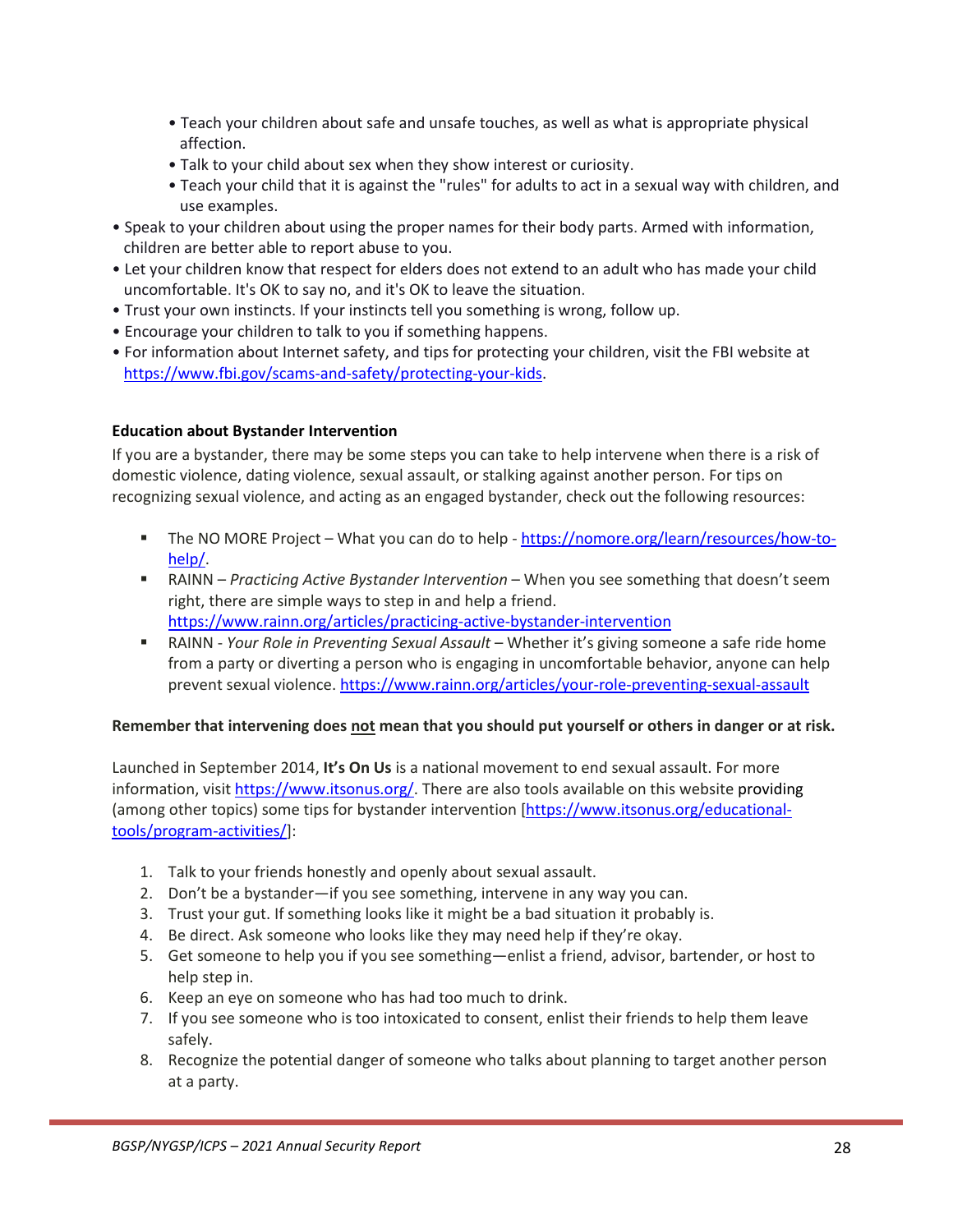- 9. Be aware if someone is deliberately trying to intoxicate, isolate, or corner someone else.
- 10. Get in the way by creating a distraction, drawing attention to the situation, or separating them.
- 11. Understand that if someone does not or cannot consent to sex, it is rape.
- 12. Never blame the victim.
- 13. If you are a victim or survivor, or helping someone in that situation go to <http://changingourcampus.org/get-help/> to get the resources and information you need. You can also call the National Sexual Assault Hotline at 1-800-656 HOPE (4673).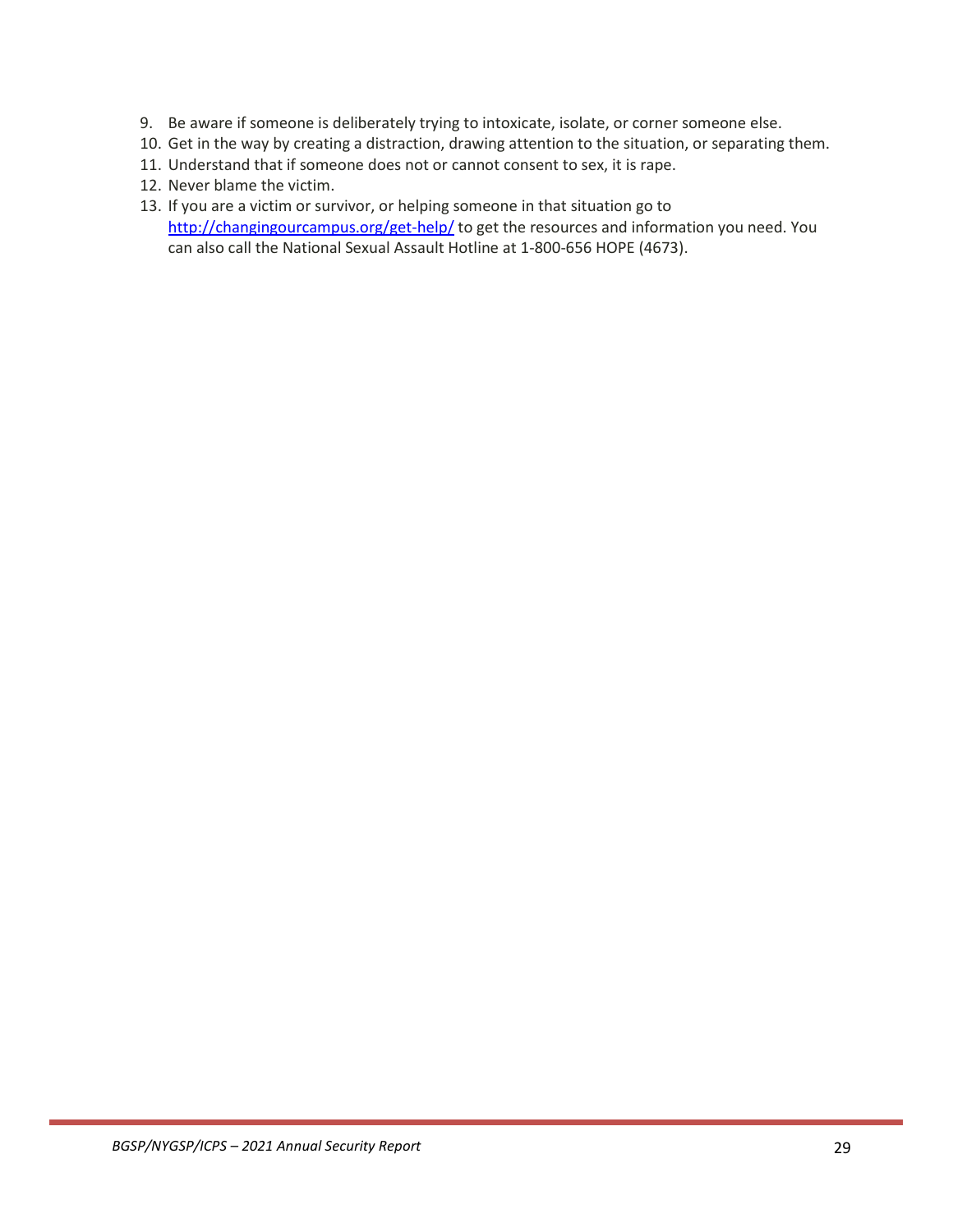## <span id="page-33-0"></span>**What to Do If You Are a Victim of a Sex Offense at BGSP, NYGSP or BGSP-NJ**

#### **If you are in immediate danger, CALL 911 now.**

If you are the victim of sexual violence (e.g. sexual assault, dating violence, domestic violence, or stalking) you should first get to a place of safety, and then you are strongly encouraged to seek immediate assistance from police and healthcare providers to ensure your physical safety, emotional support and medical care.

Report the incident to the local police in a timely manner. This is critical for the collection and preservation of evidence. The victim should not wash, douche, use the toilet, or change clothing prior to a medical and/or legal exam. Get confidential medical help at a local hospital. As a victim, you will receive medical treatment, tests, and confidential counseling from counselors trained in the area. You should also report the incident to the Campus Security Authority. The Campus Security Authority will assist you in notifying the police if you request assistance. The choice is the victim's.

Additional information for NYGSP students regarding resources for reporting and counseling on- or offcampus can be found on the NYGSP Sexual Assault and Violence Response webpage at [https://nygsp.bgsp.edu/safety/.](https://nygsp.bgsp.edu/safety/) NYGSP's policy is that the response to sexual violence and related crimes is driven by the reporting victim/survivor. That means is that in line with Federal and New York State law, while the Graduate School encourages you to use all of the response, support and reporting (including criminal reporting) resources offered on the website, the choice of what resources to use and when is for the victim and survivor. Individuals who have experienced sexual misconduct have the right to file a complaint with NYGSP or to decide not to do so. Reports will be investigated in accord with the procedures outlined in the student handbook. The reporting individual's identity will remain private at all times if the reporting individual wishes to maintain privacy (The decision on whether to bring disciplinary charges, however, rests with the campus). Additionally, a listing of the rights all students have at NYGSP can be found on the NYGSP Sexual Assault and Violence Response website in the Student Bill of Rights section:<https://nygsp.bgsp.edu/safety/rights/>

Counseling and support services are available on all campuses. Contact the Dean of Graduate Studies, Title IX Coordinator, Campus Security Authority, or the Program Director for information. Please note that these services are not available 24/7. Immediate counseling is available off-campus through the following organizations (all phone numbers are 24-hour hotlines):

**Boston Area Rape Crisis Center** (Massachusetts) 1-800-841-8371 or 617-492-8306 <http://www.barcc.org/>

**SafeLink Domestic Violence Hotline** (Massachusetts) *Operated by Casa Myrna* 1-877-785-2020 <https://www.casamyrna.org/>

**Safe Horizon** (New York City) Domestic Violence Hotline: 1-800-621-HOPE (4673) Rape and Sexual Assault Hotline: 212-227-3000 or dial 311 <https://www.safehorizon.org/>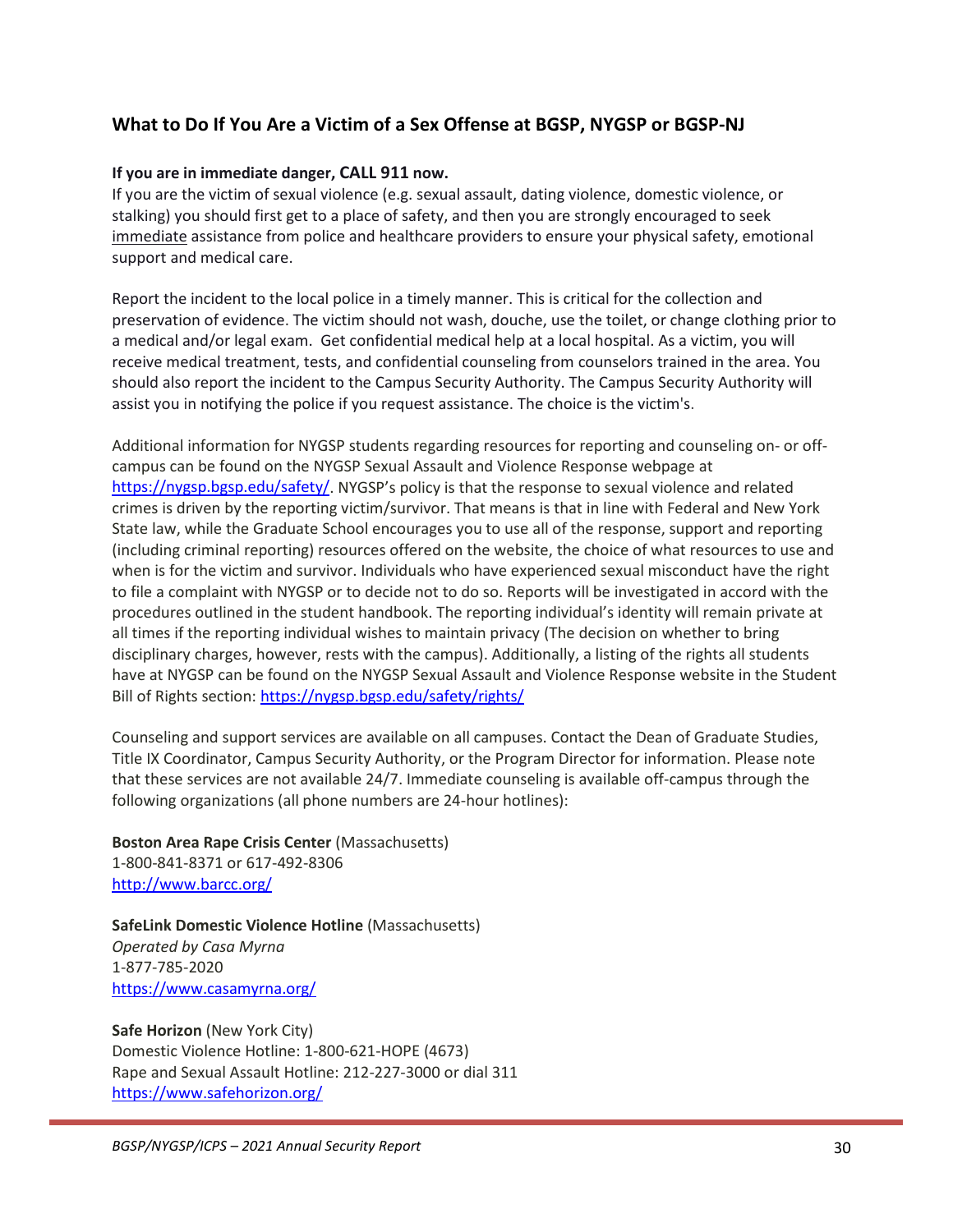**Violence Intervention Program, Inc.** (New York City) 1-800-664-5880 (bilingual Spanish/English) <https://www.vipmujeres.org/>

**New York State Domestic and Sexual Violence Hotline** (New York) 1-800-942-6906 <http://nyscasa.org/> (Sexual Assault) or<https://www.nyscadv.org/> (Domestic Violence)

**New Jersey Coalition Against Sexual Assault (NJCASA) Hotline** (New Jersey) 1-800-601-7200 <https://njcasa.org/>

**New Jersey Domestic Violence Hotline** (New Jersey) *Operated by the New Jersey Coalition to End Domestic Violence (NJCEDV)* 1-800-572-7233 <http://www.njcedv.org/>

**SAVE of Essex County (Sexual Assault and Violence Education Center)** (New Jersey) Operated by 1-877-733-2273 – 24/7 Emergency Hotline <https://www.familyserviceleague.org/>

**Rape Abuse & Incest National Network (RAINN) National Sexual Assault Hotline** (bilingual Spanish/English) 1-800-656-HOPE (4673) <https://hotline.rainn.org/online/> (on-line chat available 24/7) <https://www.rainn.org/>

## **National Domestic Violence Hotline** (bilingual Spanish/English)

1-800-799-SAFE (7233) <https://www.thehotline.org/> (online chat available 24/7)

The Graduate School will comply with a student's request for an academic situation change following an alleged sex offense, regardless of whether or not the victim chooses to report the crime to campus and local authorities. Possible changes may include transfer to a different class section (if available), arrangements for temporary participation outside the classroom for up to two courses, coordination with the professor for make-up work and an academic plan to meet the course requirements and specific terms outlined within an explained timeline. Under extraordinary hardship, arrangements can be made for temporary absence (withdrawal) with arrangement to join a subsequent semester. For questions related to your financial aid or visa status as a result of an academic change, please contact Ms. Stephanie Woolbert at [woolberts@bgsp.edu.](mailto:woolberts@bgsp.edu)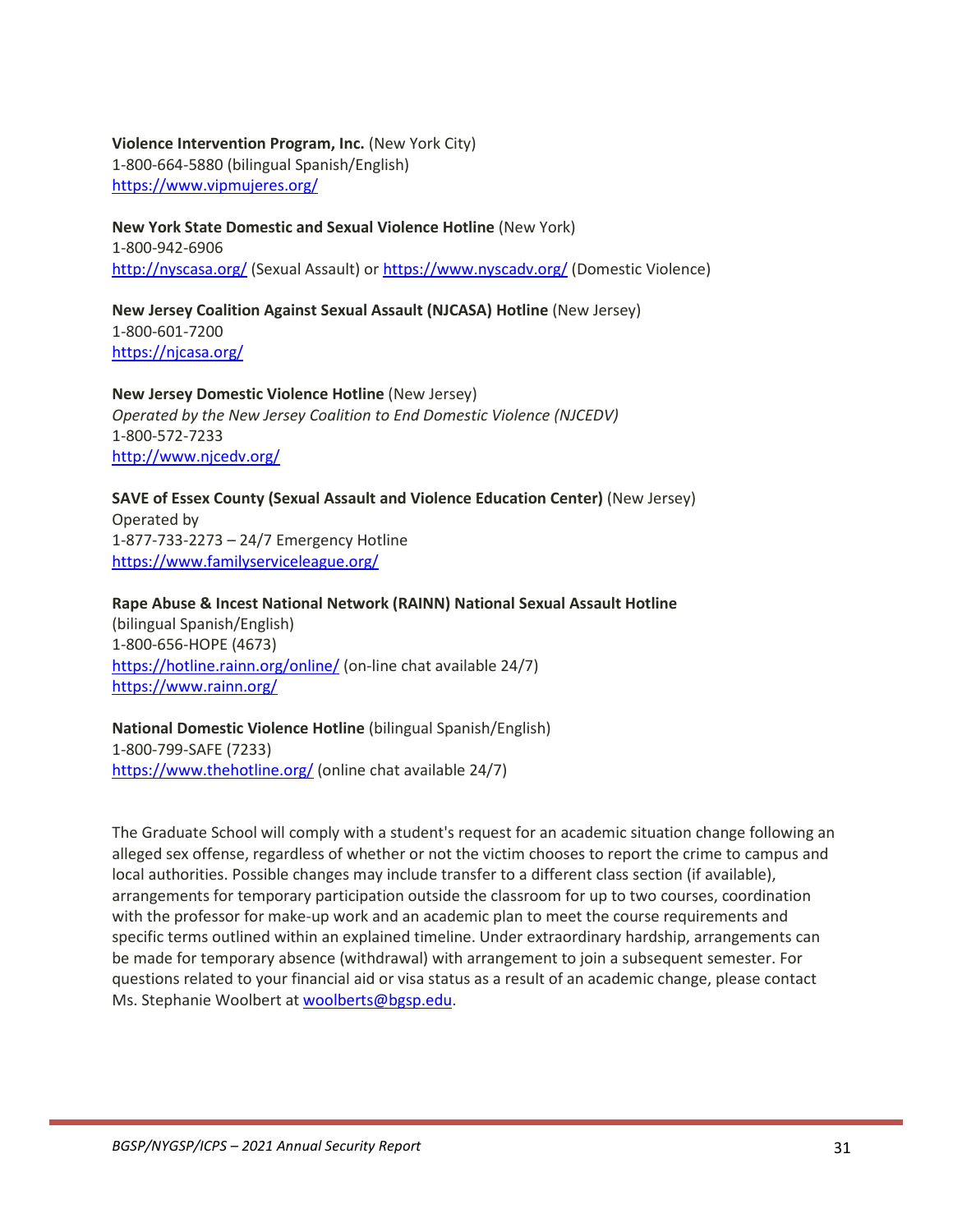## <span id="page-35-0"></span>**Institutional Disciplinary Investigation and Hearing Procedures**

In the event the accused is a member of the campus community, an investigation will be conducted in accordance with the grievance procedures of the school, as outlined in the Student Handbook for each campus location, under the Code of Conduct section. Information specific to an allegation of sexual misconduct is included in the section below. To access the full procedures, please reference the appropriate student handbook, linked here:

**BGSP Student Handbook** (pgs. 33-44)**:** <https://bgsp.edu/student-resources/> (in the "Handbooks" section) **NYGSP Student Handbook** (pgs. 24-38)**:** [https://nygsp.bgsp.edu/resources/administrative](https://nygsp.bgsp.edu/resources/administrative-materials/)[materials/](https://nygsp.bgsp.edu/resources/administrative-materials/) (in the "Handbooks" section) *additional information available on the NYGSP Sexual Assault & Violence Response Resource website:* <https://nygsp.bgsp.edu/safety/> **ICPS Student Handbook** (pgs. 20-25)**:** <https://nj.bgsp.edu/forms-handbooks/>

For an allegation of dating violence, domestic violence, sexual assault, or stalking, the Dean of Graduate Studies (BGSP) or Program Director (NY or NJ) will request formation of an ad hoc Committee on Discipline to review the facts of the case. This committee will be composed of members of the faculty, members of the Student Association, and an Administrative Director. For specifics of the composition of members on the ad hoc Committee on Discipline, please refer to the appropriate campus student handbook, as referenced above. Anyone with a conflict of interest shall excuse themselves from serving on the committee.

Both the complainant and the respondent are entitled to the same opportunities during institutional disciplinary proceedings. In a disciplinary proceeding related to an allegation of dating violence, domestic violence, sexual assault, or stalking, the Committee shall use the preponderance of evidence standard when making a final determination. This standard requires the evidence presented to prove that it is more likely than not that the alleged incident occurred a certain way.

The complainant and respondent will both receive simultaneous notification of the outcome of the institution's final determination with respect to the alleged sex offense and any sanction that is imposed against the accused. This notification to both the accuser and the accused is not a violation of the *Family Education Rights and Privacy Act of 1974* (FERPA) and will be disclosed in the same manner and the same time frame to both, regardless of where the alleged sex offense occurred.

A student or employee found responsible for violating the institutional sexual misconduct policy may be given a range of sanctions, ranging from a warning to suspension or expulsion, or may be employment terminated. This institutional disciplinary process is separate from any criminal proceedings that may occur as a result of the situation in question. NYGSP students may access a complete list of the possible penalties in the Student Handbook, on pages 37-38: [https://nygsp.bgsp.edu/resources/administrative](https://nygsp.bgsp.edu/resources/administrative-materials/)[materials/](https://nygsp.bgsp.edu/resources/administrative-materials/) (in the "Handbooks" section)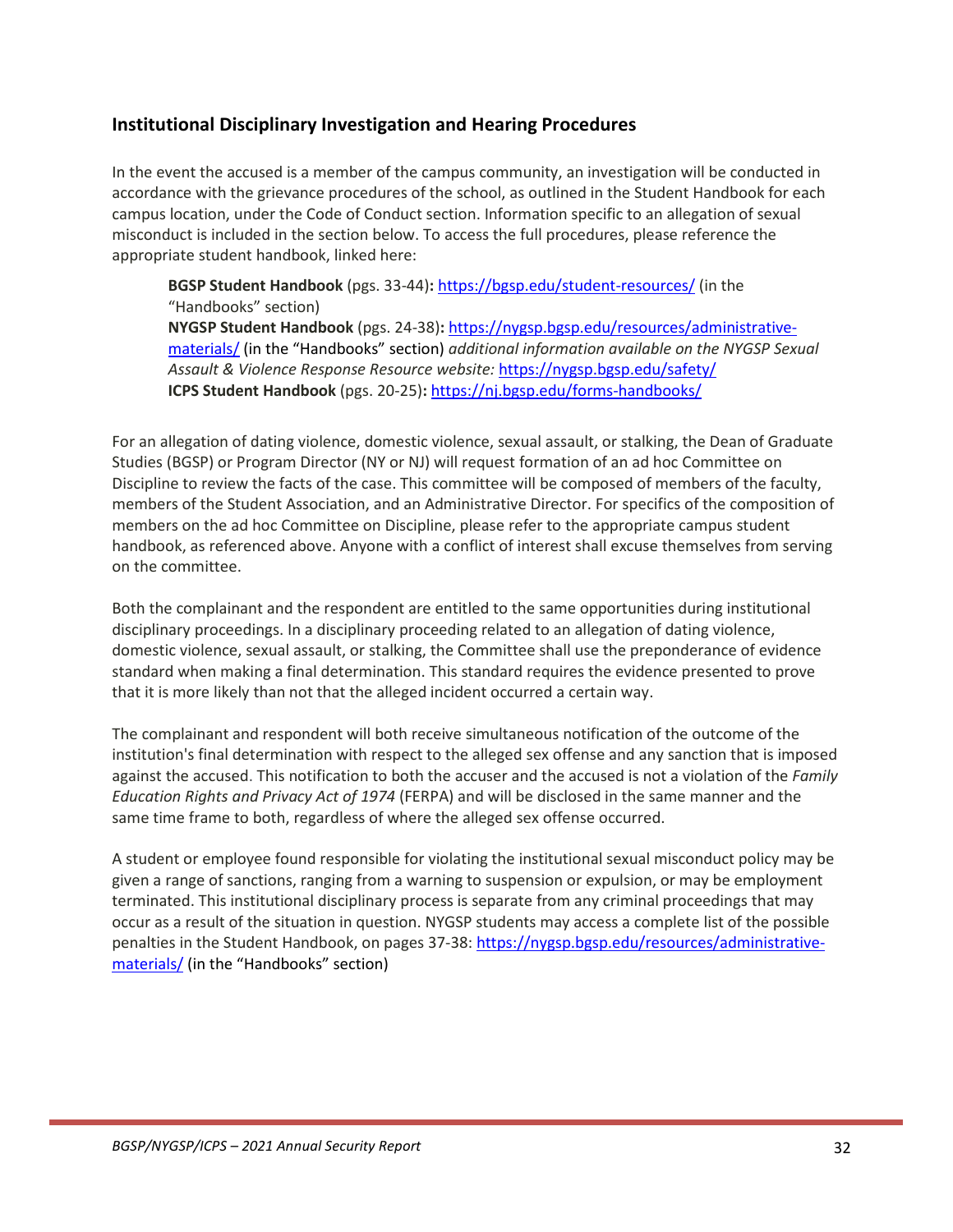## <span id="page-36-0"></span>**10. CRIME PREVENTION AND SECURITY OF CAMPUS FACILITIES**

**To aid in the safety and security of the school campus and instructional locations, the entire BGSP/NYGSP community is encouraged to promptly report criminal activities to the local police. Furthermore, it is critical to immediately CALL 911 if you are aware of a life-threatening situation.** 

In addition, the entire campus community is requested to report suspected criminal activity to the appropriate Campus Security Authority.

The Graduate School will immediately notify the campus community of a confirmed significant emergency or dangerous situation involving an immediate threat to the health or safety of students and/or employees on campus by the school website, email message, and when applicable circumstances permit, building alarms, and phone. The Graduate School will also immediately notify the campus community of any *Clery Act* crime reported to campus security authorities that represents a serious or continuing threat to students and/or employee property by the school website and email message. The emergency response and evacuation procedures are tested on an annual basis.

The Graduate School does not tolerate discrimination in any form, such as race, ethnicity, religion, sex, gender identity, national origin, age, disability, sexual orientation, or socio-economic status. The Graduate School does not tolerate hate crimes, hazing, or sexual harassment.

Possession or concealment of any type of firearm or other dangerous weapon is strictly prohibited on all campuses and at any sponsored event. Violators will be subject to disciplinary action.

#### <span id="page-36-1"></span>**Campus Location – BGSP - Brookline, MA**

The BGSP main campus is open to members of the campus community, their guests and visitors (who show proof of anti-COVID vaccination) during the weekday hours listed below, except for holidays. The building is secured by lock 24/7. At least for the start of the Fall 2021 semester, the building will be open on the modified schedule. We expect to return to normal hours when it is safe to do so, which are also listed here.

Modified Hours of Operation (effective in Fall 2021): Monday – 9am until 5pm Tuesday – 7:30am until 5pm Wednesday – 7:30am until 5:30pm Thursday – 7:30am until 8:00pm Friday – 7:30am until 7:20pm

Normal Hours: Monday - Friday from 9am until 9pm Saturday from 9am until 2pm (except in July and August)

1581 Beacon Street, Brookline, MA 02446 Phone: 617-277-3915 Email: [info@bgsp.edu](mailto:info@bgsp.edu)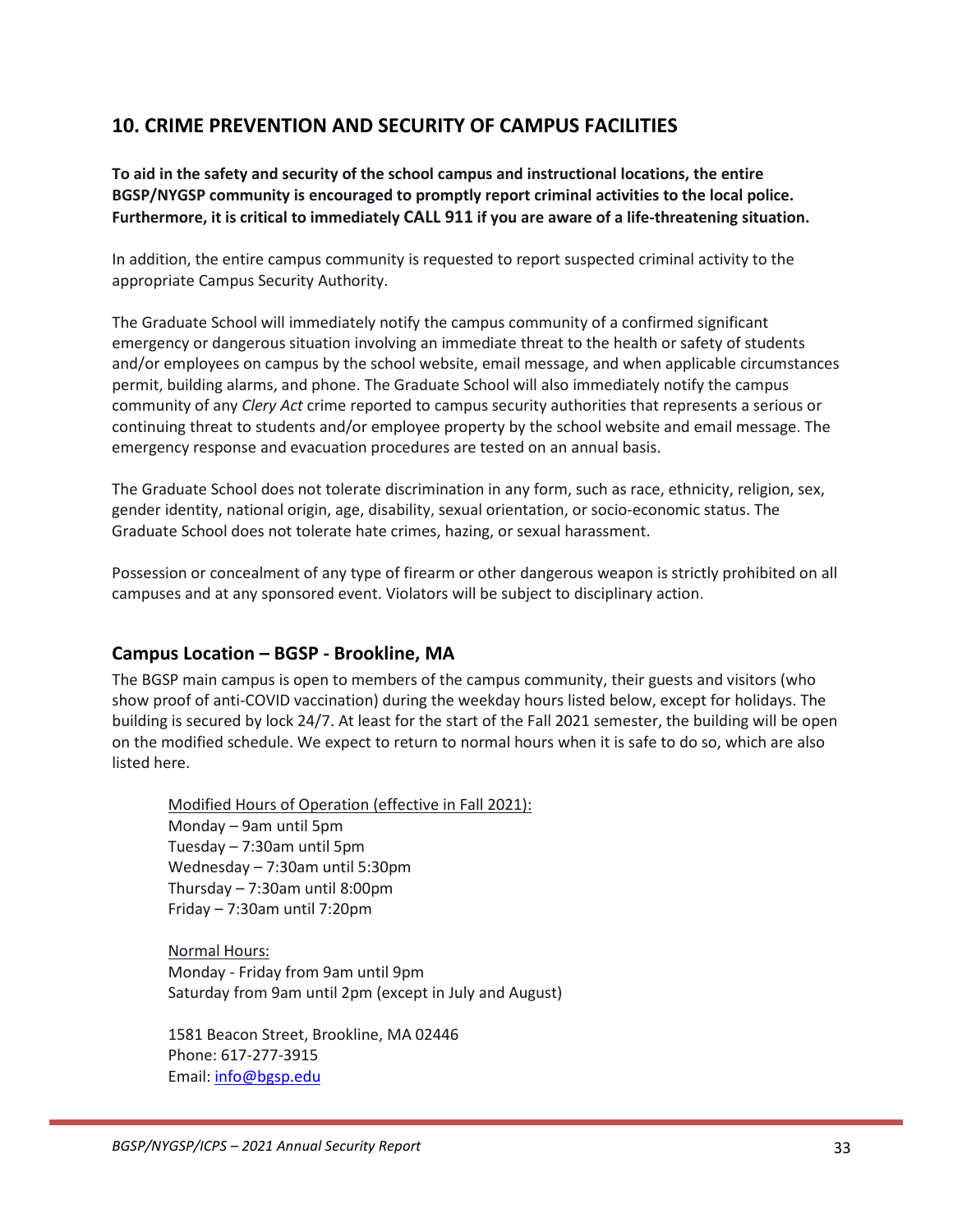The entrance to the BGSP administrative offices is open Monday through Friday from 9am until 5pm and school office phones are covered during these hours. Entrance to the rest of the building is monitored using an audio-visual buzzer system that controls the lock on the glass doors at 1581 Beacon.

## <span id="page-37-0"></span>**Campus Location – NYGSP - New York, NY**

NYGSP campus is located at 16 West 10<sup>th</sup> Street in Manhattan (Greenwich Village). Entrance to the building is monitored through an audio buzzer system that controls the entrance. The school is open from 9:00am until 9:00pm and on Friday until 8:00pm. If a class is offered on a Saturday, the school and library will be open 30 minutes before and after class.

The entrance to the administrative offices is open Monday through Thursday from 9:00am until 9:00pm and on Friday until 8:00pm.

## <span id="page-37-1"></span>**Campus Location – ICPS – Livingston, NJ**

The ICPS master's degree programs are offered at the ACAP facilities. ACAP presently offers programs, courses and conferences, as well as its treatment service, the North Jersey Consultation Center, at 301 South Livingston Avenue, Livingston, New Jersey. The facility is ADA compliant and accessible. It is on the second floor of a modern two-story office building and is accessible by stairway or elevator.

The administrative offices are open Monday to Friday 10:30 am to 5:30 pm. The building is open Monday to Friday 7:00 am to 6:00 pm and Saturday 8:00 am to 1:00 pm.

Livingston is a suburban community, centrally located with easy access to major interstates and state highways as well as abundant public transportation. In the immediate neighborhood, ICPS is within walking distance of the schools, the police station, the YMCA, the public library, and numerous retail and food service venues.

#### <span id="page-37-2"></span>**Education to Promote Crime Prevention**

The Graduate School encourages students and employees to be aware of their responsibility for their individual security and the security of others. Personal safety, especially after an evening class or work hours, is to walk with others to your transportation.

Each year, students are directed to the Annual Security Report and the importance of reviewing the institutions programs, policy, and prevention information contained in the report.

#### **Tips for crime prevention:**

- Don't leave your possession lying around; cash, keys, credit cards, check book, laptop, tablet etc.
- Lock doors when you leave, even for a moment.
- Do not open locked doors for strangers.
- Don't place personal information on social network sites.
- Walk with others whenever possible.
- Stay tuned to your surroundings when walking alone.
- If someone or something makes you uneasy, remove yourself from the situation.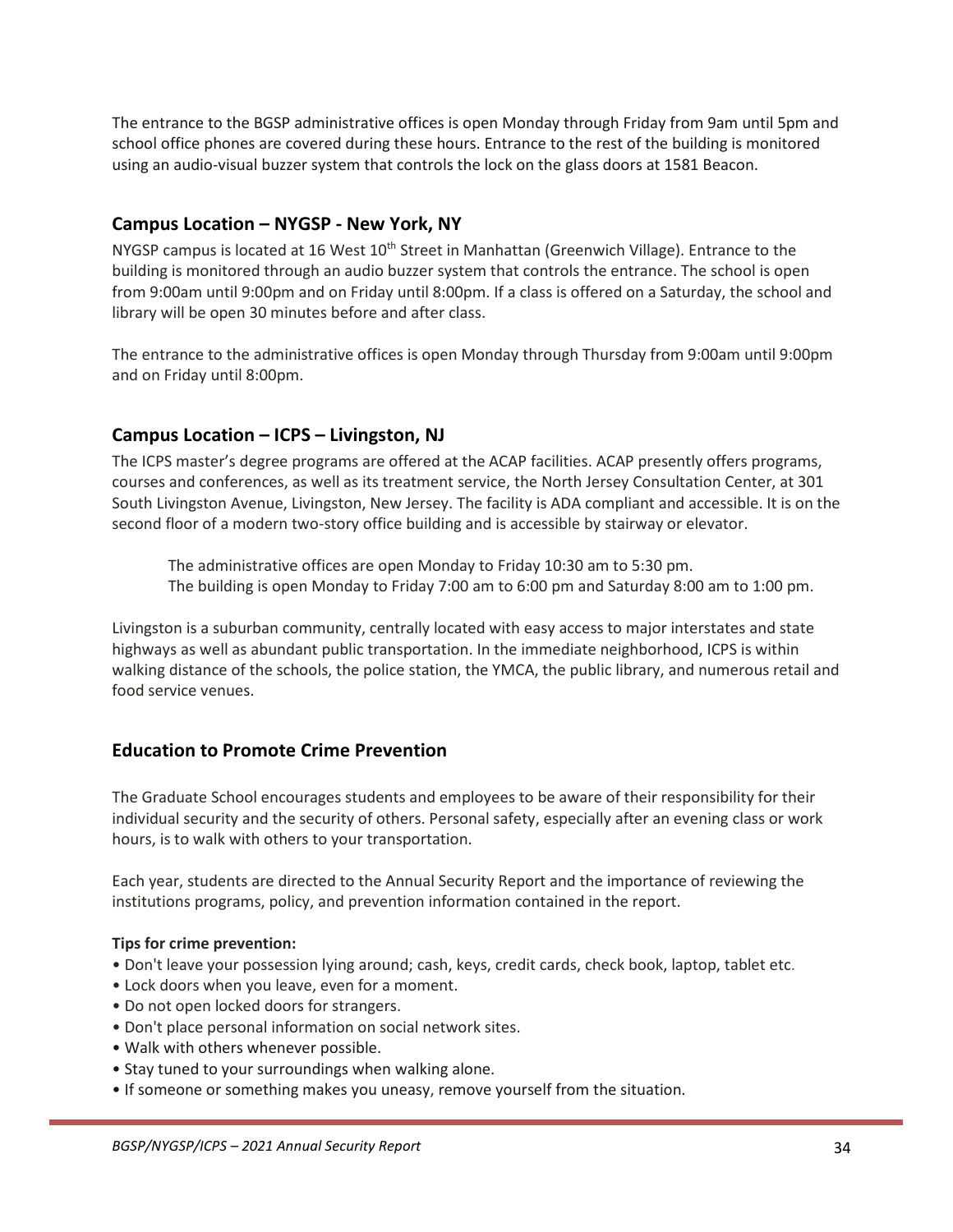- Have your keys in your hand before approaching car or building.
- Don't fall asleep on public transportation.
- Stay in well lighted areas.
- If someone is following you, switch directions or cross the street and go to a public place to get help.
- Keep emergency numbers stored in your cell phone.
- "If You See Something, Say Something" If you identify suspicious behavior call the police immediately

The National Crime Prevention Council provides a webpage for resources, programs, training, and podcasts a[t https://www.ncpc.org/.](https://www.ncpc.org/)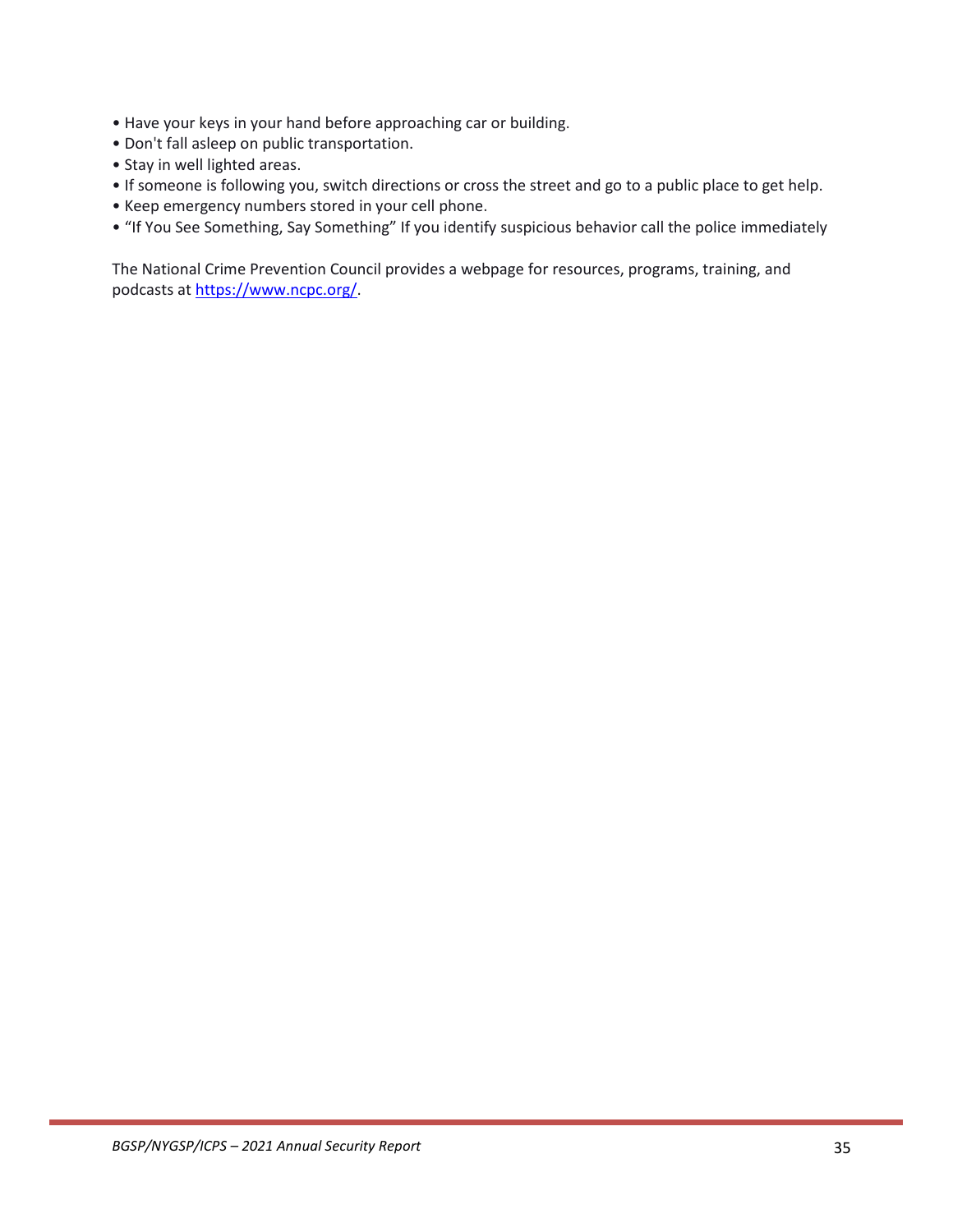## <span id="page-39-0"></span>**11. CLERY ACT CRIME STATISTICS**

Individual *Clery Act* crime statistics tables are included herein for: The Boston Graduate School of Psychoanalysis (BGSP) main campus at 1581 Beacon Street, Brookline, MA 02446; The New York Graduate School of Psychoanalysis (NYGSP) branch campus at 16 West 10th Street, New York, NY 10011; and The Institute for Counseling and Psychoanalytic Studies (ICPS) New Jersey Campus of BGSP (Formerly BGSP-NJ) branch campus at 301 South Livingston Avenue, Livingston, NJ 07039 where classes were held (until the switch to remote learning) in 2020. Statistics are also included for each of the two consecutive prior years at all campus locations. The report encompasses the location of classes, public property within the location and immediately adjacent to the location (i.e. *Clery Act* geography).

All supporting records used in compiling the table will be maintained for three years from the latest publication of the report to which they apply (in effect for seven years).

The crime statistics tables include reported offenses, not the findings of a court, coroner or jury or decision of a prosecutor. *Clery Act* crimes are counted from records of calls for service, complaints, and investigations obtained from local law enforcement agencies or departments that have jurisdiction over some or all of the *Clery Act* geography and from suspected criminal activity reported to the Campus Security Authority by a victim, witness, other third party or even the offender. If a reported crime is investigated by law enforcement authorities and found to be false or baseless, the crime is "unfounded" and is not included in *Clery Act* crime statistics. Only sworn or commissioned law enforcement personnel may "unfound" a crime. A case cannot be "unfounded" if no investigation was conducted or the investigation was not completed. Nor can a crime report be designated "unfounded" merely because the investigation failed to prove that the crime occurred; this would be an inconclusive or unsubstantiated investigation.

When multiple offenses have occurred during a single incident, *Clery Act* reporting requires that only the most serious offense is counted using the FBI UCR Hierarchy Rule. *VAWA* offenses are an exception to this, and the Hierarchy Rule does not apply. Therefore, for any Criminal Offense, Hate Crime, or arrest for a Weapons, Drug or Liquor Law Violation that is also a *VAWA* offense, both the original offense and the *VAWA* offense will be reported. The same is true for any arrests and/or disciplinary referrals for violations of weapons, drug abuse and liquor laws.

Local law enforcement agencies or departments that have jurisdiction over some or all of the *Clery* geography cooperate with the yearly request made by the Director of Financial Aid in providing the information prior to October of each calendar year to be included in the *Clery* crime statistics table. There is no written agreement at this time between the institution and these organizations pertaining to the BGSP, NYGSP, or ICPS campus for extra patrolling or immediate notification of serious crimes.

#### <span id="page-39-1"></span>**Crime Definitions**

The Graduate School complies with the newer statutory provisions under the *Clery Act*, as amended by the *Violence Against Women Reauthorization Act of 2013* (*VAWA*). Related to this section, *VAWA* amended the *Clery Act* to require institutions to compile statistics for incidents of domestic violence, dating violence, sexual assault, and stalking, in addition to the existing crime statistic disclosures. *The*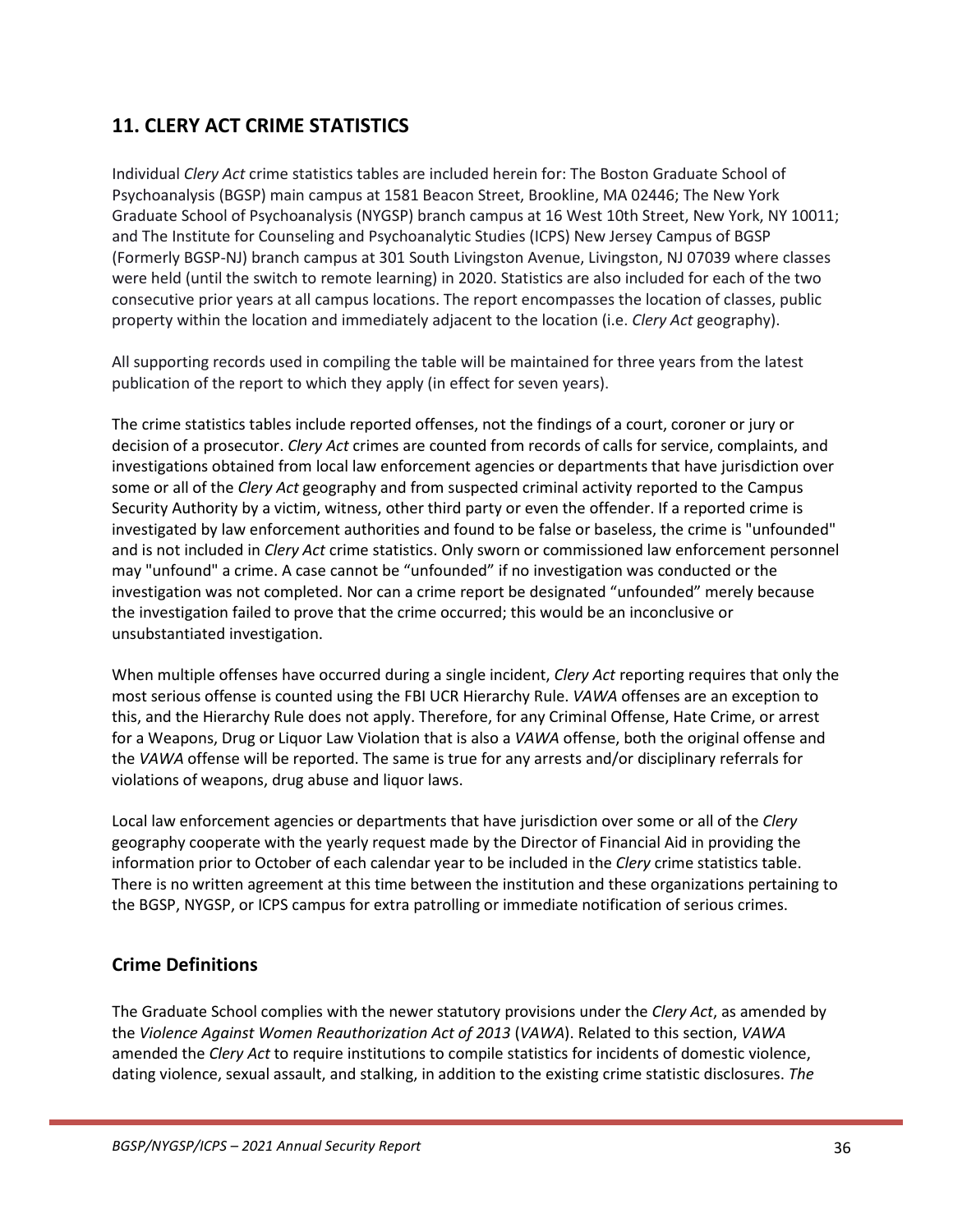*Higher Education Act of 1965*, as amended (*HEA*) defines the additional crime categories in accordance with section 40002(a) of the *Violence Against Women Act of 1994*.

The definitions in this section are taken directly from *The Handbook for Campus Safety and Security Reporting, 2016 edition* published by the US Department of Education, Office of Postsecondary Education [\[https://www2.ed.gov/admins/lead/safety/handbook.pdf\]](https://www2.ed.gov/admins/lead/safety/handbook.pdf). The definitions for *Murder, Rape, Robbery, Aggravated Assault, Burglary, Motor Vehicle Theft, Arson, Weapons Carrying, Possessing, Etc. Law Violations, Drug Abuse Violations, and Liquor Law Violations* are from the *Summary Reporting System (SRS) User Manual* from the FBI's UCR Program. The definitions of *Fondling, Incest and Statutory Rape* are from the FBI's *National Incident-Based Reporting System (NIBRS) Data Collection Guidelines* edition of the UCR. Hate Crimes are classified according to the FBI's *Uniform Crime Reporting Hate Crime Data Collection Guidelines and Training Manual*. For the categories of *Domestic Violence, Dating Violence and Stalking,* the definitions listed are provided by the *Violence Against Women Act of 1994.*

All definitions are listed below in alphabetical order:

**Aggravated assault** is an unlawful attack by one person upon another for the purpose of inflicting severe or aggravated bodily injury. This type of assault usually is accompanied by the use of a weapon or by means likely to produce death or great bodily harm.

**Arrest** for *Clery Act* purposes is defined as persons processed by arrest, citation or summons. **Referred for disciplinary action** is defined as the referral of any person to any official who initiates a disciplinary action of which a record is established and which may result in the imposition of a sanction. The crime statistics reported by the school include the number of *arrests* and the number of persons *referred for disciplinary action* for the following law violations:

- **1.** Weapons: Carrying, Possessing, etc. is defined as the violation of laws or ordinances prohibiting the manufacture, sale, purchase, transportation, possession, concealment, or use of firearms, cutting instruments, explosives, incendiary devices or other deadly weapons. This classification encompasses weapons offenses that are regulatory in nature.
- **2.** Drug Abuse Violations are defined as the violation of laws prohibiting the production, distribution and/or use of certain controlled substances and the equipment or devices utilized in their preparation and/or use. The unlawful cultivation, manufacture, distribution, sale, purchase, use, possession, transportation or importation of any controlled drug or narcotic substance. Arrests for violations of state and local laws, specifically those relating to the unlawful possession, sale, use, growing, manufacturing and making of narcotic drugs.
- **3.** Liquor Law Violations are defined as the violation of state or local laws or ordinances prohibiting the manufacture, sale, purchase, transportation, possession or use of alcoholic beverages, not including driving under the influence and drunkenness.

**Arson** is any willful or malicious burning or attempt to burn, with or without intent to defraud, a dwelling house, public building, motor vehicle or aircraft, personal property of another, etc.

**Burglary** is the unlawful entry of a structure to commit a felony or a theft. The three conditions that must be met for a crime to be classified as a burglary are:

- **1.** There must be evidence of unlawful entry (trespass), meaning that the person did not have the right to be in the structure at the time the incident occurred.
- **2.** The unlawful entry must occur within a structure, which is defined as having four walls, a roof, and a door.
- **3.** The structure was unlawfully entered to commit a felony or a theft.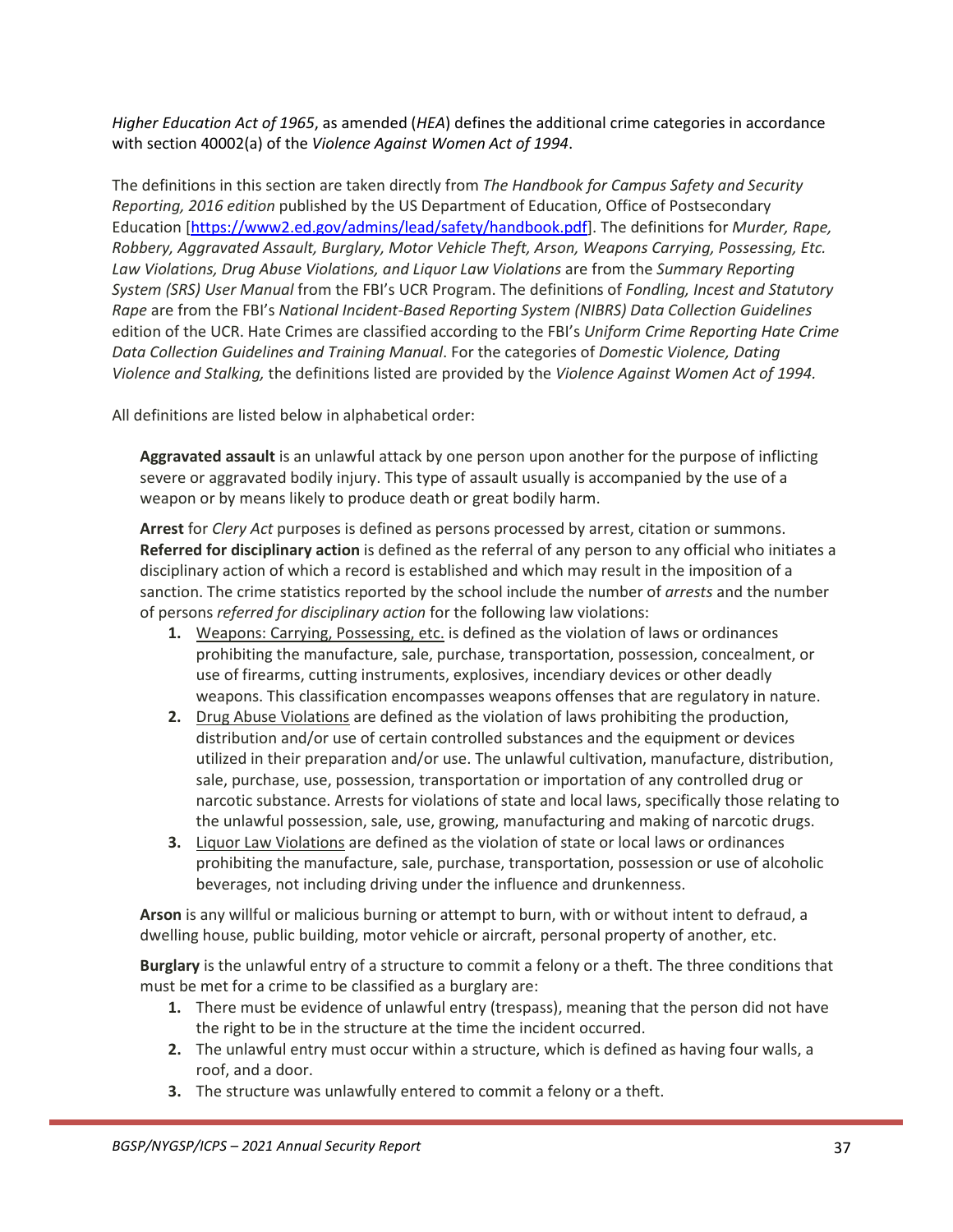**Consent** is the clear and voluntary agreement to engage in a particular sexual activity, communicated through mutually understandable words or actions. Consent is always freely informed and actively given. Silence or lack of resistance cannot be assumed to imply consent. Consent must be ongoing, and may be withdrawn at any time. Consent for one sexual act does not imply consent for any subsequent sexual activity. Consent may never be obtained through use of coercion, intimidation, force, or threats.

Consent cannot be obtained from an individual who is incapable of giving consent because the person: Has a mental, intellectual, or physical disability; or is under the legal age to give consent (16 years of age in MA, NY & NJ); or is asleep, "blacked out," unconscious, or physically helpless; or is incapacitated, including through the consumption of alcohol or drugs.

*Note:* Refer to Section 9 of this annual security report for the definition of **consent** in reference to sexual activity in the applicable jurisdiction by campus location.

**Dating violence** is defined as violence committed by a person who is or has been in a social relationship of a romantic or intimate nature with the victim. The existence of such a relationship shall be determined based on the reporting party's statement and with consideration of the length of the relationship, the type of relationship, and the frequency of interaction between the persons involved in the relationship.

**Domestic violence** is defined as a felony or misdemeanor crime of violence committed –

- By a current or former spouse or intimate partner of the victim;
- By a person with whom the victim shares a child in common;
- By a person who is cohabitating with or has cohabitated with the victim as a spouse or intimate partner;
- By a person similarly situated to a spouse of the victim under the domestic or family violence laws of the jurisdiction in which the crime of violence occurred;
- By any other person against an adult or youth victim who is protected from that person's acts under the domestic or family violence laws of the jurisdiction in which the crime of violence occurred.

**Fondling** – is the touching of the private body parts of another person for the purpose of sexual gratification, without the consent of the victim, including instances where the victim is incapable of giving consent because of his/her age or because of his/her temporary or permanent mental incapacity.

**Hate crime** - a criminal offense that manifests evidence that the victim was intentionally selected because of the perpetrator's bias against the victim. **Bias** is a preformed negative opinion or attitude toward a person or group of persons based on their actual or perceived race, gender, religion, national origin, sexual orientation, gender identity, ethnicity, or disability. The eight categories of bias reported under the *Clery Act* are:

- *Race.* A preformed negative attitude towards a group of persons who possess common physical characteristics, e.g. color of skin, eyes, and/or hair; facial features, etc., genetically transmitted by descent and heredity which distinguish them as a distinct division of humankind, e.g., Asians, African Americans, whites.
- *Religion.* A preformed negative opinion or attitude toward a group of persons who share the same religious beliefs regarding the origin and purpose of the universe and the existence or nonexistence of a supreme being, e.g. Catholics, Jews, Protestants, atheists.
- *Sexual Orientation*. A preformed negative opinion or attitude toward a group of persons based on their actual or perceived sexual orientation. Sexual orientation is the term for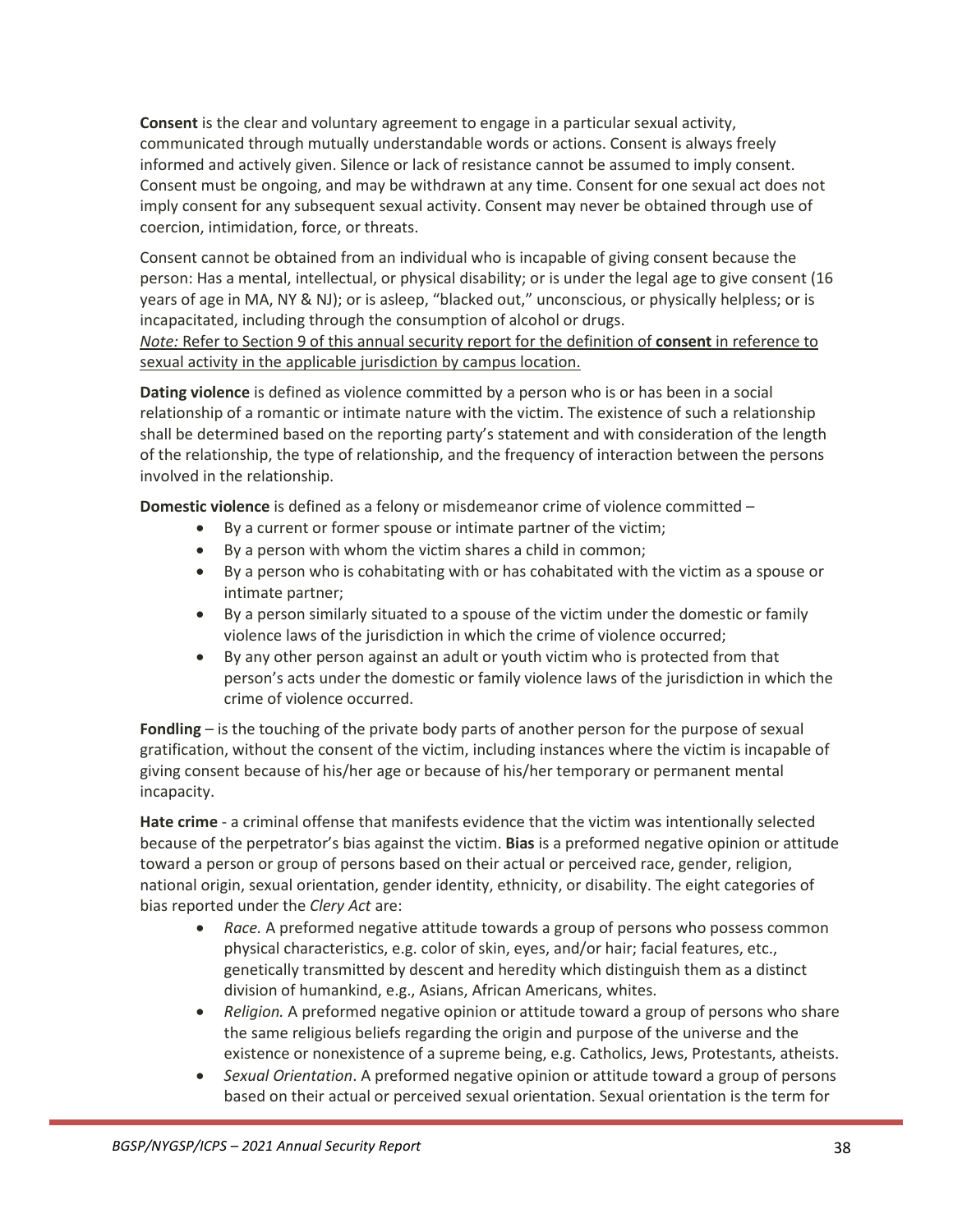a person's physical, romantic, and/or emotional attraction to members of the same and/or opposite sex, including lesbian, gay, bisexual, and heterosexual individuals.

- *Gender.* A preformed negative opinion or attitude toward a person or group of persons based on their actual or perceived gender, e.g. male, female.
- *Gender Identity.* A preformed negative opinion or attitude towards a person or group of persons based on their actual or perceived gender identity, e.g. bias against transgender or gender non-conforming individuals.
- *Ethnicity.* A preformed negative opinion or attitude toward a group of people whose members identify with each other, through a common heritage, often consisting of a common language, common culture (often including a shared religion) and/or ideology that stresses common ancestry.
- *National Origin.* A preformed negative opinion or attitude toward a group of people based on their actual or perceived country of birth.
- *Disability.* A preformed negative opinion or attitude toward a group of persons based on their physical or mental impairments, whether such disability is temporary or permanent, congenital or acquired by heredity, accident, injury, advanced age or illness.

For *Clery Act* reporting purposes, hate crimes include any of the following offenses that are motivated by bias:

- Murder and Non-negligent Manslaughter
- Sexual Assault
- Robbery
- Aggravated Assault
- Burglary
- Motor Vehicle Theft
- Arson
- Larceny-Theft
- Simple Assault
- Intimidation
- Destruction/Damage/Vandalism of Property

*Larceny-Theft* is the unlawful taking, carrying, leading, or riding away of property from the possession or constructive possession of another. (Larceny and theft mean the same thing in the UCR.) *Constructive possession* is the condition in which a person does not have physical custody or possession, but is in a position to exercise dominion or control over a thing.

*Simple Assault* is an unlawful physical attack by one person upon another where neither the offender displays a weapon, nor the victim suffers obvious severe or aggravated bodily injury involving apparent broken bones, loss of teeth, possible internal injury, severe laceration, or loss of consciousness.

*Intimidation* is to unlawfully place another person in reasonable fear of bodily harm through the use of threatening words and/or other conduct, but without displaying a weapon or subjecting the victim to actual physical attack.

*Destruction/Damage/Vandalism of Property* is to willfully or maliciously destroy, damage, deface, or otherwise injure real or personal property without the consent of the owner or the person having custody or control of it.

**Incest** is sexual intercourse between persons who are related to each other within the degrees wherein marriage is prohibited by law.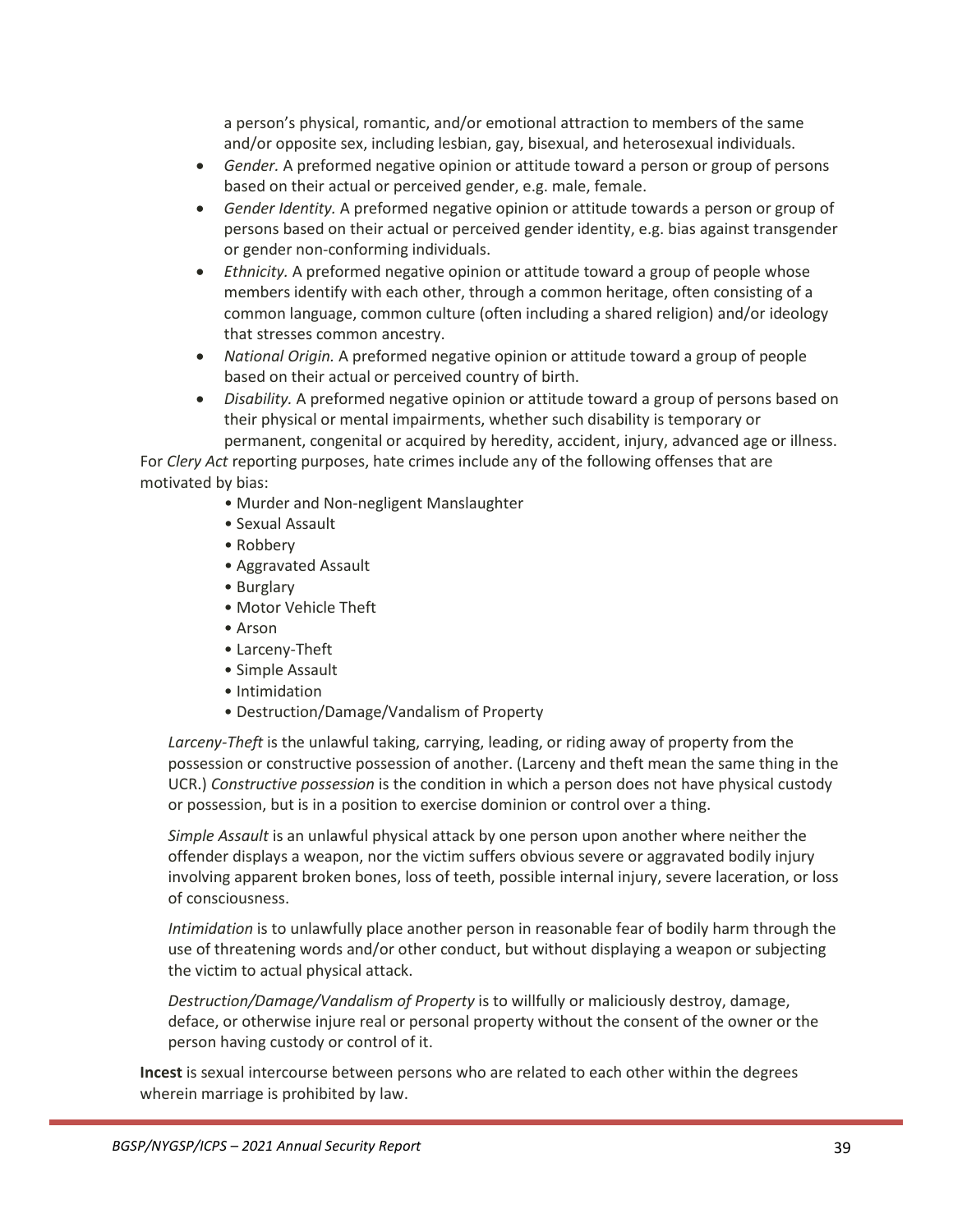**Manslaughter by Negligence** is defined as the killing of another person through gross negligence. Crimes classified in this category include: any death caused by the gross negligence of another. *Gross negligence* is the intentional failure to perform a manifest duty in reckless disregard of the consequences as affecting the life or property of another. In other words, it's something that a reasonable and prudent person would not do.

**Motor vehicle theft** is the theft or attempted theft of a motor vehicle.

**Murder and Non-negligent Manslaughter** is defined as the willful (non-negligent) killing of one human being by another. Crimes classified in this category include: any death caused by injuries received in a fight, argument, quarrel, assault or commission of a crime.

**Rape** is penetration, no matter how slight, of the vagina or anus with any body part or object, or oral penetration by a sex organ of another person, without the consent of the victim. This offense includes the rape of both males and females.

**Robbery** is the taking or attempting to take anything of value from the care, custody, or control of a person or persons by force or threat of force or violence and/or by putting the victim in fear. Essential elements of a robbery include: committed in the presence of a victim (usually the owner or person having custody of the property); victim is directly confronted by the perpetrator; victim is threatened with force or put in fear that force will be used; involves a Theft or Larceny.

**Sexual Assault (Sex Offenses)** any sexual act directed against another person, without consent of the victim, including instances where the victim is incapable of giving consent.

**Stalking** is defined as engaging in a course of conduct directed at a specific person that would cause a reasonable person to fear for the person's safety or the safety of others; or suffer substantial emotional distress. *Course of Conduct* means two or more acts, including, but not limited to, acts in which the stalker directly, indirectly, or through third parties, by any action, method, device, or means, follows, monitors, observes, surveils, threatens, or communicates to or about a person, or interferes with a person's property.

**Statutory Rape** is sexual intercourse with a person who is under the statutory age of consent. The statutory age of consent differs by state, and is currently 16 years of age in Massachusetts, New York, and New Jersey.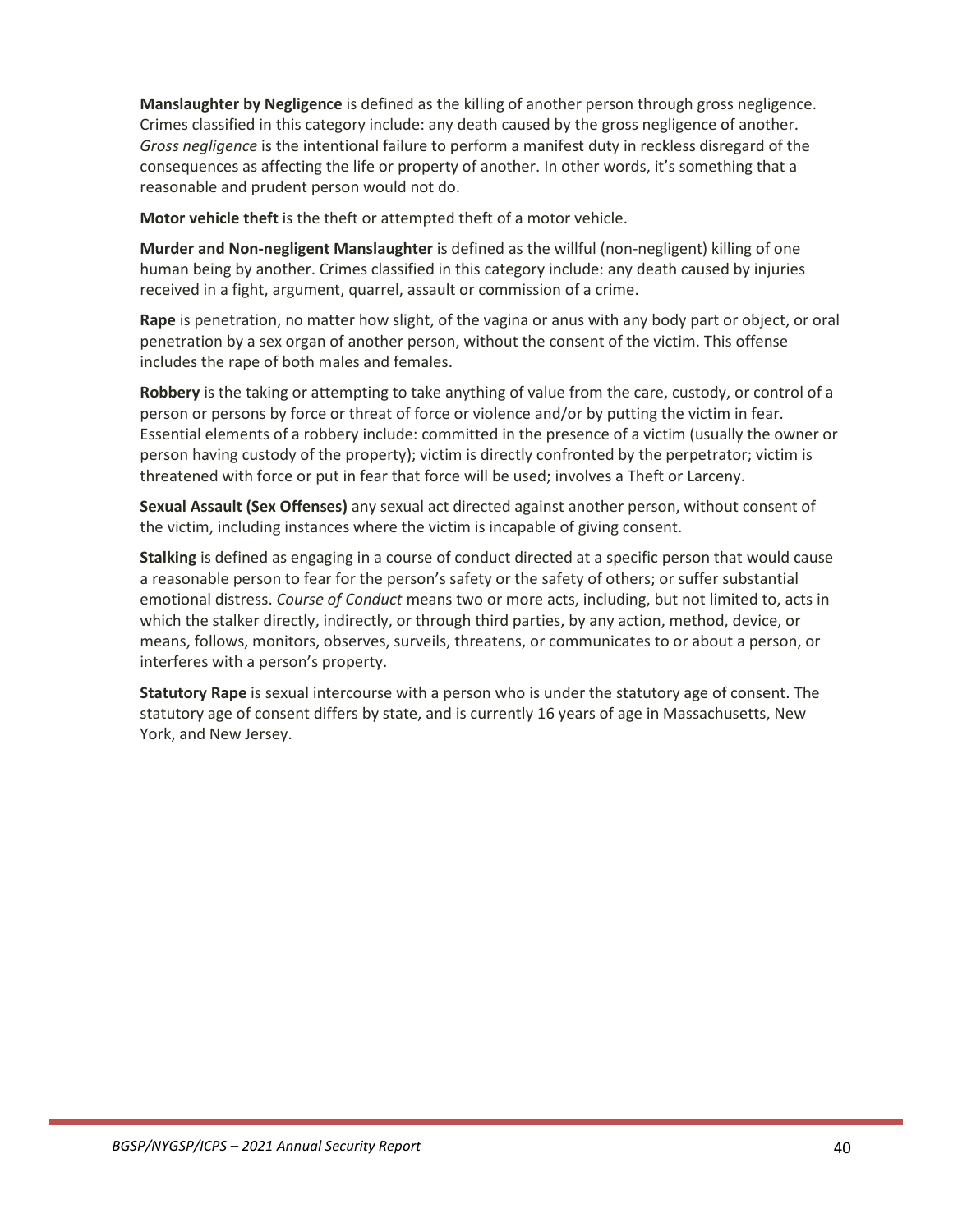#### 2021 ANNUAL SECURITY REPORT:

#### CRIME STATISTICS REPORTED BY YEAR AND LOCATION

*In compliance with the* Jeanne Clery Disclosure of Campus Security Policy and Campus Crime Statistics Act (as amended by VAWA). *The statistics below include crimes reported to local police departments and the Campus Security Authorities, as required.*

## <span id="page-44-0"></span>**CRIME STATISTICS – Brookline, MA campus**

| 2018<br><b>Criminal Offense</b>           | 2019<br>0 | 2020 |
|-------------------------------------------|-----------|------|
|                                           |           |      |
| a. Murder/Non-negligent manslaughter<br>0 |           | 0    |
| b. Manslaughter by Negligance<br>0        | 0         | 0    |
| 0<br>c. Rape                              | 0         | 0    |
| 0<br>d. Fondling                          | 0         | 0    |
| 0<br>e. Incest                            | 0         | 0    |
| f. Statutory rape<br>0                    | 0         | 0    |
| g. Domestic Violence<br>0                 | 0         | 0    |
| h. Dating violence<br>0                   | 0         | 0    |
| i. Stalking<br>0                          | 0         | 0    |
| 0<br>j. Robbery                           | 0         | 0    |
| k. Aggravated assault<br>0                | 0         | 0    |
| I. Burglary<br>0                          | 0         | 0    |
| m. Motor vehicle theft<br>0               | 0         | O    |
| 0<br>n. Arson                             | 0         | 0    |
| Caveat:                                   |           |      |

| <b>Criminal Offenses - Public Property</b> | Total occurrences on Public Property |      |      |  |
|--------------------------------------------|--------------------------------------|------|------|--|
| <b>Criminal Offense</b>                    | 2018                                 | 2019 | 2020 |  |
| a. Murder/Non-negligent manslaughter       | 0                                    | 0    | 0    |  |
| b. Manslaughter by Negligance              | 0                                    | 0    | 0    |  |
| c. Rape                                    | 0                                    | Ω    | 0    |  |
| d. Fondling                                | Ω                                    | 0    | O    |  |
| e. Incest                                  | Ω                                    | Ω    | O    |  |
| f. Statutory rape                          | Ω                                    | 0    | O    |  |
| g. Domestic Violence                       | 0                                    | 0    | O    |  |
| h. Dating violence                         | 0                                    | Ω    | Ω    |  |
| i. Stalking                                | Ω                                    | 0    | O    |  |
| j. Robbery                                 | O                                    | O    | n    |  |
| k. Aggravated assault                      | O                                    | 0    | n    |  |
| I. Burglary                                | Ω                                    | 0    |      |  |
| m. Motor vehicle theft                     | 0                                    | 0    | O    |  |
| n. Arson                                   | 0                                    | 0    | 0    |  |
| Caveat:                                    |                                      |      |      |  |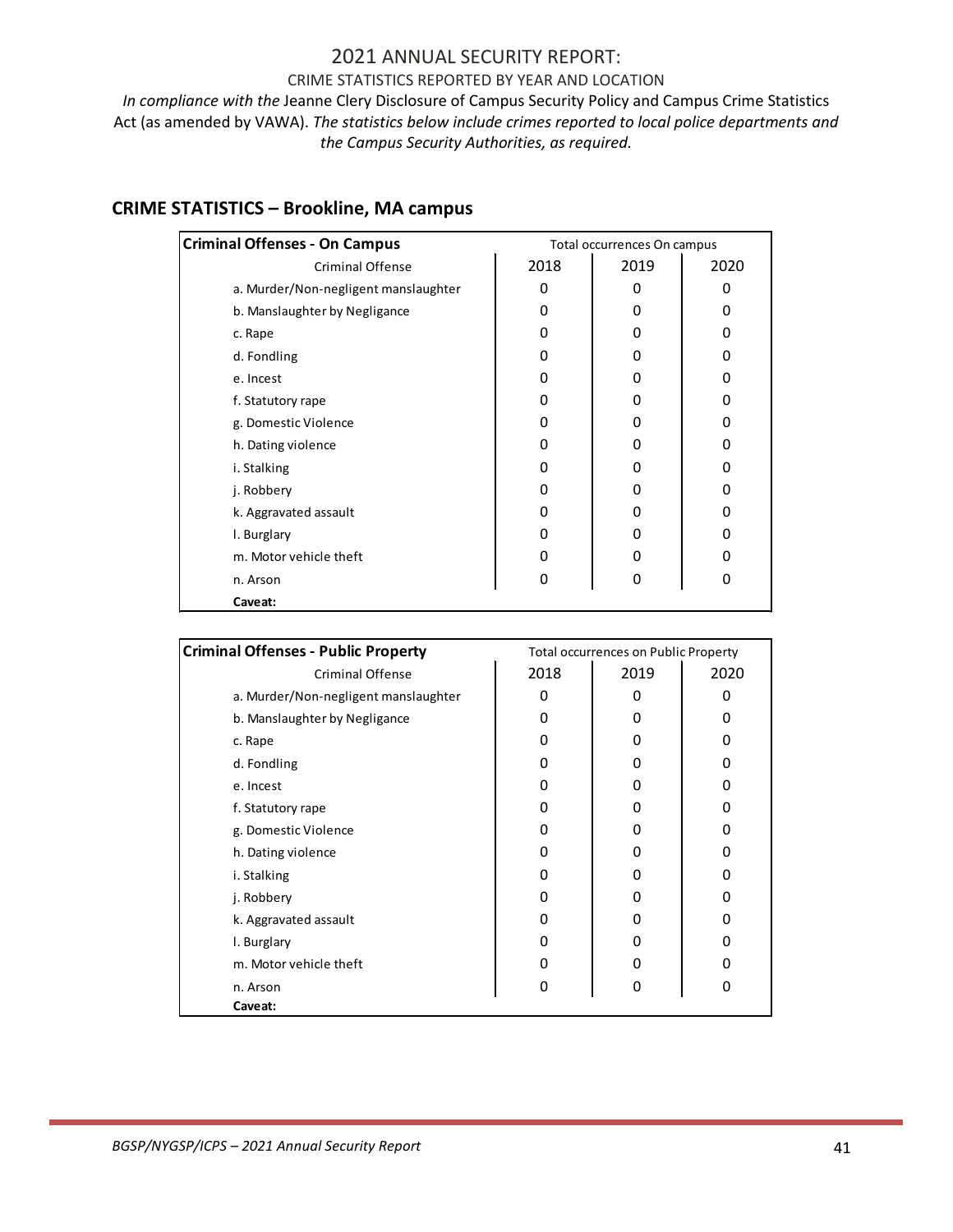| <b>Arrests - On Campus</b>             |      | Number of Arrests |      |
|----------------------------------------|------|-------------------|------|
| Law Violation                          | 2018 | 2019              | 2020 |
| a. Weapons: carrying, possessing, etc. | 0    | 0                 |      |
| b. Drug abuse violations               |      |                   |      |
| c. Liquor law violations               | 0    | 0                 |      |
| Caveat:                                |      |                   |      |

| <b>Arrests - Public Property</b>       | Number of Arrests |      |      |  |  |
|----------------------------------------|-------------------|------|------|--|--|
| Law Violation                          | 2018              | 2019 | 2020 |  |  |
| a. Weapons: carrying, possessing, etc. | O                 |      |      |  |  |
| b. Drug abuse violations               |                   |      |      |  |  |
| c. Liquor law violations               | 0                 | O    |      |  |  |
| Caveat:                                |                   |      |      |  |  |

| <b>Disciplinary Actions - On Campus</b> | Number of persons referred for Disciplinary<br>Action |      |      |  |  |
|-----------------------------------------|-------------------------------------------------------|------|------|--|--|
| Law Violation                           | 2018                                                  | 2019 | 2020 |  |  |
| a. Weapons: carrying, possessing, etc.  | 0                                                     | 0    |      |  |  |
| b. Drug abuse violations                |                                                       |      |      |  |  |
| c. Liquor law violations                | 0                                                     | 0    |      |  |  |
| <b>Caveat:</b>                          |                                                       |      |      |  |  |

| <b>Disciplinary Actions - Public Property</b> | Number of persons referred for Disciplinary<br>Action |      |      |  |
|-----------------------------------------------|-------------------------------------------------------|------|------|--|
| Law Violation                                 | 2018                                                  | 2019 | 2020 |  |
| a. Weapons: carrying, possessing, etc.        | 0                                                     |      | 0    |  |
| b. Drug abuse violations                      | 0                                                     |      | 0    |  |
| c. Liquor law violations                      | 0                                                     | 0    | 0    |  |
| Caveat:                                       |                                                       |      |      |  |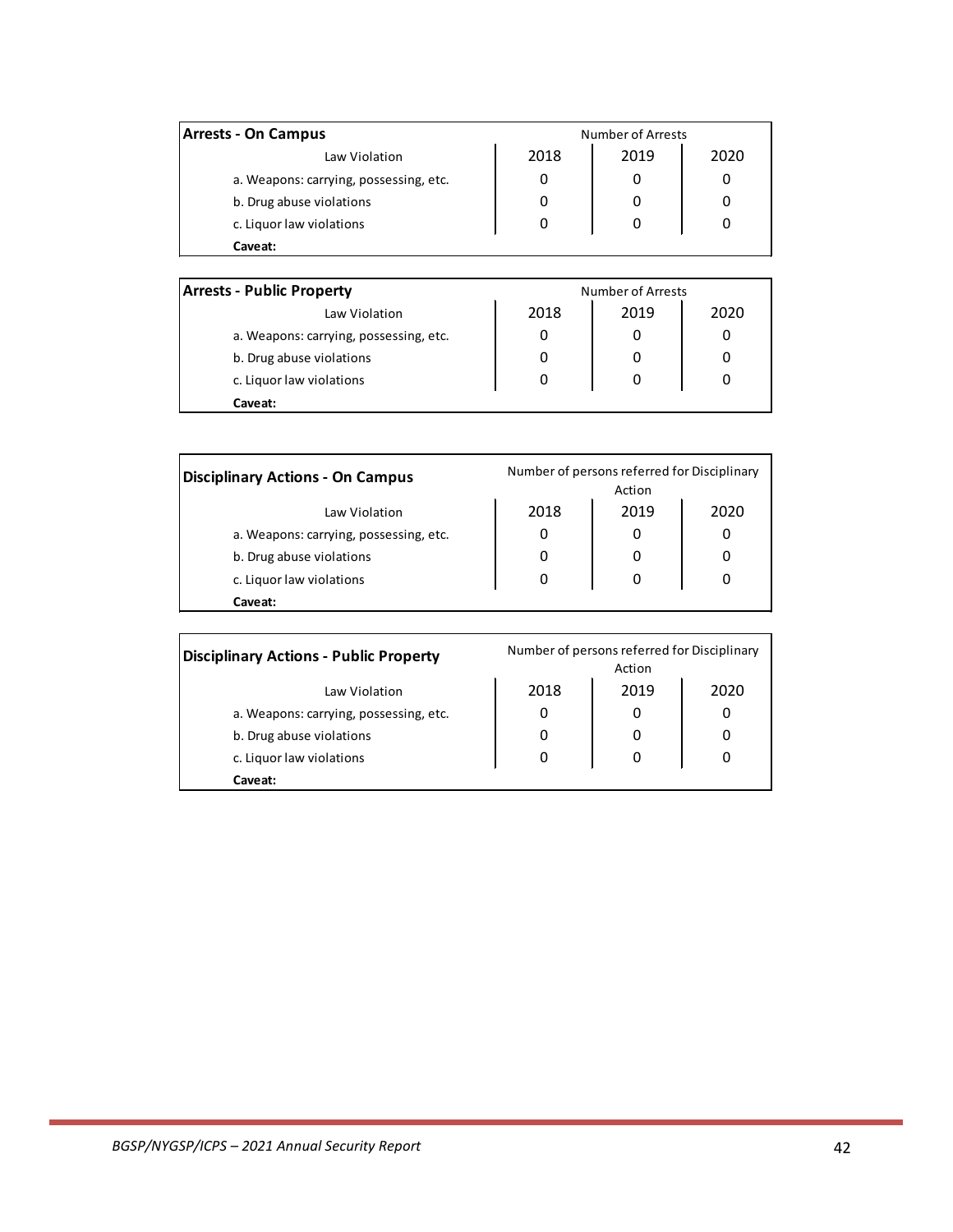| Hate Crimes - On Campus -                      | Occurrences of Hate Crimes |      |          |                            |                                              |                    |                      |           |                    |
|------------------------------------------------|----------------------------|------|----------|----------------------------|----------------------------------------------|--------------------|----------------------|-----------|--------------------|
| <b>Brookline, MA</b>                           |                            |      |          |                            | Category of Bias for crimes reported in 2020 |                    |                      |           |                    |
| <b>Criminal Offense</b>                        | 2020<br><b>Total</b>       | Race | Religion | Sexual<br>Orientation      | Gender                                       | Gender<br>Identity | Disability Ethnicity |           | National<br>origin |
| a. Murder/Non-negligent<br>manslaughter        | 0                          | 0    | 0        | $\mathbf 0$                | 0                                            | 0                  | 0                    | 0         | 0                  |
| b. Rape                                        | 0                          | 0    | 0        | 0                          | 0                                            | 0                  | 0                    | 0         | 0                  |
| c. Fondling                                    | 0                          | 0    | 0        | 0                          | 0                                            | 0                  | 0                    | 0         | 0                  |
| d. Incest                                      | 0                          | 0    | 0        | $\mathbf 0$                | 0                                            | 0                  | 0                    | 0         | 0                  |
| e. Statutory rape                              | 0                          | 0    | 0        | $\mathbf 0$                | 0                                            | 0                  | 0                    | 0         | 0                  |
| f. Robbery                                     | 0                          | 0    | 0        | 0                          | 0                                            | 0                  | 0                    | 0         | 0                  |
| g. Aggravated assault                          | 0                          | 0    | 0        | 0                          | 0                                            | 0                  | 0                    | 0         | 0                  |
| h. Burglary                                    | 0                          | 0    | 0        | 0                          | 0                                            | 0                  | 0                    | 0         | 0                  |
| i. Motor vehicle theft                         | 0                          | 0    | 0        | 0                          | 0                                            | 0                  | 0                    | 0         | 0                  |
| j. Arson                                       | 0                          | 0    | 0        | 0                          | 0                                            | 0                  | 0                    | 0         | 0                  |
| k. Simple assault                              | 0                          | 0    | 0        | $\mathbf 0$                | $\mathbf 0$                                  | 0                  | 0                    | 0         | $\mathbf 0$        |
| I. Larceny-theft                               | 0                          | 0    | 0        | $\mathbf 0$                | 0                                            | 0                  | 0                    | 0         | 0                  |
| m. Intimidation                                | 0                          | 0    | 0        | $\mathbf 0$                | 0                                            | 0                  | 0                    | 0         | 0                  |
| n. Destruction/damage/vandalism                |                            |      |          |                            |                                              |                    |                      |           |                    |
| of property                                    | 0                          | 0    | 0        | $\Omega$                   | 0                                            | 0                  | 0                    | 0         | 0                  |
|                                                |                            |      |          | Occurrences of Hate Crimes |                                              |                    |                      |           |                    |
|                                                |                            |      |          |                            | Category of Bias for crimes reported in 2019 |                    |                      |           |                    |
| <b>Criminal Offense</b>                        | 2019<br><b>Total</b>       | Race | Religion | Sexual<br>Orientation      | Gender                                       | Gender<br>Identity | Disability Ethnicity |           | National<br>origin |
| a. Murder/Non-negligent<br>manslaughter        | 0                          | 0    | 0        | $\mathbf 0$                | 0                                            | 0                  | 0                    | 0         | 0                  |
| b. Rape                                        | 0                          | 0    | 0        | 0                          | 0                                            | 0                  | 0                    | 0         | 0                  |
| c. Fondling                                    | 0                          | 0    | 0        | 0                          | 0                                            | 0                  | 0                    | 0         | 0                  |
| d. Incest                                      | 0                          | 0    | 0        | 0                          | 0                                            | 0                  | 0                    | 0         | 0                  |
| e. Statutory rape                              | 0                          | 0    | 0        | 0                          | 0                                            | 0                  | 0                    | 0         | 0                  |
| f. Robbery                                     | 0                          | 0    | 0        | 0                          | 0                                            | 0                  | 0                    | 0         | 0                  |
| g. Aggravated assault                          | 0                          | 0    | 0        | $\mathbf 0$                | $\mathbf 0$                                  | 0                  | 0                    | 0         | 0                  |
| h. Burglary                                    | 0                          | 0    | 0        | $\mathbf 0$                | 0                                            | 0                  | 0                    | 0         | 0                  |
| i. Motor vehicle theft                         | 0                          | 0    | 0        | 0                          | 0                                            | 0                  | 0                    | 0         | 0                  |
| j. Arson                                       | 0                          | 0    | 0        | 0                          | 0                                            | 0                  | 0                    | 0         | 0                  |
| k. Simple assault                              | 0                          | 0    | 0        | 0                          | 0                                            | 0                  | 0                    | 0         | 0                  |
| I. Larceny-theft                               | 0                          | 0    | 0        | $\mathbf 0$                | 0                                            | 0                  | 0                    | 0         | 0                  |
| m. Intimidation                                | 0                          | 0    | 0        | 0                          | 0                                            | 0                  | 0                    | 0         | 0                  |
| n. Destruction/damage/vandalism<br>of property | $\sqrt{2}$                 | 0    | 0        | $\Omega$                   | $\Omega$                                     | 0                  | $\Omega$             | $\Omega$  | $\Omega$           |
|                                                |                            |      |          | Occurrences of Hate Crimes |                                              |                    |                      |           |                    |
|                                                |                            |      |          |                            | Category of Bias for crimes reported in 2018 |                    |                      |           |                    |
| <b>Criminal Offense</b>                        | 2018<br><b>Total</b>       | Race | Religion | Sexual<br>Orientation      | Gender                                       | Gender<br>Identity | Disability           | Ethnicity | National<br>origin |
| a. Murder/Non-negligent<br>manslaughter        | 0                          | 0    | 0        | $\mathbf 0$                | 0                                            | 0                  | 0                    | 0         | 0                  |
| b. Rape                                        | 0                          | 0    | 0        | 0                          | 0                                            | 0                  | 0                    | 0         | 0                  |
| c. Fondling                                    | 0                          | 0    | 0        | 0                          | 0                                            | 0                  | 0                    | 0         | 0                  |
| d. Incest                                      | 0                          | 0    | 0        | 0                          | 0                                            | 0                  | 0                    | 0         | 0                  |
| e. Statutory rape                              | 0                          | 0    | 0        | 0                          | 0                                            | 0                  | 0                    | 0         | 0                  |
| f. Robbery                                     | 0                          | 0    | 0        | 0                          | 0                                            | 0                  | 0                    | 0         | 0                  |
| g. Aggravated assault                          | 0                          | 0    | 0        | 0                          | 0                                            | 0                  | 0                    | 0         | 0                  |
| h. Burglary                                    | 0                          | 0    | 0        | 0                          | $\mathbf 0$                                  | 0                  | 0                    | 0         | 0                  |
| i. Motor vehicle theft                         | 0                          | 0    | 0        | 0                          | 0                                            | 0                  | 0                    | 0         | 0                  |
| j. Arson                                       | 0                          | 0    | 0        | 0                          | 0                                            | 0                  | 0                    | 0         | 0                  |
| k. Simple assault                              | 0                          | 0    | 0        | 0                          | 0                                            | 0                  | 0                    | 0         | 0                  |
| I. Larceny-theft                               | 0                          | 0    | 0        | 0                          | 0                                            | 0                  | 0                    | 0         | 0                  |
| m. Intimidation                                | 0                          | 0    | 0        | 0                          | 0                                            | 0                  | 0                    | 0         | 0                  |
| n. Destruction/damage/vandalism<br>of property | 0                          | 0    | 0        | 0                          | 0                                            | 0                  | 0                    | 0         | 0                  |
| Caveat:                                        |                            |      |          |                            |                                              |                    |                      |           |                    |

*BGSP/NYGSP/ICPS – 2021 Annual Security Report* 43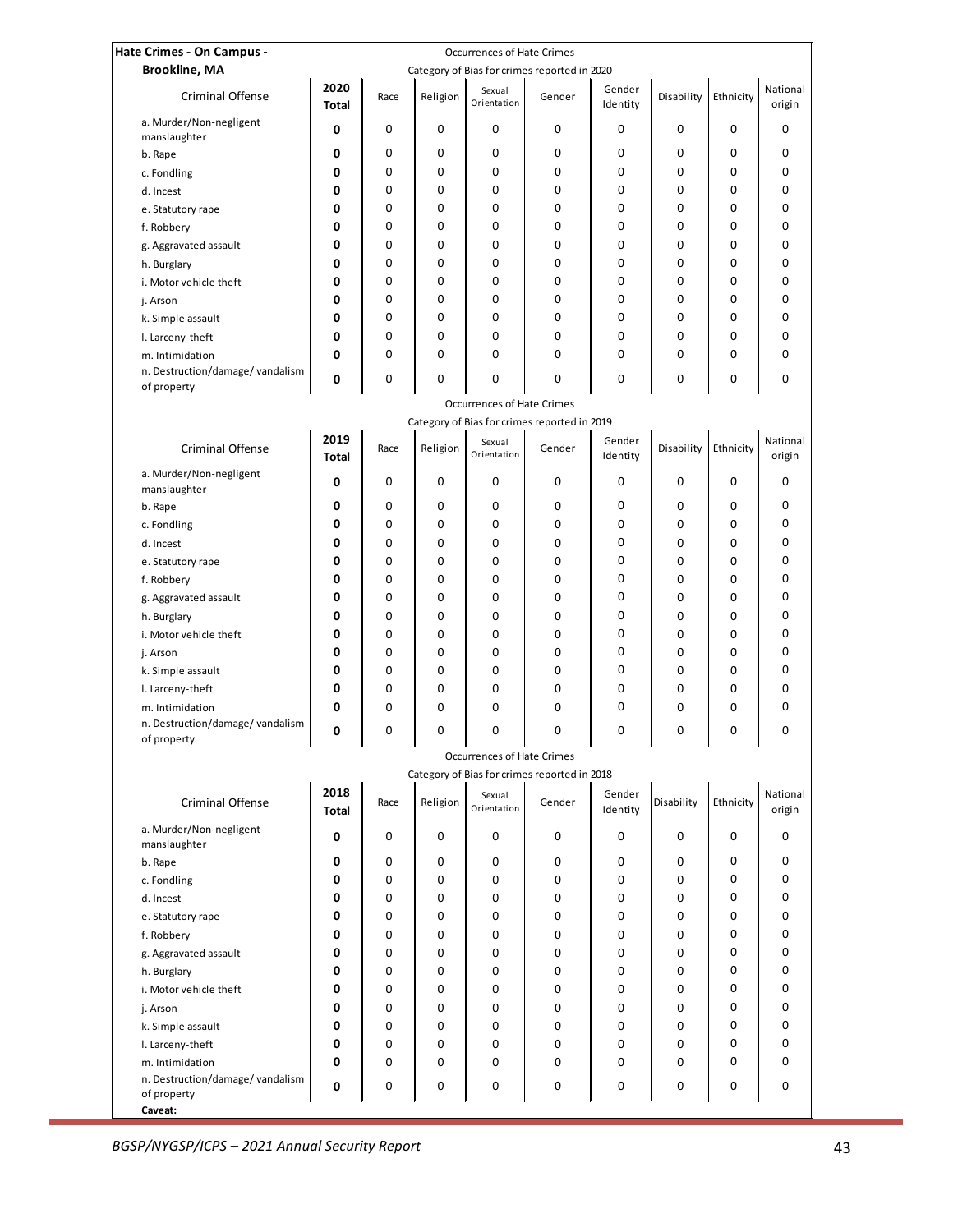| Hate Crimes - Public Property -                           |                      |      |          | <b>Occurrences of Hate Crimes</b> |                                              |                    |            |           |                    |
|-----------------------------------------------------------|----------------------|------|----------|-----------------------------------|----------------------------------------------|--------------------|------------|-----------|--------------------|
| <b>Brookline, MA</b>                                      |                      |      |          |                                   | Category of Bias for crimes reported in 2020 |                    |            |           |                    |
| <b>Criminal Offense</b>                                   | 2020<br><b>Total</b> | Race | Religion | Sexual<br>Orientation             | Gender                                       | Gender<br>Identity | Disability | Ethnicity | National<br>origin |
| a. Murder/Non-negligent<br>manslaughter                   | 0                    | 0    | 0        | 0                                 | 0                                            | 0                  | 0          | 0         | 0                  |
| b. Rape                                                   | 0                    | 0    | 0        | 0                                 | 0                                            | 0                  | 0          | 0         | 0                  |
| c. Fondling                                               | 0                    | 0    | 0        | 0                                 | 0                                            | 0                  | 0          | 0         | 0                  |
| d. Incest                                                 | 0                    | 0    | 0        | 0                                 | 0                                            | 0                  | 0          | 0         | 0                  |
|                                                           | 0                    | 0    | 0        | 0                                 | 0                                            | 0                  | 0          | 0         | 0                  |
| e. Statutory rape                                         |                      |      |          |                                   |                                              |                    |            |           |                    |
| f. Robbery                                                | 0                    | 0    | 0        | 0                                 | 0                                            | 0                  | 0          | 0         | 0                  |
| g. Aggravated assault                                     | 0                    | 0    | 0        | 0                                 | 0                                            | 0                  | 0          | 0         | 0                  |
| h. Burglary                                               | 0                    | 0    | 0        | 0                                 | 0                                            | 0                  | 0          | 0         | 0                  |
| i. Motor vehicle theft                                    | 0                    | 0    | 0        | 0                                 | 0                                            | 0                  | 0          | 0         | 0                  |
| j. Arson                                                  | 0                    | 0    | 0        | 0                                 | 0                                            | $\mathbf 0$        | 0          | 0         | 0                  |
| k. Simple assault                                         | 0                    | 0    | 0        | 0                                 | 0                                            | $\mathbf 0$        | 0          | 0         | 0                  |
| I. Larceny-theft                                          | 0                    | 0    | 0        | 0                                 | 0                                            | 0                  | 0          | 0         | 0                  |
| m. Intimidation                                           | 0                    | 0    | 0        | 0                                 | 0                                            | 0                  | 0          | 0         | 0                  |
| n. Destruction/damage/vandalism<br>of property            | 0                    | 0    | 0        | 0                                 | 0                                            | 0                  | 0          | 0         | 0                  |
|                                                           |                      |      |          | <b>Occurrences of Hate Crimes</b> |                                              |                    |            |           |                    |
|                                                           |                      |      |          |                                   | Category of Bias for crimes reported in 2019 |                    |            |           |                    |
| <b>Criminal Offense</b>                                   | 2019<br><b>Total</b> | Race | Religion | Sexual<br>Orientation             | Gender                                       | Gender<br>Identity | Disability | Ethnicity | National<br>origin |
| a. Murder/Non-negligent<br>manslaughter                   | 0                    | 0    | 0        | 0                                 | 0                                            | 0                  | 0          | 0         | 0                  |
| b. Rape                                                   | 0                    | 0    | 0        | 0                                 | 0                                            | 0                  | 0          | 0         | 0                  |
| c. Fondling                                               | 0                    | 0    | 0        | 0                                 | 0                                            | 0                  | 0          | 0         | 0                  |
| d. Incest                                                 | 0                    | 0    | 0        | 0                                 | 0                                            | 0                  | 0          | 0         | 0                  |
|                                                           | 0                    | 0    | 0        | 0                                 | 0                                            | 0                  | 0          | 0         | 0                  |
| e. Statutory rape                                         | 0                    |      |          |                                   |                                              | 0                  |            | 0         | 0                  |
| f. Robbery                                                |                      | 0    | 0        | 0                                 | 0                                            |                    | 0          |           |                    |
| g. Aggravated assault                                     | 0                    | 0    | 0        | 0                                 | 0                                            | 0                  | 0          | 0         | 0                  |
| h. Burglary                                               | 0                    | 0    | 0        | 0                                 | 0                                            | 0                  | 0          | 0         | 0                  |
| i. Motor vehicle theft                                    | 0                    | 0    | 0        | 0                                 | 0                                            | 0                  | 0          | 0         | 0                  |
| j. Arson                                                  | 0                    | 0    | 0        | 0                                 | 0                                            | 0                  | 0          | 0         | 0                  |
| k. Simple assault                                         | 0                    | 0    | 0        | 0                                 | 0                                            | 0                  | 0          | 0         | 0                  |
| I. Larceny-theft                                          | 0                    | 0    | 0        | 0                                 | 0                                            | 0                  | 0          | 0         | 0                  |
| m. Intimidation                                           | 0                    | 0    | 0        | 0                                 | 0                                            | 0                  | 0          | 0         | 0                  |
| n. Destruction/damage/vandalism<br>of property            | 0                    | 0    | 0        | 0                                 | 0                                            | 0                  | 0          | 0         | 0                  |
|                                                           |                      |      |          | <b>Occurrences of Hate Crimes</b> |                                              |                    |            |           |                    |
|                                                           |                      |      |          |                                   | Category of Bias for crimes reported in 2018 |                    |            |           |                    |
| Criminal Offense                                          | 2018<br><b>Total</b> | Race | Religion | Sexual<br>Orientation             | Gender                                       | Gender<br>Identity | Disability | Ethnicity | National<br>origin |
| a. Murder/Non-negligent<br>manslaughter                   | 0                    | 0    | 0        | 0                                 | 0                                            | 0                  | 0          | 0         | 0                  |
| b. Rape                                                   | 0                    | 0    | 0        | 0                                 | 0                                            | 0                  | 0          | 0         | 0                  |
| c. Fondling                                               | 0                    | 0    | 0        | 0                                 | 0                                            | 0                  | 0          | 0         | 0                  |
| d. Incest                                                 | 0                    | 0    | 0        | 0                                 | 0                                            | 0                  | 0          | 0         | 0                  |
| e. Statutory rape                                         | 0                    | 0    | 0        | 0                                 | 0                                            | 0                  | 0          | 0         | 0                  |
| f. Robbery                                                | 0                    | 0    | 0        | 0                                 | 0                                            | 0                  | 0          | 0         | 0                  |
| g. Aggravated assault                                     | 0                    | 0    | 0        | 0                                 | 0                                            | 0                  | 0          | 0         | 0                  |
| h. Burglary                                               | 0                    | 0    | 0        | 0                                 | 0                                            | 0                  | 0          | 0         | 0                  |
| i. Motor vehicle theft                                    | 0                    | 0    | 0        | 0                                 | 0                                            | 0                  | 0          | 0         | 0                  |
|                                                           |                      |      |          |                                   |                                              |                    |            | 0         | 0                  |
| j. Arson                                                  | 0                    | 0    | 0        | 0                                 | 0                                            | 0                  | 0          | 0         |                    |
| k. Simple assault                                         | 0                    | 0    | 0        | 0                                 | 0                                            | 0                  | 0          |           | 0                  |
| I. Larceny-theft                                          | 0                    | 0    | 0        | 0                                 | 0                                            | 0                  | 0          | 0         | 0                  |
| m. Intimidation                                           | 0                    | 0    | 0        | 0                                 | 0                                            | 0                  | 0          | 0         | 0                  |
| n. Destruction/damage/vandalism<br>of property<br>Caveat: | 0                    | 0    | 0        | 0                                 | 0                                            | 0                  | 0          | 0         | 0                  |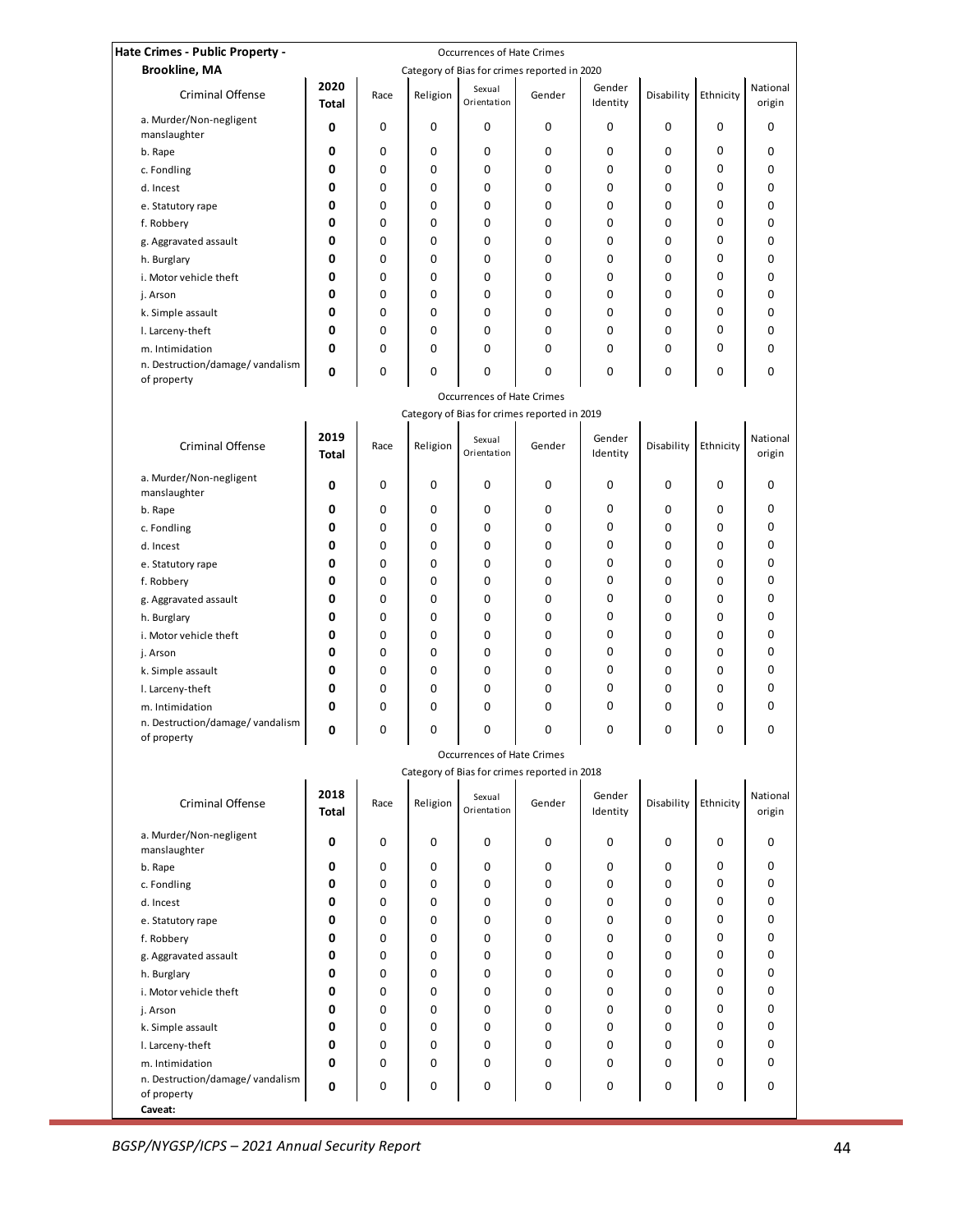## <span id="page-48-0"></span>**CRIME STATISTICS – New York, NY campus**

2020 crime statistics for the public property at 16 West 10th Street, New York, NY 10011 were requested from the NYPD in August 2021. However, we did not receive a response with statistics for 2020 in time for publication of this report. Weekly crime reports for the entire 6th Precinct are available online[: https://www1.nyc.gov/site/nypd/stats/crime-statistics/crime-statistics-landing.page,](https://www1.nyc.gov/site/nypd/stats/crime-statistics/crime-statistics-landing.page) by clicking on "6th Precinct" under the "Borough and Precinct Crime Statistics" section. For reference, the 6th Precinct encompasses the southern Manhattan neighborhoods of Greenwich Village and the West Village.

| <b>Criminal Offenses - On Campus</b> | Total occurrences On campus |      |      |  |
|--------------------------------------|-----------------------------|------|------|--|
| <b>Criminal Offense</b>              | 2018                        | 2019 | 2020 |  |
| a. Murder/Non-negligent manslaughter | 0                           | 0    | n    |  |
| b. Manslaughter by Negligance        | 0                           | 0    | O    |  |
| c. Rape                              | 0                           | 0    |      |  |
| d. Fondling                          | 0                           | 0    |      |  |
| e. Incest                            | 0                           | 0    |      |  |
| f. Statutory rape                    | 0                           | 0    |      |  |
| g. Domestic Violence                 | 0                           | 0    |      |  |
| h. Dating violence                   | 0                           | 0    |      |  |
| i. Stalking                          | 0                           | 0    |      |  |
| j. Robbery                           | 0                           | ი    |      |  |
| k. Aggravated assault                | 0                           | 0    |      |  |
| I. Burglary                          | 0                           | ი    |      |  |
| m. Motor vehicle theft               | 0                           | ი    |      |  |
| n. Arson                             | O                           | 0    | O    |  |
| Caveat:                              |                             |      |      |  |

| <b>Criminal Offenses - Public Property</b>                                                |      | Total occurrences on Public Property |      |
|-------------------------------------------------------------------------------------------|------|--------------------------------------|------|
| <b>Criminal Offense</b>                                                                   | 2018 | 2019                                 | 2020 |
| a. Murder/Non-negligent manslaughter                                                      |      |                                      |      |
| b. Manslaughter by Negligance                                                             | O    | O                                    |      |
| c. Rape                                                                                   | O    |                                      |      |
| d. Fondling                                                                               | O    | n                                    |      |
| e. Incest                                                                                 | O    | O                                    |      |
| f. Statutory rape                                                                         | O    | O                                    |      |
| g. Domestic Violence                                                                      |      |                                      |      |
| h. Dating violence                                                                        | 0    | O                                    |      |
| i. Stalking                                                                               | O    | O                                    |      |
| j. Robbery                                                                                |      |                                      |      |
| k. Aggravated assault                                                                     | O    | O                                    |      |
| I. Burglary                                                                               | O    | O                                    |      |
| m. Motor vehicle theft                                                                    |      |                                      |      |
| n. Arson                                                                                  |      | O                                    |      |
| Caveat: Statistics were not received from the NYPD for 2020 despite our request for data. |      |                                      |      |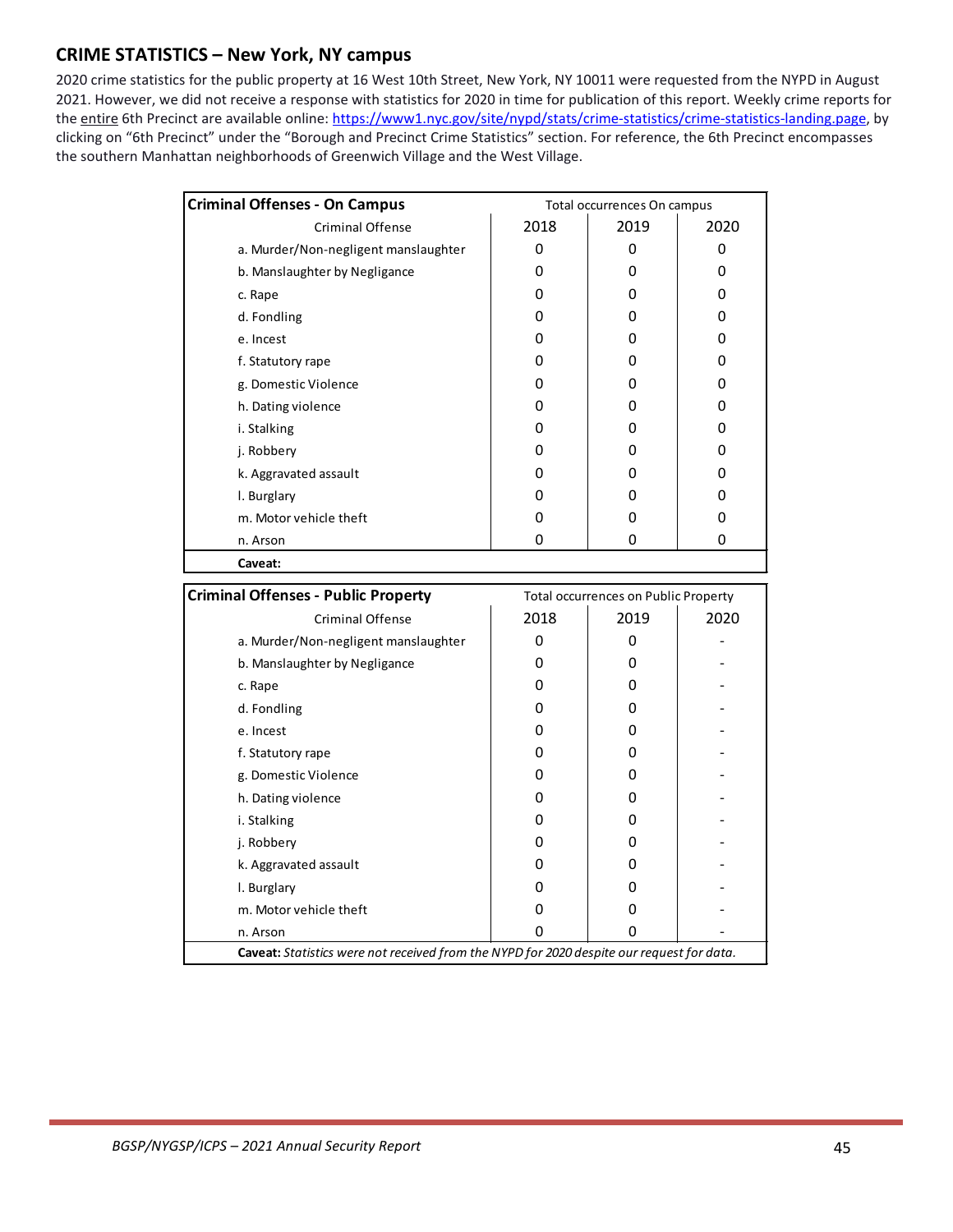| <b>Arrests - On Campus</b>             | <b>Number of Arrests</b> |  |  |  |
|----------------------------------------|--------------------------|--|--|--|
| Law Violation                          | 2018<br>2019<br>2020     |  |  |  |
| a. Weapons: carrying, possessing, etc. |                          |  |  |  |
| b. Drug abuse violations               |                          |  |  |  |
| c. Liquor law violations               |                          |  |  |  |
| Caveat:                                |                          |  |  |  |

| <b>Arrests - Public Property</b>                                                          | Number of Arrests |      |  |  |
|-------------------------------------------------------------------------------------------|-------------------|------|--|--|
| Law Violation                                                                             | 2018              | 2020 |  |  |
| a. Weapons: carrying, possessing, etc.                                                    |                   |      |  |  |
| b. Drug abuse violations                                                                  |                   |      |  |  |
| c. Liquor law violations                                                                  |                   |      |  |  |
| Caveat: Statistics were not received from the NYPD for 2020 despite our request for data. |                   |      |  |  |

| <b>Disciplinary Actions - On Campus</b> | Number of persons referred for Disciplinary<br>Action |      |      |
|-----------------------------------------|-------------------------------------------------------|------|------|
| Law Violation                           | 2018                                                  | 2019 | 2020 |
| a. Weapons: carrying, possessing, etc.  |                                                       |      |      |
| b. Drug abuse violations                |                                                       |      |      |
| c. Liquor law violations                |                                                       |      |      |
| Caveat:                                 |                                                       |      |      |

| <b>Disciplinary Actions - Public Property</b>                                             | Number of persons referred for Disciplinary<br>Action |      |      |  |
|-------------------------------------------------------------------------------------------|-------------------------------------------------------|------|------|--|
| Law Violation                                                                             | 2018                                                  | 2019 | 2020 |  |
| a. Weapons: carrying, possessing, etc.                                                    |                                                       |      |      |  |
| b. Drug abuse violations                                                                  |                                                       |      |      |  |
| c. Liquor law violations                                                                  |                                                       |      |      |  |
| Caveat: Statistics were not received from the NYPD for 2020 despite our request for data. |                                                       |      |      |  |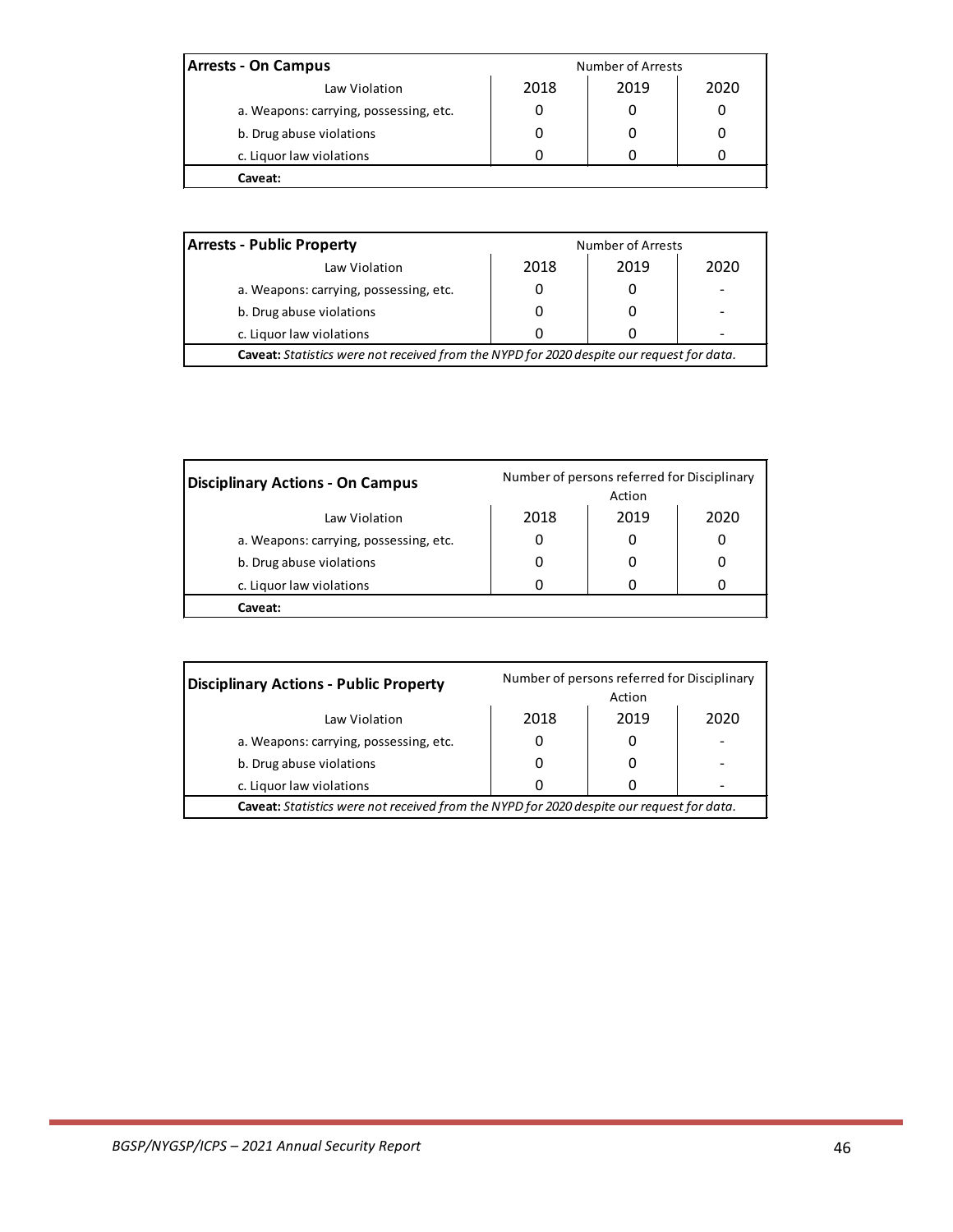| Hate Crimes - On Campus -                      |                      |        |          | <b>Occurrences of Hate Crimes</b>            |        |                    |            |           |                    |
|------------------------------------------------|----------------------|--------|----------|----------------------------------------------|--------|--------------------|------------|-----------|--------------------|
| New York, NY                                   |                      |        |          | Category of Bias for crimes reported in 2020 |        |                    |            |           |                    |
| Criminal Offense                               | 2020<br><b>Total</b> | Race   | Religion | Sexual<br>Orientation                        | Gender | Gender<br>Identity | Disability | Ethnicity | National<br>origin |
| a. Murder/Non-negligent<br>manslaughter        | 0                    | 0      | 0        | 0                                            | 0      | 0                  | 0          | 0         | 0                  |
| b. Rape                                        | 0                    | 0      | 0        | 0                                            | 0      | 0                  | 0          | 0         | 0                  |
| c. Fondling                                    | 0                    | 0      | 0        | 0                                            | 0      | 0                  | 0          | 0         | 0                  |
| d. Incest                                      | 0                    | 0      | 0        | 0                                            | 0      | 0                  | 0          | 0         | 0                  |
| e. Statutory rape                              | 0                    | 0      | 0        | 0                                            | 0      | 0                  | 0          | 0         | 0                  |
| f. Robbery                                     | 0                    | 0      | 0        | 0                                            | 0      | 0                  | 0          | 0         | 0                  |
| g. Aggravated assault                          | 0                    | 0      | 0        | 0                                            | 0      | 0                  | 0          | 0         | 0                  |
| h. Burglary                                    | 0                    | 0      | 0        | 0                                            | 0      | 0                  | 0          | 0         | 0                  |
| i. Motor vehicle theft                         | 0                    | 0      | 0        | 0                                            | 0      | 0                  | 0          | 0         | 0                  |
| j. Arson                                       | 0                    | 0      | 0        | 0                                            | 0      | 0                  | 0          | 0         | 0                  |
| k. Simple assault                              | 0                    | 0      | 0        | 0                                            | 0      | 0                  | 0          | 0         | 0                  |
| I. Larceny-theft                               | 0                    | 0      | 0        | 0                                            | 0      | 0                  | 0          | 0         | 0                  |
| m. Intimidation                                | 0                    | 0      | 0        | 0                                            | 0      | 0                  | 0          | 0         | 0                  |
| n. Destruction/damage/vandalism<br>of property | 0                    | 0      | 0        | 0                                            | 0      | 0                  | 0          | 0         | 0                  |
|                                                |                      |        |          | <b>Occurrences of Hate Crimes</b>            |        |                    |            |           |                    |
| Category of Bias for crimes reported in 2019   |                      |        |          |                                              |        |                    |            |           |                    |
| <b>Criminal Offense</b>                        | 2019<br><b>Total</b> | Race   | Religion | Sexual<br>Orientation                        | Gender | Gender<br>Identity | Disability | Ethnicity | National<br>origin |
| a. Murder/Non-negligent<br>manslaughter        | 0                    | 0      | 0        | 0                                            | 0      | 0                  | 0          | 0         | 0                  |
| b. Rape                                        | 0                    | 0      | 0        | 0                                            | 0      | 0                  | 0          | 0         | 0                  |
| c. Fondling                                    | 0                    | 0      | 0        | 0                                            | 0      | 0                  | 0          | 0         | 0                  |
| d. Incest                                      | 0                    | 0      | 0        | 0                                            | 0      | 0                  | 0          | 0         | 0                  |
| e. Statutory rape                              | 0                    | 0      | 0        | 0                                            | 0      | 0                  | 0          | 0         | 0                  |
| f. Robbery                                     | 0                    | 0      | 0        | 0                                            | 0      | 0                  | 0          | 0         | 0                  |
| g. Aggravated assault                          | 0                    | 0      | 0        | 0                                            | 0      | 0                  | 0          | 0         | 0                  |
| h. Burglary                                    | 0                    | 0      | 0        | 0                                            | 0      | 0                  | 0          | 0         | 0                  |
| i. Motor vehicle theft                         | 0                    | 0      | 0        | 0                                            | 0      | 0                  | 0          | 0         | 0                  |
| j. Arson                                       | 0                    | 0      | 0        | 0                                            | 0      | 0                  | 0          | 0         | 0                  |
| k. Simple assault                              | 0                    | 0      | 0        | 0                                            | 0      | 0                  | 0          | 0         | 0                  |
| I. Larceny-theft                               | 0                    | 0      | 0        | 0                                            | 0      | 0                  | 0          | 0         | 0                  |
| m. Intimidation                                | 0                    | 0      | 0        | 0                                            | 0      | 0                  | 0          | 0         | 0                  |
| n. Destruction/damage/vandalism<br>of property | 0                    | 0      | 0        | 0<br><b>Occurrences of Hate Crimes</b>       | 0      | 0                  | 0          | 0         | 0                  |
|                                                |                      |        |          | Category of Bias for crimes reported in 2018 |        |                    |            |           |                    |
|                                                | 2018                 |        |          |                                              |        |                    |            |           |                    |
| Criminal Offense                               | <b>Total</b>         | Race   | Religion | Sexual<br>Orientation                        | Gender | Gender<br>Identity | Disability | Ethnicity | National<br>origin |
| a. Murder/Non-negligent<br>manslaughter        | 0                    | 0      | 0        | 0                                            | 0      | 0                  | 0          | 0         | 0                  |
| b. Rape                                        | 0                    | 0      | 0        | 0                                            | 0      | 0                  | 0          | 0         | 0                  |
| c. Fondling                                    | 0                    | 0      | 0        | 0                                            | 0      | 0                  | 0          | 0         | 0                  |
| d. Incest                                      | 0                    | 0      | 0        | 0                                            | 0      | 0                  | 0          | 0         | 0                  |
| e. Statutory rape                              | 0                    | 0      | 0        | 0                                            | 0      | 0                  | 0          | 0         | 0                  |
| f. Robbery                                     | 0                    | 0      | 0        | 0                                            | 0      | 0                  | 0          | 0         | 0                  |
| g. Aggravated assault                          | 0                    | 0      | 0        | 0                                            | 0      | 0                  | 0          | 0         | 0                  |
| h. Burglary                                    | 0                    | 0      | 0        | 0                                            | 0      | 0                  | 0          | 0         | 0<br>0             |
| i. Motor vehicle theft                         | 0<br>0               | 0<br>0 | 0<br>0   | 0<br>0                                       | 0      | 0                  | 0<br>0     | 0         | 0                  |
| j. Arson<br>k. Simple assault                  | 0                    | 0      | 0        | 0                                            | 0<br>0 | 0<br>0             | 0          | 0<br>0    | 0                  |
| I. Larceny-theft                               | 0                    | 0      | 0        | 0                                            | 0      | 0                  | 0          | 0         | 0                  |
| m. Intimidation                                | 0                    | 0      | 0        | 0                                            | 0      | 0                  | 0          | 0         | 0                  |
| n. Destruction/damage/vandalism                |                      |        |          |                                              |        |                    |            |           |                    |
| of property<br>Caveat:                         | 0                    | 0      | 0        | 0                                            | 0      | 0                  | 0          | 0         | 0                  |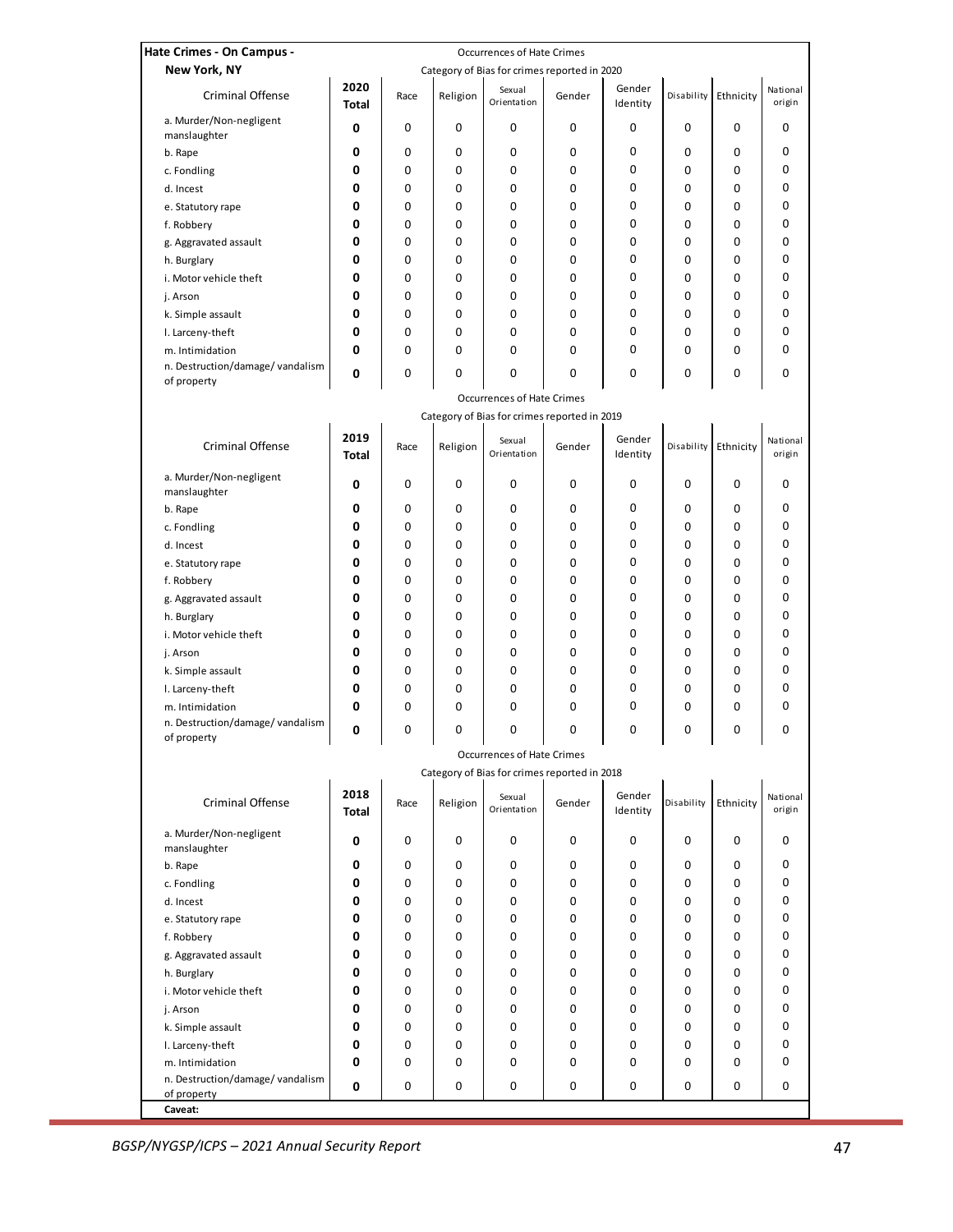| Hate Crimes - Public Property -                                                                          |                                                                |      |                          |                                                                       |                |                    |                          |           |                    |
|----------------------------------------------------------------------------------------------------------|----------------------------------------------------------------|------|--------------------------|-----------------------------------------------------------------------|----------------|--------------------|--------------------------|-----------|--------------------|
| New York, NY                                                                                             |                                                                |      |                          | Occurrences of Hate Crimes                                            |                |                    |                          |           |                    |
| <b>Criminal Offense</b>                                                                                  | 2020                                                           | Race | Religion                 | Category of Bias for crimes reported in 2020<br>Sexual<br>Orientation | Gender         | Gender             | Disability               | Ethnicity | National<br>origin |
| a. Murder/Non-negligent                                                                                  | <b>Total</b>                                                   |      |                          |                                                                       |                | Identity           |                          |           |                    |
| manslaughter                                                                                             |                                                                |      | $\overline{\phantom{a}}$ | L.                                                                    | $\overline{a}$ | L.                 | L.                       |           |                    |
| b. Rape                                                                                                  |                                                                |      |                          |                                                                       |                |                    | $\overline{\phantom{a}}$ |           |                    |
| c. Fondling                                                                                              |                                                                |      |                          |                                                                       |                |                    |                          |           |                    |
| d. Incest                                                                                                |                                                                |      |                          |                                                                       |                |                    |                          |           |                    |
| e. Statutory rape                                                                                        |                                                                |      | L.                       |                                                                       |                | L.                 | $\overline{a}$           |           |                    |
| f. Robbery                                                                                               |                                                                |      | L.                       |                                                                       |                |                    | $\overline{a}$           |           |                    |
| g. Aggravated assault                                                                                    |                                                                |      | $\overline{\phantom{a}}$ | $\overline{\phantom{0}}$                                              |                |                    | $\overline{\phantom{a}}$ |           |                    |
| h. Burglary                                                                                              |                                                                |      | $\overline{\phantom{a}}$ | $\overline{\phantom{0}}$                                              |                |                    | $\overline{\phantom{a}}$ |           |                    |
| i. Motor vehicle theft                                                                                   | $\blacksquare$                                                 |      |                          |                                                                       |                |                    | $\overline{\phantom{a}}$ |           |                    |
| j. Arson                                                                                                 |                                                                |      |                          |                                                                       |                |                    |                          |           |                    |
| k. Simple assault                                                                                        |                                                                |      |                          |                                                                       |                |                    |                          |           |                    |
| I. Larceny-theft                                                                                         |                                                                |      |                          |                                                                       |                |                    | $\overline{a}$           |           |                    |
| m. Intimidation                                                                                          |                                                                |      |                          |                                                                       |                |                    | $\overline{a}$           |           |                    |
| n. Destruction/damage/vandalism                                                                          |                                                                |      |                          |                                                                       |                |                    |                          |           |                    |
| of property                                                                                              |                                                                |      |                          |                                                                       |                |                    |                          |           |                    |
|                                                                                                          | Occurrences of Hate Crimes                                     |      |                          |                                                                       |                |                    |                          |           |                    |
|                                                                                                          | Category of Bias for crimes reported in 2019<br>2019<br>Gender |      |                          |                                                                       |                |                    |                          |           |                    |
| <b>Criminal Offense</b>                                                                                  | <b>Total</b>                                                   | Race | Religion                 | Sexual<br>Orientation                                                 | Gender         | Identity           | Disability               | Ethnicity | National<br>origin |
| a. Murder/Non-negligent<br>manslaughter                                                                  | 0                                                              | 0    | 0                        | 0                                                                     | 0              | 0                  | 0                        | 0         | 0                  |
| b. Rape                                                                                                  | 0                                                              | 0    | 0                        | 0                                                                     | 0              | 0                  | 0                        | 0         | 0                  |
| c. Fondling                                                                                              | 0                                                              | 0    | 0                        | 0                                                                     | 0              | 0                  | 0                        | 0         | 0                  |
| d. Incest                                                                                                | 0                                                              | 0    | 0                        | 0                                                                     | 0              | 0                  | 0                        | 0         | 0                  |
| e. Statutory rape                                                                                        | 0                                                              | 0    | 0                        | 0                                                                     | 0              | 0                  | 0                        | 0         | 0                  |
| f. Robbery                                                                                               | 0                                                              | 0    | 0                        | 0                                                                     | 0              | 0                  | 0                        | 0         | 0                  |
| g. Aggravated assault                                                                                    | 0                                                              | 0    | 0                        | 0                                                                     | 0              | 0                  | 0                        | 0         | 0                  |
| h. Burglary                                                                                              | 0                                                              | 0    | 0                        | 0                                                                     | 0              | 0                  | 0                        | 0         | 0                  |
| i. Motor vehicle theft                                                                                   | 0                                                              | 0    | 0                        | 0                                                                     | 0              | 0                  | 0                        | 0         | 0                  |
| j. Arson                                                                                                 | 0                                                              | 0    | 0                        | 0                                                                     | 0              | 0                  | 0                        | 0         | 0                  |
| k. Simple assault                                                                                        | 0                                                              | 0    | 0                        | 0                                                                     | 0              | 0                  | 0                        | 0         | 0                  |
| I. Larceny-theft                                                                                         | 0                                                              | 0    | 0                        | 0                                                                     | 0              | 0                  | 0                        | 0         | 0                  |
| m. Intimidation                                                                                          | 0                                                              | 0    | $\Omega$                 | $\Omega$                                                              | 0              | 0                  | 0                        | 0         | 0                  |
| n. Destruction/damage/vandalism<br>of property                                                           |                                                                | 0    | 0                        | 0                                                                     | 0              | 0                  | 0                        | 0         | 0                  |
|                                                                                                          |                                                                |      |                          | <b>Occurrences of Hate Crimes</b>                                     |                |                    |                          |           |                    |
|                                                                                                          |                                                                |      |                          | Category of Bias for crimes reported in 2018                          |                |                    |                          |           |                    |
| Criminal Offense                                                                                         | 2018<br>Total                                                  | Race | Religion                 | Sexual<br>Orientation                                                 | Gender         | Gender<br>Identity | <b>Disability</b>        | Ethnicity | National<br>origin |
| a. Murder/Non-negligent<br>manslaughter                                                                  | 0                                                              | 0    | 0                        | 0                                                                     | 0              | 0                  | 0                        | 0         | 0                  |
| b. Rape                                                                                                  | 0                                                              | 0    | 0                        | 0                                                                     | 0              | 0                  | 0                        | 0         | 0                  |
| c. Fondling                                                                                              | 0                                                              | 0    | 0                        | 0                                                                     | 0              | 0                  | 0                        | 0         | 0                  |
| d. Incest                                                                                                | 0                                                              | 0    | 0                        | 0                                                                     | 0              | 0                  | 0                        | 0         | 0                  |
| e. Statutory rape                                                                                        | 0                                                              | 0    | 0                        | 0                                                                     | 0              | 0                  | 0                        | 0         | 0                  |
| f. Robbery                                                                                               | 0                                                              | 0    | 0                        | 0                                                                     | 0              | 0                  | 0                        | 0         | 0                  |
| g. Aggravated assault                                                                                    | 0                                                              | 0    | 0                        | 0                                                                     | 0              | 0                  | 0                        | 0         | 0                  |
| h. Burglary                                                                                              | 0                                                              | 0    | 0                        | 0                                                                     | 0              | 0                  | 0                        | 0         | 0                  |
| i. Motor vehicle theft                                                                                   | 0                                                              | 0    | 0                        | 0                                                                     | 0              | 0                  | 0                        | 0         | 0                  |
| j. Arson                                                                                                 | 0                                                              | 0    | 0                        | 0                                                                     | 0              | 0                  | 0                        | 0         | 0                  |
| k. Simple assault                                                                                        | 0                                                              | 0    | 0                        | 0                                                                     | 0              | 0                  | 0                        | 0         | 0                  |
| I. Larceny-theft                                                                                         | 0                                                              | 0    | 0                        | 0                                                                     | 0              | 0                  | 0                        | 0         | 0                  |
| m. Intimidation                                                                                          | 0                                                              | 0    | 0                        | 0                                                                     | 0              | 0                  | 0                        | 0         | 0                  |
| n. Destruction/damage/vandalism                                                                          | 0                                                              | 0    | 0                        | 0                                                                     | 0              | 0                  | 0                        | 0         | 0                  |
| of property<br>Caveat: Statistics were not received from the NYPD for 2020 despite our request for data. |                                                                |      |                          |                                                                       |                |                    |                          |           |                    |
|                                                                                                          |                                                                |      |                          |                                                                       |                |                    |                          |           |                    |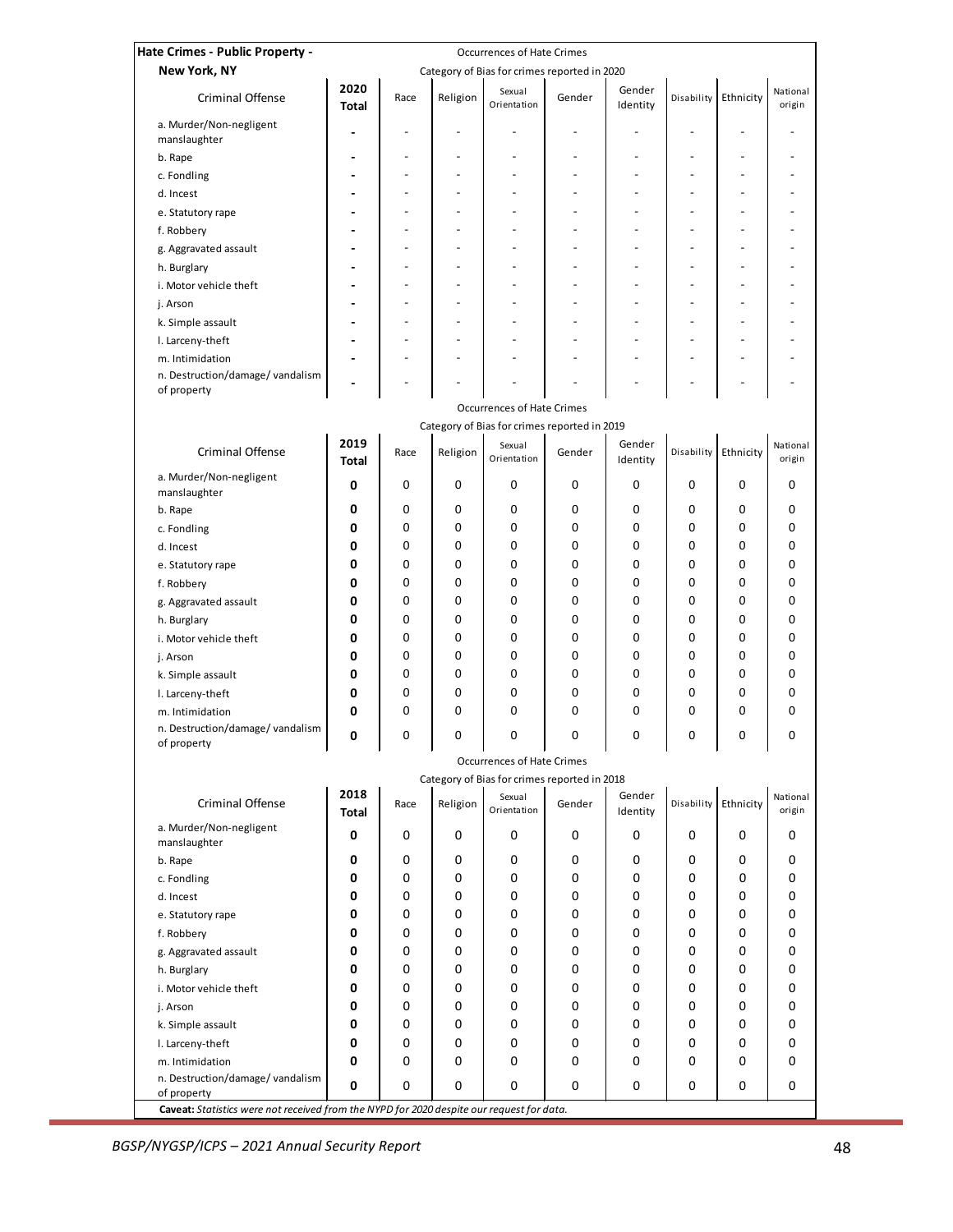## <span id="page-52-0"></span>**CRIME STATISTICS – Livingston, NJ campus**

| <b>Criminal Offenses - On Campus</b> | Total occurrences On campus |      |      |  |
|--------------------------------------|-----------------------------|------|------|--|
| <b>Criminal Offense</b>              | 2018                        | 2019 | 2020 |  |
| a. Murder/Non-negligent manslaughter | 0                           | O    | 0    |  |
| b. Manslaughter by Negligance        | 0                           | Ω    | 0    |  |
| c. Rape                              | 0                           | Ω    | O    |  |
| d. Fondling                          | Ω                           | O    | Ω    |  |
| e. Incest                            | 0                           | Ω    | O    |  |
| f. Statutory rape                    | 0                           | 0    | O    |  |
| g. Domestic Violence                 | 0                           | O    | 0    |  |
| h. Dating violence                   | 0                           | Ω    | 0    |  |
| i. Stalking                          | Ω                           | 0    | 0    |  |
| j. Robbery                           | 0                           | 0    | O    |  |
| k. Aggravated assault                | O                           | Ω    | O    |  |
| I. Burglary                          | ი                           | O    | 0    |  |
| m. Motor vehicle theft               | 0                           | 0    | 0    |  |
| n. Arson                             | 0                           | 0    | 0    |  |
| Caveat:                              |                             |      |      |  |

| <b>Criminal Offenses - Public Property</b> |      | <b>Total occurrences on Public Property</b> |      |
|--------------------------------------------|------|---------------------------------------------|------|
| <b>Criminal Offense</b>                    | 2018 | 2019                                        | 2020 |
| a. Murder/Non-negligent manslaughter       | O    | 0                                           |      |
| b. Manslaughter by Negligance              | O    | 0                                           | O    |
| c. Rape                                    | O    | 0                                           | 0    |
| d. Fondling                                | O    | O                                           |      |
| e. Incest                                  | ŋ    | 0                                           | n    |
| f. Statutory rape                          | O    | 0                                           | 0    |
| g. Domestic Violence                       | ŋ    | 0                                           | n    |
| h. Dating violence                         | ŋ    | 0                                           | ი    |
| i. Stalking                                | O    | 0                                           |      |
| j. Robbery                                 | ŋ    | 0                                           | N    |
| k. Aggravated assault                      | ŋ    | 0                                           |      |
| I. Burglary                                | ŋ    | 0                                           | n    |
| m. Motor vehicle theft                     | ŋ    | 0                                           | n    |
| n. Arson                                   | O    | 0                                           | 0    |
| Caveat:                                    |      |                                             |      |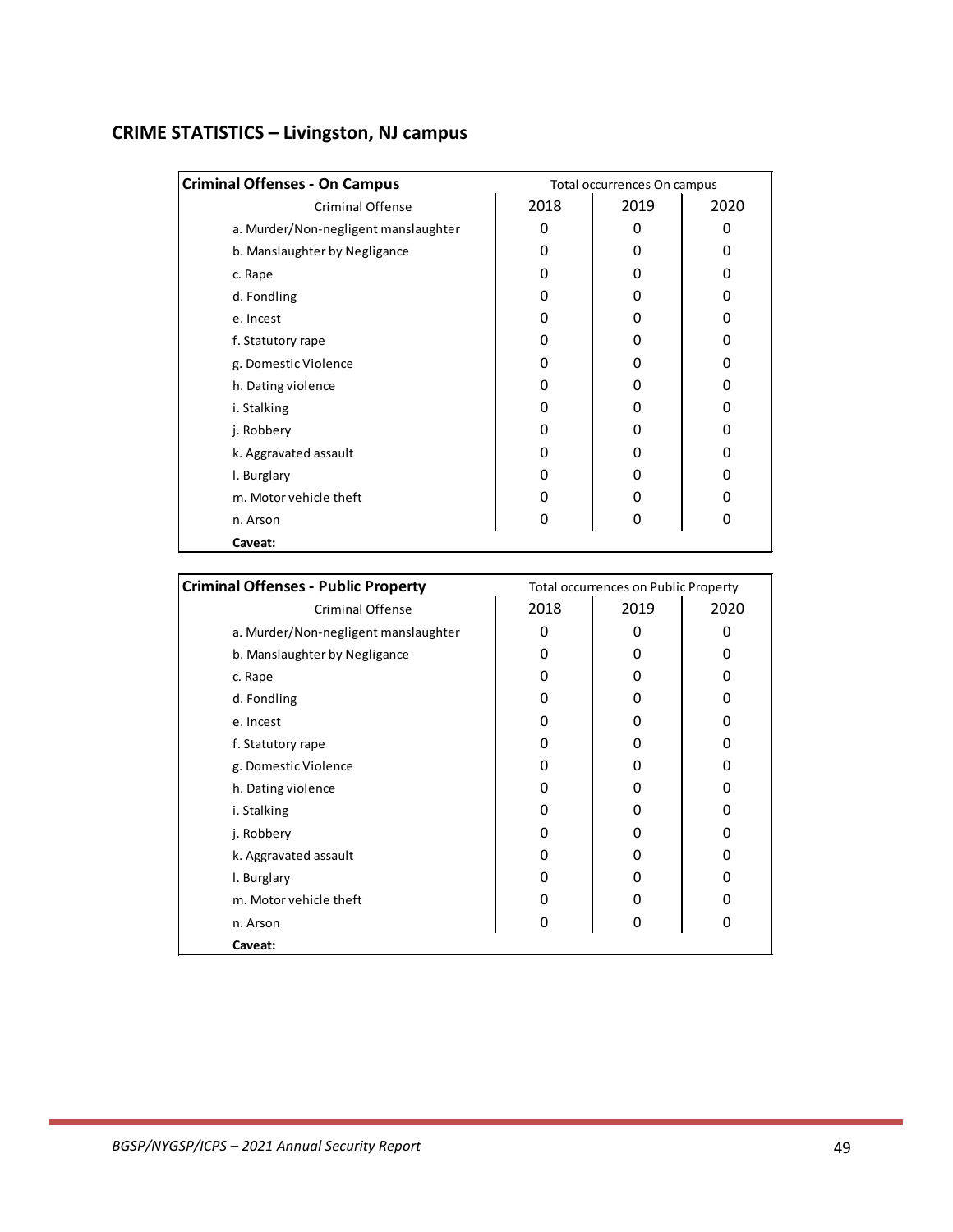| <b>Arrests - On Campus</b>             |                   | Number of Arrests |      |  |  |
|----------------------------------------|-------------------|-------------------|------|--|--|
| Law Violation                          | 2018              | 2019              | 2020 |  |  |
| a. Weapons: carrying, possessing, etc. | 0                 | 0                 | 0    |  |  |
| b. Drug abuse violations               | 0                 | 0                 | 0    |  |  |
| c. Liquor law violations               | 0                 | 0                 | 0    |  |  |
| Caveat:                                |                   |                   |      |  |  |
|                                        |                   |                   |      |  |  |
| Arrocte - Dublic Dronorty              | Number of Arrocts |                   |      |  |  |

| <b>Arrests - Public Property</b>       | Number of Arrests |      |      |  |
|----------------------------------------|-------------------|------|------|--|
| Law Violation                          | 2018              | 2019 | 2020 |  |
| a. Weapons: carrying, possessing, etc. | 0                 | 0    |      |  |
| b. Drug abuse violations               | 0                 |      |      |  |
| c. Liquor law violations               | 0                 | 0    |      |  |
| Caveat:                                |                   |      |      |  |

| <b>Disciplinary Actions - On Campus</b> | Number of persons referred for Disciplinary<br>Action |      |      |  |  |
|-----------------------------------------|-------------------------------------------------------|------|------|--|--|
| Law Violation                           | 2018                                                  | 2019 | 2020 |  |  |
| a. Weapons: carrying, possessing, etc.  | 0                                                     | O    |      |  |  |
| b. Drug abuse violations                | O                                                     | O    |      |  |  |
| c. Liquor law violations                | 0                                                     | 0    |      |  |  |
| Caveat:                                 |                                                       |      |      |  |  |

| <b>Disciplinary Actions - Public Property</b> | Number of persons referred for Disciplinary<br>Action |      |      |  |
|-----------------------------------------------|-------------------------------------------------------|------|------|--|
| Law Violation                                 | 2018                                                  | 2019 | 2020 |  |
| a. Weapons: carrying, possessing, etc.        |                                                       |      |      |  |
| b. Drug abuse violations                      |                                                       |      | 0    |  |
| c. Liquor law violations                      | 0                                                     |      | 0    |  |
| Caveat:                                       |                                                       |      |      |  |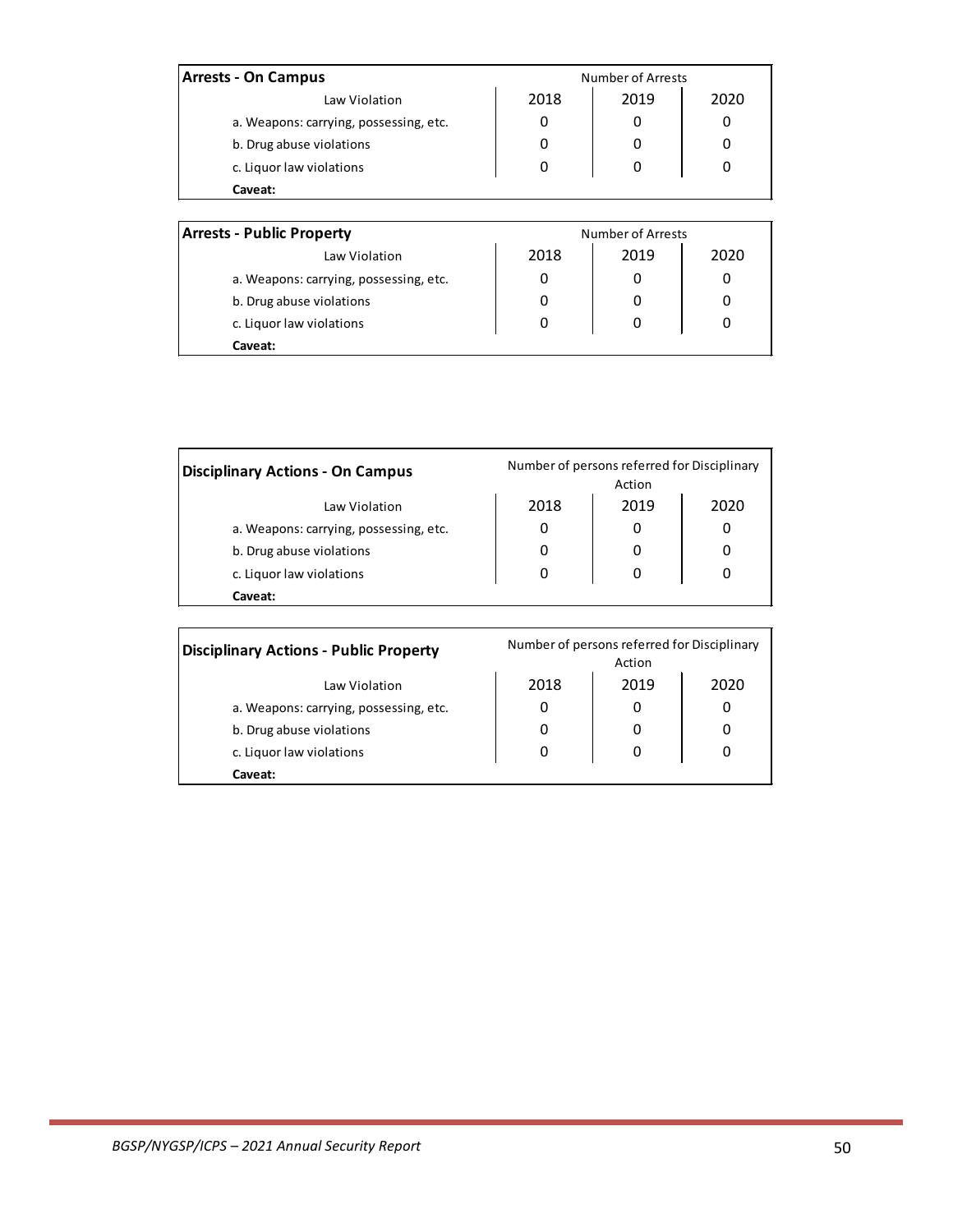| Occurrences of Hate Crimes<br>Livingston, NJ<br>Category of Bias for crimes reported in 2020<br>2020<br>National<br>Gender<br>Sexual<br><b>Criminal Offense</b><br>Disability<br>Ethnicity<br>Race<br>Religion<br>Gender<br>Orientation<br>Identity<br>origin<br><b>Total</b><br>a. Murder/Non-negligent<br>0<br>0<br>0<br>0<br>0<br>0<br>0<br>0<br>0<br>manslaughter<br>0<br>0<br>0<br>0<br>0<br>0<br>0<br>0<br>0<br>b. Rape<br>0<br>0<br>0<br>0<br>0<br>0<br>0<br>0<br>c. Fondling<br>0<br>0<br>0<br>0<br>0<br>0<br>0<br>0<br>0<br>0<br>d. Incest<br>0<br>0<br>0<br>0<br>0<br>0<br>0<br>0<br>0<br>e. Statutory rape<br>0<br>0<br>0<br>0<br>0<br>0<br>0<br>0<br>0<br>f. Robbery<br>0<br>0<br>0<br>0<br>0<br>0<br>0<br>0<br>0<br>g. Aggravated assault<br>0<br>0<br>0<br>0<br>0<br>0<br>0<br>0<br>0<br>h. Burglary<br>0<br>0<br>0<br>0<br>0<br>0<br>0<br>0<br>0<br>i. Motor vehicle theft<br>0<br>0<br>0<br>0<br>0<br>0<br>0<br>0<br>0<br>j. Arson<br>0<br>0<br>0<br>0<br>0<br>0<br>0<br>0<br>0<br>k. Simple assault<br>0<br>0<br>0<br>0<br>$\mathbf 0$<br>0<br>0<br>0<br>0<br>I. Larceny-theft<br>0<br>0<br>0<br>0<br>0<br>0<br>0<br>0<br>0<br>m. Intimidation<br>n. Destruction/damage/ vandalism<br>0<br>0<br>$\mathbf 0$<br>$\mathbf 0$<br>0<br>$\Omega$<br>0<br>0<br>0<br>of property<br>Occurrences of Hate Crimes<br>Category of Bias for crimes reported in 2019<br>2019<br>Gender<br>National<br>Sexual<br><b>Criminal Offense</b><br>Ethnicity<br>Race<br>Religion<br>Gender<br>Disability<br>Orientation<br><b>Total</b><br>Identity<br>origin<br>a. Murder/Non-negligent<br>0<br>0<br>0<br>0<br>0<br>0<br>0<br>0<br>0<br>manslaughter<br>0<br>0<br>0<br>0<br>0<br>0<br>0<br>0<br>0<br>b. Rape<br>0<br>0<br>0<br>0<br>0<br>0<br>0<br>0<br>0<br>c. Fondling<br>0<br>$\mathbf 0$<br>0<br>0<br>0<br>0<br>0<br>0<br>0<br>d. Incest<br>0<br>0<br>0<br>0<br>0<br>0<br>0<br>0<br>0<br>e. Statutory rape<br>0<br>0<br>0<br>0<br>0<br>0<br>0<br>0<br>0<br>f. Robbery<br>0<br>0<br>0<br>0<br>0<br>0<br>0<br>0<br>0<br>g. Aggravated assault<br>0<br>0<br>0<br>0<br>0<br>0<br>0<br>0<br>0<br>h. Burglary<br>0<br>0<br>0<br>0<br>$\mathbf 0$<br>0<br>0<br>0<br>0<br>i. Motor vehicle theft<br>0<br>0<br>0<br>0<br>0<br>$\mathbf 0$<br>0<br>0<br>0<br>j. Arson<br>0<br>0<br>0<br>0<br>0<br>0<br>0<br>0<br>0<br>k. Simple assault<br>0<br>0<br>0<br>0<br>0<br>0<br>0<br>0<br>0<br>I. Larceny-theft<br>0<br>0<br>0<br>0<br>0<br>0<br>0<br>0<br>m. Intimidation<br>0<br>n. Destruction/damage/vandalism<br>0<br>0<br>0<br>U<br>U<br>U<br>O<br>of property<br><b>Occurrences of Hate Crimes</b><br>Category of Bias for crimes reported in 2018<br>2018<br>National<br>Gender<br>Sexual<br><b>Criminal Offense</b><br>Religion<br>Gender<br>Disability<br>Ethnicity<br>Race<br>Orientation<br>Identity<br>origin<br>Total<br>a. Murder/Non-negligent<br>0<br>0<br>0<br>0<br>0<br>0<br>0<br>0<br>0<br>manslaughter<br>0<br>0<br>0<br>0<br>0<br>0<br>0<br>0<br>b. Rape<br>0<br>0<br>0<br>0<br>0<br>0<br>0<br>0<br>0<br>c. Fondling<br>0<br>0<br>0<br>0<br>0<br>0<br>0<br>0<br>0<br>d. Incest<br>0<br>0<br>0<br>0<br>0<br>0<br>0<br>0<br>0<br>0<br>e. Statutory rape<br>0<br>0<br>0<br>0<br>0<br>0<br>0<br>0<br>0<br>f. Robbery<br>0<br>0<br>0<br>0<br>0<br>0<br>0<br>0<br>g. Aggravated assault<br>0<br>0<br>0<br>0<br>0<br>0<br>0<br>0<br>0<br>h. Burglary<br>0<br>0<br>0<br>0<br>0<br>0<br>0<br>0<br>0<br>i. Motor vehicle theft<br>0<br>0<br>0<br>0<br>0<br>0<br>0<br>0<br>0<br>0<br>j. Arson<br>0<br>0<br>0<br>0<br>0<br>0<br>0<br>0<br>k. Simple assault<br>0<br>0<br>0<br>0<br>0<br>0<br>0<br>0<br>0<br>I. Larceny-theft<br>0<br>0<br>0<br>0<br>0<br>0<br>0<br>0<br>0<br>0<br>m. Intimidation<br>n. Destruction/damage/ vandalism<br>0<br>0<br>0<br>0<br>$\mathbf 0$<br>0<br>0<br>0<br>0<br>of property |                           |  |  |  |  |  |  |  |  |  |  |  |
|-------------------------------------------------------------------------------------------------------------------------------------------------------------------------------------------------------------------------------------------------------------------------------------------------------------------------------------------------------------------------------------------------------------------------------------------------------------------------------------------------------------------------------------------------------------------------------------------------------------------------------------------------------------------------------------------------------------------------------------------------------------------------------------------------------------------------------------------------------------------------------------------------------------------------------------------------------------------------------------------------------------------------------------------------------------------------------------------------------------------------------------------------------------------------------------------------------------------------------------------------------------------------------------------------------------------------------------------------------------------------------------------------------------------------------------------------------------------------------------------------------------------------------------------------------------------------------------------------------------------------------------------------------------------------------------------------------------------------------------------------------------------------------------------------------------------------------------------------------------------------------------------------------------------------------------------------------------------------------------------------------------------------------------------------------------------------------------------------------------------------------------------------------------------------------------------------------------------------------------------------------------------------------------------------------------------------------------------------------------------------------------------------------------------------------------------------------------------------------------------------------------------------------------------------------------------------------------------------------------------------------------------------------------------------------------------------------------------------------------------------------------------------------------------------------------------------------------------------------------------------------------------------------------------------------------------------------------------------------------------------------------------------------------------------------------------------------------------------------------------------------------------------------------------------------------------------------------------------------------------------------------------------------------------------------------------------------------------------------------------------------------------------------------------------------------------------------------------------------------------------------------------------------------------------------------------------------------------------------------------------------------------------------------------------------------------------------------------------------------------------------------------------------------------------------|---------------------------|--|--|--|--|--|--|--|--|--|--|--|
|                                                                                                                                                                                                                                                                                                                                                                                                                                                                                                                                                                                                                                                                                                                                                                                                                                                                                                                                                                                                                                                                                                                                                                                                                                                                                                                                                                                                                                                                                                                                                                                                                                                                                                                                                                                                                                                                                                                                                                                                                                                                                                                                                                                                                                                                                                                                                                                                                                                                                                                                                                                                                                                                                                                                                                                                                                                                                                                                                                                                                                                                                                                                                                                                                                                                                                                                                                                                                                                                                                                                                                                                                                                                                                                                                                                                       | Hate Crimes - On Campus - |  |  |  |  |  |  |  |  |  |  |  |
|                                                                                                                                                                                                                                                                                                                                                                                                                                                                                                                                                                                                                                                                                                                                                                                                                                                                                                                                                                                                                                                                                                                                                                                                                                                                                                                                                                                                                                                                                                                                                                                                                                                                                                                                                                                                                                                                                                                                                                                                                                                                                                                                                                                                                                                                                                                                                                                                                                                                                                                                                                                                                                                                                                                                                                                                                                                                                                                                                                                                                                                                                                                                                                                                                                                                                                                                                                                                                                                                                                                                                                                                                                                                                                                                                                                                       |                           |  |  |  |  |  |  |  |  |  |  |  |
|                                                                                                                                                                                                                                                                                                                                                                                                                                                                                                                                                                                                                                                                                                                                                                                                                                                                                                                                                                                                                                                                                                                                                                                                                                                                                                                                                                                                                                                                                                                                                                                                                                                                                                                                                                                                                                                                                                                                                                                                                                                                                                                                                                                                                                                                                                                                                                                                                                                                                                                                                                                                                                                                                                                                                                                                                                                                                                                                                                                                                                                                                                                                                                                                                                                                                                                                                                                                                                                                                                                                                                                                                                                                                                                                                                                                       |                           |  |  |  |  |  |  |  |  |  |  |  |
|                                                                                                                                                                                                                                                                                                                                                                                                                                                                                                                                                                                                                                                                                                                                                                                                                                                                                                                                                                                                                                                                                                                                                                                                                                                                                                                                                                                                                                                                                                                                                                                                                                                                                                                                                                                                                                                                                                                                                                                                                                                                                                                                                                                                                                                                                                                                                                                                                                                                                                                                                                                                                                                                                                                                                                                                                                                                                                                                                                                                                                                                                                                                                                                                                                                                                                                                                                                                                                                                                                                                                                                                                                                                                                                                                                                                       |                           |  |  |  |  |  |  |  |  |  |  |  |
|                                                                                                                                                                                                                                                                                                                                                                                                                                                                                                                                                                                                                                                                                                                                                                                                                                                                                                                                                                                                                                                                                                                                                                                                                                                                                                                                                                                                                                                                                                                                                                                                                                                                                                                                                                                                                                                                                                                                                                                                                                                                                                                                                                                                                                                                                                                                                                                                                                                                                                                                                                                                                                                                                                                                                                                                                                                                                                                                                                                                                                                                                                                                                                                                                                                                                                                                                                                                                                                                                                                                                                                                                                                                                                                                                                                                       |                           |  |  |  |  |  |  |  |  |  |  |  |
|                                                                                                                                                                                                                                                                                                                                                                                                                                                                                                                                                                                                                                                                                                                                                                                                                                                                                                                                                                                                                                                                                                                                                                                                                                                                                                                                                                                                                                                                                                                                                                                                                                                                                                                                                                                                                                                                                                                                                                                                                                                                                                                                                                                                                                                                                                                                                                                                                                                                                                                                                                                                                                                                                                                                                                                                                                                                                                                                                                                                                                                                                                                                                                                                                                                                                                                                                                                                                                                                                                                                                                                                                                                                                                                                                                                                       |                           |  |  |  |  |  |  |  |  |  |  |  |
|                                                                                                                                                                                                                                                                                                                                                                                                                                                                                                                                                                                                                                                                                                                                                                                                                                                                                                                                                                                                                                                                                                                                                                                                                                                                                                                                                                                                                                                                                                                                                                                                                                                                                                                                                                                                                                                                                                                                                                                                                                                                                                                                                                                                                                                                                                                                                                                                                                                                                                                                                                                                                                                                                                                                                                                                                                                                                                                                                                                                                                                                                                                                                                                                                                                                                                                                                                                                                                                                                                                                                                                                                                                                                                                                                                                                       |                           |  |  |  |  |  |  |  |  |  |  |  |
|                                                                                                                                                                                                                                                                                                                                                                                                                                                                                                                                                                                                                                                                                                                                                                                                                                                                                                                                                                                                                                                                                                                                                                                                                                                                                                                                                                                                                                                                                                                                                                                                                                                                                                                                                                                                                                                                                                                                                                                                                                                                                                                                                                                                                                                                                                                                                                                                                                                                                                                                                                                                                                                                                                                                                                                                                                                                                                                                                                                                                                                                                                                                                                                                                                                                                                                                                                                                                                                                                                                                                                                                                                                                                                                                                                                                       |                           |  |  |  |  |  |  |  |  |  |  |  |
|                                                                                                                                                                                                                                                                                                                                                                                                                                                                                                                                                                                                                                                                                                                                                                                                                                                                                                                                                                                                                                                                                                                                                                                                                                                                                                                                                                                                                                                                                                                                                                                                                                                                                                                                                                                                                                                                                                                                                                                                                                                                                                                                                                                                                                                                                                                                                                                                                                                                                                                                                                                                                                                                                                                                                                                                                                                                                                                                                                                                                                                                                                                                                                                                                                                                                                                                                                                                                                                                                                                                                                                                                                                                                                                                                                                                       |                           |  |  |  |  |  |  |  |  |  |  |  |
|                                                                                                                                                                                                                                                                                                                                                                                                                                                                                                                                                                                                                                                                                                                                                                                                                                                                                                                                                                                                                                                                                                                                                                                                                                                                                                                                                                                                                                                                                                                                                                                                                                                                                                                                                                                                                                                                                                                                                                                                                                                                                                                                                                                                                                                                                                                                                                                                                                                                                                                                                                                                                                                                                                                                                                                                                                                                                                                                                                                                                                                                                                                                                                                                                                                                                                                                                                                                                                                                                                                                                                                                                                                                                                                                                                                                       |                           |  |  |  |  |  |  |  |  |  |  |  |
|                                                                                                                                                                                                                                                                                                                                                                                                                                                                                                                                                                                                                                                                                                                                                                                                                                                                                                                                                                                                                                                                                                                                                                                                                                                                                                                                                                                                                                                                                                                                                                                                                                                                                                                                                                                                                                                                                                                                                                                                                                                                                                                                                                                                                                                                                                                                                                                                                                                                                                                                                                                                                                                                                                                                                                                                                                                                                                                                                                                                                                                                                                                                                                                                                                                                                                                                                                                                                                                                                                                                                                                                                                                                                                                                                                                                       |                           |  |  |  |  |  |  |  |  |  |  |  |
|                                                                                                                                                                                                                                                                                                                                                                                                                                                                                                                                                                                                                                                                                                                                                                                                                                                                                                                                                                                                                                                                                                                                                                                                                                                                                                                                                                                                                                                                                                                                                                                                                                                                                                                                                                                                                                                                                                                                                                                                                                                                                                                                                                                                                                                                                                                                                                                                                                                                                                                                                                                                                                                                                                                                                                                                                                                                                                                                                                                                                                                                                                                                                                                                                                                                                                                                                                                                                                                                                                                                                                                                                                                                                                                                                                                                       |                           |  |  |  |  |  |  |  |  |  |  |  |
|                                                                                                                                                                                                                                                                                                                                                                                                                                                                                                                                                                                                                                                                                                                                                                                                                                                                                                                                                                                                                                                                                                                                                                                                                                                                                                                                                                                                                                                                                                                                                                                                                                                                                                                                                                                                                                                                                                                                                                                                                                                                                                                                                                                                                                                                                                                                                                                                                                                                                                                                                                                                                                                                                                                                                                                                                                                                                                                                                                                                                                                                                                                                                                                                                                                                                                                                                                                                                                                                                                                                                                                                                                                                                                                                                                                                       |                           |  |  |  |  |  |  |  |  |  |  |  |
|                                                                                                                                                                                                                                                                                                                                                                                                                                                                                                                                                                                                                                                                                                                                                                                                                                                                                                                                                                                                                                                                                                                                                                                                                                                                                                                                                                                                                                                                                                                                                                                                                                                                                                                                                                                                                                                                                                                                                                                                                                                                                                                                                                                                                                                                                                                                                                                                                                                                                                                                                                                                                                                                                                                                                                                                                                                                                                                                                                                                                                                                                                                                                                                                                                                                                                                                                                                                                                                                                                                                                                                                                                                                                                                                                                                                       |                           |  |  |  |  |  |  |  |  |  |  |  |
|                                                                                                                                                                                                                                                                                                                                                                                                                                                                                                                                                                                                                                                                                                                                                                                                                                                                                                                                                                                                                                                                                                                                                                                                                                                                                                                                                                                                                                                                                                                                                                                                                                                                                                                                                                                                                                                                                                                                                                                                                                                                                                                                                                                                                                                                                                                                                                                                                                                                                                                                                                                                                                                                                                                                                                                                                                                                                                                                                                                                                                                                                                                                                                                                                                                                                                                                                                                                                                                                                                                                                                                                                                                                                                                                                                                                       |                           |  |  |  |  |  |  |  |  |  |  |  |
|                                                                                                                                                                                                                                                                                                                                                                                                                                                                                                                                                                                                                                                                                                                                                                                                                                                                                                                                                                                                                                                                                                                                                                                                                                                                                                                                                                                                                                                                                                                                                                                                                                                                                                                                                                                                                                                                                                                                                                                                                                                                                                                                                                                                                                                                                                                                                                                                                                                                                                                                                                                                                                                                                                                                                                                                                                                                                                                                                                                                                                                                                                                                                                                                                                                                                                                                                                                                                                                                                                                                                                                                                                                                                                                                                                                                       |                           |  |  |  |  |  |  |  |  |  |  |  |
|                                                                                                                                                                                                                                                                                                                                                                                                                                                                                                                                                                                                                                                                                                                                                                                                                                                                                                                                                                                                                                                                                                                                                                                                                                                                                                                                                                                                                                                                                                                                                                                                                                                                                                                                                                                                                                                                                                                                                                                                                                                                                                                                                                                                                                                                                                                                                                                                                                                                                                                                                                                                                                                                                                                                                                                                                                                                                                                                                                                                                                                                                                                                                                                                                                                                                                                                                                                                                                                                                                                                                                                                                                                                                                                                                                                                       |                           |  |  |  |  |  |  |  |  |  |  |  |
|                                                                                                                                                                                                                                                                                                                                                                                                                                                                                                                                                                                                                                                                                                                                                                                                                                                                                                                                                                                                                                                                                                                                                                                                                                                                                                                                                                                                                                                                                                                                                                                                                                                                                                                                                                                                                                                                                                                                                                                                                                                                                                                                                                                                                                                                                                                                                                                                                                                                                                                                                                                                                                                                                                                                                                                                                                                                                                                                                                                                                                                                                                                                                                                                                                                                                                                                                                                                                                                                                                                                                                                                                                                                                                                                                                                                       |                           |  |  |  |  |  |  |  |  |  |  |  |
|                                                                                                                                                                                                                                                                                                                                                                                                                                                                                                                                                                                                                                                                                                                                                                                                                                                                                                                                                                                                                                                                                                                                                                                                                                                                                                                                                                                                                                                                                                                                                                                                                                                                                                                                                                                                                                                                                                                                                                                                                                                                                                                                                                                                                                                                                                                                                                                                                                                                                                                                                                                                                                                                                                                                                                                                                                                                                                                                                                                                                                                                                                                                                                                                                                                                                                                                                                                                                                                                                                                                                                                                                                                                                                                                                                                                       |                           |  |  |  |  |  |  |  |  |  |  |  |
|                                                                                                                                                                                                                                                                                                                                                                                                                                                                                                                                                                                                                                                                                                                                                                                                                                                                                                                                                                                                                                                                                                                                                                                                                                                                                                                                                                                                                                                                                                                                                                                                                                                                                                                                                                                                                                                                                                                                                                                                                                                                                                                                                                                                                                                                                                                                                                                                                                                                                                                                                                                                                                                                                                                                                                                                                                                                                                                                                                                                                                                                                                                                                                                                                                                                                                                                                                                                                                                                                                                                                                                                                                                                                                                                                                                                       |                           |  |  |  |  |  |  |  |  |  |  |  |
|                                                                                                                                                                                                                                                                                                                                                                                                                                                                                                                                                                                                                                                                                                                                                                                                                                                                                                                                                                                                                                                                                                                                                                                                                                                                                                                                                                                                                                                                                                                                                                                                                                                                                                                                                                                                                                                                                                                                                                                                                                                                                                                                                                                                                                                                                                                                                                                                                                                                                                                                                                                                                                                                                                                                                                                                                                                                                                                                                                                                                                                                                                                                                                                                                                                                                                                                                                                                                                                                                                                                                                                                                                                                                                                                                                                                       |                           |  |  |  |  |  |  |  |  |  |  |  |
|                                                                                                                                                                                                                                                                                                                                                                                                                                                                                                                                                                                                                                                                                                                                                                                                                                                                                                                                                                                                                                                                                                                                                                                                                                                                                                                                                                                                                                                                                                                                                                                                                                                                                                                                                                                                                                                                                                                                                                                                                                                                                                                                                                                                                                                                                                                                                                                                                                                                                                                                                                                                                                                                                                                                                                                                                                                                                                                                                                                                                                                                                                                                                                                                                                                                                                                                                                                                                                                                                                                                                                                                                                                                                                                                                                                                       |                           |  |  |  |  |  |  |  |  |  |  |  |
|                                                                                                                                                                                                                                                                                                                                                                                                                                                                                                                                                                                                                                                                                                                                                                                                                                                                                                                                                                                                                                                                                                                                                                                                                                                                                                                                                                                                                                                                                                                                                                                                                                                                                                                                                                                                                                                                                                                                                                                                                                                                                                                                                                                                                                                                                                                                                                                                                                                                                                                                                                                                                                                                                                                                                                                                                                                                                                                                                                                                                                                                                                                                                                                                                                                                                                                                                                                                                                                                                                                                                                                                                                                                                                                                                                                                       |                           |  |  |  |  |  |  |  |  |  |  |  |
|                                                                                                                                                                                                                                                                                                                                                                                                                                                                                                                                                                                                                                                                                                                                                                                                                                                                                                                                                                                                                                                                                                                                                                                                                                                                                                                                                                                                                                                                                                                                                                                                                                                                                                                                                                                                                                                                                                                                                                                                                                                                                                                                                                                                                                                                                                                                                                                                                                                                                                                                                                                                                                                                                                                                                                                                                                                                                                                                                                                                                                                                                                                                                                                                                                                                                                                                                                                                                                                                                                                                                                                                                                                                                                                                                                                                       |                           |  |  |  |  |  |  |  |  |  |  |  |
|                                                                                                                                                                                                                                                                                                                                                                                                                                                                                                                                                                                                                                                                                                                                                                                                                                                                                                                                                                                                                                                                                                                                                                                                                                                                                                                                                                                                                                                                                                                                                                                                                                                                                                                                                                                                                                                                                                                                                                                                                                                                                                                                                                                                                                                                                                                                                                                                                                                                                                                                                                                                                                                                                                                                                                                                                                                                                                                                                                                                                                                                                                                                                                                                                                                                                                                                                                                                                                                                                                                                                                                                                                                                                                                                                                                                       |                           |  |  |  |  |  |  |  |  |  |  |  |
|                                                                                                                                                                                                                                                                                                                                                                                                                                                                                                                                                                                                                                                                                                                                                                                                                                                                                                                                                                                                                                                                                                                                                                                                                                                                                                                                                                                                                                                                                                                                                                                                                                                                                                                                                                                                                                                                                                                                                                                                                                                                                                                                                                                                                                                                                                                                                                                                                                                                                                                                                                                                                                                                                                                                                                                                                                                                                                                                                                                                                                                                                                                                                                                                                                                                                                                                                                                                                                                                                                                                                                                                                                                                                                                                                                                                       |                           |  |  |  |  |  |  |  |  |  |  |  |
|                                                                                                                                                                                                                                                                                                                                                                                                                                                                                                                                                                                                                                                                                                                                                                                                                                                                                                                                                                                                                                                                                                                                                                                                                                                                                                                                                                                                                                                                                                                                                                                                                                                                                                                                                                                                                                                                                                                                                                                                                                                                                                                                                                                                                                                                                                                                                                                                                                                                                                                                                                                                                                                                                                                                                                                                                                                                                                                                                                                                                                                                                                                                                                                                                                                                                                                                                                                                                                                                                                                                                                                                                                                                                                                                                                                                       |                           |  |  |  |  |  |  |  |  |  |  |  |
|                                                                                                                                                                                                                                                                                                                                                                                                                                                                                                                                                                                                                                                                                                                                                                                                                                                                                                                                                                                                                                                                                                                                                                                                                                                                                                                                                                                                                                                                                                                                                                                                                                                                                                                                                                                                                                                                                                                                                                                                                                                                                                                                                                                                                                                                                                                                                                                                                                                                                                                                                                                                                                                                                                                                                                                                                                                                                                                                                                                                                                                                                                                                                                                                                                                                                                                                                                                                                                                                                                                                                                                                                                                                                                                                                                                                       |                           |  |  |  |  |  |  |  |  |  |  |  |
|                                                                                                                                                                                                                                                                                                                                                                                                                                                                                                                                                                                                                                                                                                                                                                                                                                                                                                                                                                                                                                                                                                                                                                                                                                                                                                                                                                                                                                                                                                                                                                                                                                                                                                                                                                                                                                                                                                                                                                                                                                                                                                                                                                                                                                                                                                                                                                                                                                                                                                                                                                                                                                                                                                                                                                                                                                                                                                                                                                                                                                                                                                                                                                                                                                                                                                                                                                                                                                                                                                                                                                                                                                                                                                                                                                                                       |                           |  |  |  |  |  |  |  |  |  |  |  |
|                                                                                                                                                                                                                                                                                                                                                                                                                                                                                                                                                                                                                                                                                                                                                                                                                                                                                                                                                                                                                                                                                                                                                                                                                                                                                                                                                                                                                                                                                                                                                                                                                                                                                                                                                                                                                                                                                                                                                                                                                                                                                                                                                                                                                                                                                                                                                                                                                                                                                                                                                                                                                                                                                                                                                                                                                                                                                                                                                                                                                                                                                                                                                                                                                                                                                                                                                                                                                                                                                                                                                                                                                                                                                                                                                                                                       |                           |  |  |  |  |  |  |  |  |  |  |  |
|                                                                                                                                                                                                                                                                                                                                                                                                                                                                                                                                                                                                                                                                                                                                                                                                                                                                                                                                                                                                                                                                                                                                                                                                                                                                                                                                                                                                                                                                                                                                                                                                                                                                                                                                                                                                                                                                                                                                                                                                                                                                                                                                                                                                                                                                                                                                                                                                                                                                                                                                                                                                                                                                                                                                                                                                                                                                                                                                                                                                                                                                                                                                                                                                                                                                                                                                                                                                                                                                                                                                                                                                                                                                                                                                                                                                       |                           |  |  |  |  |  |  |  |  |  |  |  |
|                                                                                                                                                                                                                                                                                                                                                                                                                                                                                                                                                                                                                                                                                                                                                                                                                                                                                                                                                                                                                                                                                                                                                                                                                                                                                                                                                                                                                                                                                                                                                                                                                                                                                                                                                                                                                                                                                                                                                                                                                                                                                                                                                                                                                                                                                                                                                                                                                                                                                                                                                                                                                                                                                                                                                                                                                                                                                                                                                                                                                                                                                                                                                                                                                                                                                                                                                                                                                                                                                                                                                                                                                                                                                                                                                                                                       |                           |  |  |  |  |  |  |  |  |  |  |  |
|                                                                                                                                                                                                                                                                                                                                                                                                                                                                                                                                                                                                                                                                                                                                                                                                                                                                                                                                                                                                                                                                                                                                                                                                                                                                                                                                                                                                                                                                                                                                                                                                                                                                                                                                                                                                                                                                                                                                                                                                                                                                                                                                                                                                                                                                                                                                                                                                                                                                                                                                                                                                                                                                                                                                                                                                                                                                                                                                                                                                                                                                                                                                                                                                                                                                                                                                                                                                                                                                                                                                                                                                                                                                                                                                                                                                       |                           |  |  |  |  |  |  |  |  |  |  |  |
|                                                                                                                                                                                                                                                                                                                                                                                                                                                                                                                                                                                                                                                                                                                                                                                                                                                                                                                                                                                                                                                                                                                                                                                                                                                                                                                                                                                                                                                                                                                                                                                                                                                                                                                                                                                                                                                                                                                                                                                                                                                                                                                                                                                                                                                                                                                                                                                                                                                                                                                                                                                                                                                                                                                                                                                                                                                                                                                                                                                                                                                                                                                                                                                                                                                                                                                                                                                                                                                                                                                                                                                                                                                                                                                                                                                                       |                           |  |  |  |  |  |  |  |  |  |  |  |
|                                                                                                                                                                                                                                                                                                                                                                                                                                                                                                                                                                                                                                                                                                                                                                                                                                                                                                                                                                                                                                                                                                                                                                                                                                                                                                                                                                                                                                                                                                                                                                                                                                                                                                                                                                                                                                                                                                                                                                                                                                                                                                                                                                                                                                                                                                                                                                                                                                                                                                                                                                                                                                                                                                                                                                                                                                                                                                                                                                                                                                                                                                                                                                                                                                                                                                                                                                                                                                                                                                                                                                                                                                                                                                                                                                                                       |                           |  |  |  |  |  |  |  |  |  |  |  |
|                                                                                                                                                                                                                                                                                                                                                                                                                                                                                                                                                                                                                                                                                                                                                                                                                                                                                                                                                                                                                                                                                                                                                                                                                                                                                                                                                                                                                                                                                                                                                                                                                                                                                                                                                                                                                                                                                                                                                                                                                                                                                                                                                                                                                                                                                                                                                                                                                                                                                                                                                                                                                                                                                                                                                                                                                                                                                                                                                                                                                                                                                                                                                                                                                                                                                                                                                                                                                                                                                                                                                                                                                                                                                                                                                                                                       |                           |  |  |  |  |  |  |  |  |  |  |  |
|                                                                                                                                                                                                                                                                                                                                                                                                                                                                                                                                                                                                                                                                                                                                                                                                                                                                                                                                                                                                                                                                                                                                                                                                                                                                                                                                                                                                                                                                                                                                                                                                                                                                                                                                                                                                                                                                                                                                                                                                                                                                                                                                                                                                                                                                                                                                                                                                                                                                                                                                                                                                                                                                                                                                                                                                                                                                                                                                                                                                                                                                                                                                                                                                                                                                                                                                                                                                                                                                                                                                                                                                                                                                                                                                                                                                       |                           |  |  |  |  |  |  |  |  |  |  |  |
|                                                                                                                                                                                                                                                                                                                                                                                                                                                                                                                                                                                                                                                                                                                                                                                                                                                                                                                                                                                                                                                                                                                                                                                                                                                                                                                                                                                                                                                                                                                                                                                                                                                                                                                                                                                                                                                                                                                                                                                                                                                                                                                                                                                                                                                                                                                                                                                                                                                                                                                                                                                                                                                                                                                                                                                                                                                                                                                                                                                                                                                                                                                                                                                                                                                                                                                                                                                                                                                                                                                                                                                                                                                                                                                                                                                                       |                           |  |  |  |  |  |  |  |  |  |  |  |
|                                                                                                                                                                                                                                                                                                                                                                                                                                                                                                                                                                                                                                                                                                                                                                                                                                                                                                                                                                                                                                                                                                                                                                                                                                                                                                                                                                                                                                                                                                                                                                                                                                                                                                                                                                                                                                                                                                                                                                                                                                                                                                                                                                                                                                                                                                                                                                                                                                                                                                                                                                                                                                                                                                                                                                                                                                                                                                                                                                                                                                                                                                                                                                                                                                                                                                                                                                                                                                                                                                                                                                                                                                                                                                                                                                                                       |                           |  |  |  |  |  |  |  |  |  |  |  |
|                                                                                                                                                                                                                                                                                                                                                                                                                                                                                                                                                                                                                                                                                                                                                                                                                                                                                                                                                                                                                                                                                                                                                                                                                                                                                                                                                                                                                                                                                                                                                                                                                                                                                                                                                                                                                                                                                                                                                                                                                                                                                                                                                                                                                                                                                                                                                                                                                                                                                                                                                                                                                                                                                                                                                                                                                                                                                                                                                                                                                                                                                                                                                                                                                                                                                                                                                                                                                                                                                                                                                                                                                                                                                                                                                                                                       |                           |  |  |  |  |  |  |  |  |  |  |  |
|                                                                                                                                                                                                                                                                                                                                                                                                                                                                                                                                                                                                                                                                                                                                                                                                                                                                                                                                                                                                                                                                                                                                                                                                                                                                                                                                                                                                                                                                                                                                                                                                                                                                                                                                                                                                                                                                                                                                                                                                                                                                                                                                                                                                                                                                                                                                                                                                                                                                                                                                                                                                                                                                                                                                                                                                                                                                                                                                                                                                                                                                                                                                                                                                                                                                                                                                                                                                                                                                                                                                                                                                                                                                                                                                                                                                       |                           |  |  |  |  |  |  |  |  |  |  |  |
|                                                                                                                                                                                                                                                                                                                                                                                                                                                                                                                                                                                                                                                                                                                                                                                                                                                                                                                                                                                                                                                                                                                                                                                                                                                                                                                                                                                                                                                                                                                                                                                                                                                                                                                                                                                                                                                                                                                                                                                                                                                                                                                                                                                                                                                                                                                                                                                                                                                                                                                                                                                                                                                                                                                                                                                                                                                                                                                                                                                                                                                                                                                                                                                                                                                                                                                                                                                                                                                                                                                                                                                                                                                                                                                                                                                                       |                           |  |  |  |  |  |  |  |  |  |  |  |
|                                                                                                                                                                                                                                                                                                                                                                                                                                                                                                                                                                                                                                                                                                                                                                                                                                                                                                                                                                                                                                                                                                                                                                                                                                                                                                                                                                                                                                                                                                                                                                                                                                                                                                                                                                                                                                                                                                                                                                                                                                                                                                                                                                                                                                                                                                                                                                                                                                                                                                                                                                                                                                                                                                                                                                                                                                                                                                                                                                                                                                                                                                                                                                                                                                                                                                                                                                                                                                                                                                                                                                                                                                                                                                                                                                                                       |                           |  |  |  |  |  |  |  |  |  |  |  |
|                                                                                                                                                                                                                                                                                                                                                                                                                                                                                                                                                                                                                                                                                                                                                                                                                                                                                                                                                                                                                                                                                                                                                                                                                                                                                                                                                                                                                                                                                                                                                                                                                                                                                                                                                                                                                                                                                                                                                                                                                                                                                                                                                                                                                                                                                                                                                                                                                                                                                                                                                                                                                                                                                                                                                                                                                                                                                                                                                                                                                                                                                                                                                                                                                                                                                                                                                                                                                                                                                                                                                                                                                                                                                                                                                                                                       |                           |  |  |  |  |  |  |  |  |  |  |  |
|                                                                                                                                                                                                                                                                                                                                                                                                                                                                                                                                                                                                                                                                                                                                                                                                                                                                                                                                                                                                                                                                                                                                                                                                                                                                                                                                                                                                                                                                                                                                                                                                                                                                                                                                                                                                                                                                                                                                                                                                                                                                                                                                                                                                                                                                                                                                                                                                                                                                                                                                                                                                                                                                                                                                                                                                                                                                                                                                                                                                                                                                                                                                                                                                                                                                                                                                                                                                                                                                                                                                                                                                                                                                                                                                                                                                       |                           |  |  |  |  |  |  |  |  |  |  |  |
|                                                                                                                                                                                                                                                                                                                                                                                                                                                                                                                                                                                                                                                                                                                                                                                                                                                                                                                                                                                                                                                                                                                                                                                                                                                                                                                                                                                                                                                                                                                                                                                                                                                                                                                                                                                                                                                                                                                                                                                                                                                                                                                                                                                                                                                                                                                                                                                                                                                                                                                                                                                                                                                                                                                                                                                                                                                                                                                                                                                                                                                                                                                                                                                                                                                                                                                                                                                                                                                                                                                                                                                                                                                                                                                                                                                                       |                           |  |  |  |  |  |  |  |  |  |  |  |
|                                                                                                                                                                                                                                                                                                                                                                                                                                                                                                                                                                                                                                                                                                                                                                                                                                                                                                                                                                                                                                                                                                                                                                                                                                                                                                                                                                                                                                                                                                                                                                                                                                                                                                                                                                                                                                                                                                                                                                                                                                                                                                                                                                                                                                                                                                                                                                                                                                                                                                                                                                                                                                                                                                                                                                                                                                                                                                                                                                                                                                                                                                                                                                                                                                                                                                                                                                                                                                                                                                                                                                                                                                                                                                                                                                                                       |                           |  |  |  |  |  |  |  |  |  |  |  |
|                                                                                                                                                                                                                                                                                                                                                                                                                                                                                                                                                                                                                                                                                                                                                                                                                                                                                                                                                                                                                                                                                                                                                                                                                                                                                                                                                                                                                                                                                                                                                                                                                                                                                                                                                                                                                                                                                                                                                                                                                                                                                                                                                                                                                                                                                                                                                                                                                                                                                                                                                                                                                                                                                                                                                                                                                                                                                                                                                                                                                                                                                                                                                                                                                                                                                                                                                                                                                                                                                                                                                                                                                                                                                                                                                                                                       |                           |  |  |  |  |  |  |  |  |  |  |  |
|                                                                                                                                                                                                                                                                                                                                                                                                                                                                                                                                                                                                                                                                                                                                                                                                                                                                                                                                                                                                                                                                                                                                                                                                                                                                                                                                                                                                                                                                                                                                                                                                                                                                                                                                                                                                                                                                                                                                                                                                                                                                                                                                                                                                                                                                                                                                                                                                                                                                                                                                                                                                                                                                                                                                                                                                                                                                                                                                                                                                                                                                                                                                                                                                                                                                                                                                                                                                                                                                                                                                                                                                                                                                                                                                                                                                       |                           |  |  |  |  |  |  |  |  |  |  |  |
|                                                                                                                                                                                                                                                                                                                                                                                                                                                                                                                                                                                                                                                                                                                                                                                                                                                                                                                                                                                                                                                                                                                                                                                                                                                                                                                                                                                                                                                                                                                                                                                                                                                                                                                                                                                                                                                                                                                                                                                                                                                                                                                                                                                                                                                                                                                                                                                                                                                                                                                                                                                                                                                                                                                                                                                                                                                                                                                                                                                                                                                                                                                                                                                                                                                                                                                                                                                                                                                                                                                                                                                                                                                                                                                                                                                                       |                           |  |  |  |  |  |  |  |  |  |  |  |
|                                                                                                                                                                                                                                                                                                                                                                                                                                                                                                                                                                                                                                                                                                                                                                                                                                                                                                                                                                                                                                                                                                                                                                                                                                                                                                                                                                                                                                                                                                                                                                                                                                                                                                                                                                                                                                                                                                                                                                                                                                                                                                                                                                                                                                                                                                                                                                                                                                                                                                                                                                                                                                                                                                                                                                                                                                                                                                                                                                                                                                                                                                                                                                                                                                                                                                                                                                                                                                                                                                                                                                                                                                                                                                                                                                                                       |                           |  |  |  |  |  |  |  |  |  |  |  |
|                                                                                                                                                                                                                                                                                                                                                                                                                                                                                                                                                                                                                                                                                                                                                                                                                                                                                                                                                                                                                                                                                                                                                                                                                                                                                                                                                                                                                                                                                                                                                                                                                                                                                                                                                                                                                                                                                                                                                                                                                                                                                                                                                                                                                                                                                                                                                                                                                                                                                                                                                                                                                                                                                                                                                                                                                                                                                                                                                                                                                                                                                                                                                                                                                                                                                                                                                                                                                                                                                                                                                                                                                                                                                                                                                                                                       | Caveat:                   |  |  |  |  |  |  |  |  |  |  |  |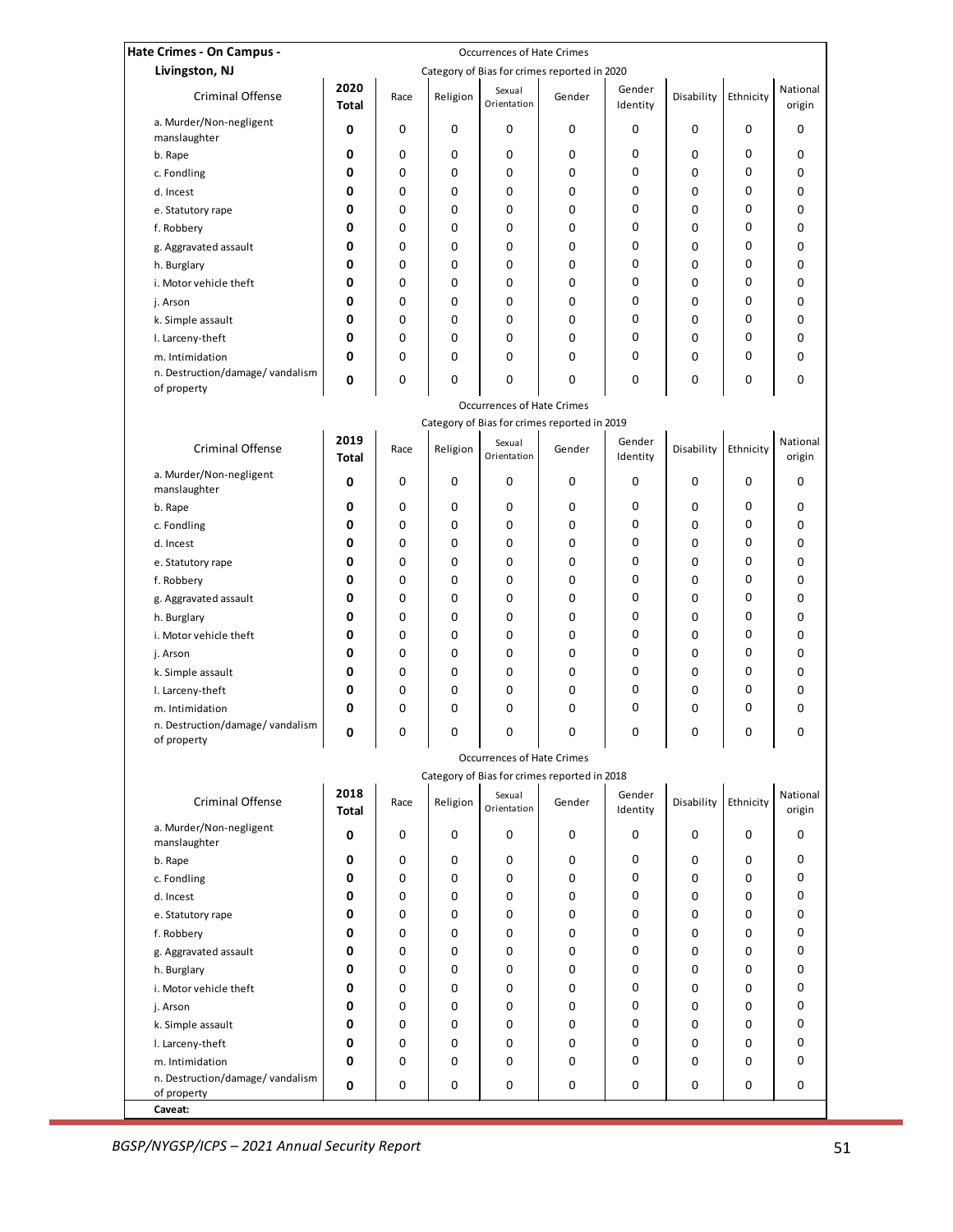| Hate Crimes - Public Property -                    |                                                                                   |      |          |                                   |                                              |                    |                      |           |                    |  |  |
|----------------------------------------------------|-----------------------------------------------------------------------------------|------|----------|-----------------------------------|----------------------------------------------|--------------------|----------------------|-----------|--------------------|--|--|
| Livingston, NJ                                     | <b>Occurrences of Hate Crimes</b><br>Category of Bias for crimes reported in 2020 |      |          |                                   |                                              |                    |                      |           |                    |  |  |
| <b>Criminal Offense</b>                            | 2020<br>Total                                                                     | Race | Religion | Sexual<br>Orientation             | Gender                                       | Gender<br>Identity | Disability           | Ethnicity | National<br>origin |  |  |
| a. Murder/Non-negligent<br>manslaughter            | 0                                                                                 | 0    | 0        | 0                                 | 0                                            | 0                  | 0                    | 0         | 0                  |  |  |
| b. Rape                                            | 0                                                                                 | 0    | 0        | 0                                 | 0                                            | 0                  | 0                    | 0         | 0                  |  |  |
| c. Fondling                                        | 0                                                                                 | 0    | 0        | 0                                 | 0                                            | 0                  | 0                    | 0         | 0                  |  |  |
| d. Incest                                          | 0                                                                                 | 0    | 0        | $\mathbf 0$                       | 0                                            | 0                  | 0                    | 0         | 0                  |  |  |
| e. Statutory rape                                  | 0                                                                                 | 0    | 0        | 0                                 | 0                                            | 0                  | 0                    | 0         | 0                  |  |  |
| f. Robbery                                         | 0                                                                                 | 0    | 0        | 0                                 | 0                                            | 0                  | 0                    | 0         | 0                  |  |  |
|                                                    | 0                                                                                 | 0    | 0        | 0                                 | 0                                            | 0                  | 0                    | 0         | 0                  |  |  |
| g. Aggravated assault                              | 0                                                                                 | 0    | 0        | 0                                 | 0                                            | 0                  | 0                    | 0         | 0                  |  |  |
| h. Burglary                                        | 0                                                                                 | 0    | 0        | 0                                 | 0                                            |                    |                      | 0         |                    |  |  |
| i. Motor vehicle theft                             |                                                                                   |      |          |                                   |                                              | 0                  | 0                    | 0         | 0                  |  |  |
| j. Arson                                           | 0                                                                                 | 0    | 0        | 0                                 | 0                                            | 0                  | 0                    |           | 0                  |  |  |
| k. Simple assault                                  | 0                                                                                 | 0    | 0        | $\mathbf 0$                       | 0                                            | 0                  | 0                    | 0         | 0                  |  |  |
| I. Larceny-theft                                   | 0                                                                                 | 0    | 0        | 0                                 | 0                                            | 0                  | 0                    | 0         | 0                  |  |  |
| m. Intimidation                                    | 0                                                                                 | 0    | 0        | 0                                 | 0                                            | 0                  | 0                    | 0         | 0                  |  |  |
| n. Destruction/damage/ vandalism<br>of property    | 0                                                                                 | 0    | 0        | 0                                 | 0                                            | 0                  | 0                    | 0         | 0                  |  |  |
|                                                    |                                                                                   |      |          | <b>Occurrences of Hate Crimes</b> |                                              |                    |                      |           |                    |  |  |
|                                                    | Category of Bias for crimes reported in 2019                                      |      |          |                                   |                                              |                    |                      |           |                    |  |  |
| <b>Criminal Offense</b>                            | 2019<br><b>Total</b>                                                              | Race | Religion | Sexual<br>Orientation             | Gender                                       | Gender<br>Identity | Disability Ethnicity |           | National<br>origin |  |  |
| a. Murder/Non-negligent<br>manslaughter            | 0                                                                                 | 0    | 0        | 0                                 | 0                                            | 0                  | 0                    | 0         | 0                  |  |  |
| b. Rape                                            | 0                                                                                 | 0    | 0        | 0                                 | 0                                            | 0                  | 0                    | 0         | 0                  |  |  |
| c. Fondling                                        | 0                                                                                 | 0    | 0        | 0                                 | 0                                            | 0                  | 0                    | 0         | 0                  |  |  |
| d. Incest                                          | 0                                                                                 | 0    | 0        | 0                                 | 0                                            | 0                  | 0                    | 0         | 0                  |  |  |
| e. Statutory rape                                  | 0                                                                                 | 0    | 0        | $\mathbf 0$                       | 0                                            | 0                  | 0                    | 0         | 0                  |  |  |
| f. Robbery                                         | 0                                                                                 | 0    | 0        | $\mathbf 0$                       | 0                                            | 0                  | 0                    | 0         | 0                  |  |  |
| g. Aggravated assault                              | 0                                                                                 | 0    | 0        | 0                                 | 0                                            | 0                  | 0                    | 0         | 0                  |  |  |
| h. Burglary                                        | 0                                                                                 | 0    | 0        | 0                                 | 0                                            | 0                  | 0                    | 0         | 0                  |  |  |
| i. Motor vehicle theft                             | 0                                                                                 | 0    | 0        | 0                                 | 0                                            | 0                  | 0                    | 0         | 0                  |  |  |
| j. Arson                                           | 0                                                                                 | 0    | 0        | 0                                 | 0                                            | 0                  | 0                    | 0         | 0                  |  |  |
| k. Simple assault                                  | 0                                                                                 | 0    | 0        | 0                                 | 0                                            | 0                  | 0                    | 0         | 0                  |  |  |
| I. Larceny-theft                                   | 0                                                                                 | 0    | 0        | $\mathbf 0$                       | 0                                            | 0                  | 0                    | 0         | 0                  |  |  |
| m. Intimidation                                    | 0                                                                                 | 0    | 0        | 0                                 | 0                                            | 0                  | 0                    | 0         | 0                  |  |  |
| n. Destruction/damage/ vandalism                   | 0                                                                                 | 0    | 0        | 0                                 | 0                                            | 0                  | 0                    | 0         | 0                  |  |  |
| of property                                        |                                                                                   |      |          | <b>Occurrences of Hate Crimes</b> |                                              |                    |                      |           |                    |  |  |
|                                                    |                                                                                   |      |          |                                   | Category of Bias for crimes reported in 2018 |                    |                      |           |                    |  |  |
|                                                    | 2018                                                                              |      |          | Sexual                            |                                              | Gender             |                      |           | National           |  |  |
| <b>Criminal Offense</b><br>a. Murder/Non-negligent | <b>Total</b>                                                                      | Race | Religion | Orientation                       | Gender                                       | Identity           | Disability           | Ethnicity | origin             |  |  |
| manslaughter                                       | 0                                                                                 | 0    | 0        | 0                                 | 0                                            | 0                  | 0                    | 0         | 0                  |  |  |
| b. Rape                                            | 0                                                                                 | 0    | 0        | 0                                 | 0                                            | 0                  | 0                    | 0         | 0                  |  |  |
| c. Fondling                                        | 0                                                                                 | 0    | 0        | 0                                 | 0                                            | 0                  | 0                    | 0         | 0                  |  |  |
| d. Incest                                          | 0                                                                                 | 0    | 0        | $\mathbf 0$                       | 0                                            | 0                  | 0                    | 0         | 0                  |  |  |
| e. Statutory rape                                  | 0                                                                                 | 0    | 0        | 0                                 | 0                                            | 0                  | 0                    | 0         | 0                  |  |  |
| f. Robbery                                         | 0                                                                                 | 0    | 0        | 0                                 | 0                                            | 0                  | 0                    | 0         | 0                  |  |  |
| g. Aggravated assault                              | 0                                                                                 | 0    | 0        | 0                                 | 0                                            | 0                  | 0                    | 0         | 0                  |  |  |
| h. Burglary                                        | 0                                                                                 | 0    | 0        | 0                                 | 0                                            | 0                  | 0                    | 0         | 0                  |  |  |
| i. Motor vehicle theft                             | 0                                                                                 | 0    | 0        | 0                                 | 0                                            | 0                  | 0                    | 0         | 0                  |  |  |
| j. Arson                                           | 0                                                                                 | 0    | 0        | 0                                 | 0                                            | 0                  | 0                    | 0         | 0                  |  |  |
| k. Simple assault                                  | 0                                                                                 | 0    | 0        | 0                                 | 0                                            | 0                  | 0                    | 0         | 0                  |  |  |
| I. Larceny-theft                                   | 0                                                                                 | 0    | 0        | 0                                 | 0                                            | 0                  | 0                    | 0         | 0                  |  |  |
| m. Intimidation                                    | 0                                                                                 | 0    | 0        | 0                                 | 0                                            | 0                  | 0                    | 0         | 0                  |  |  |
| n. Destruction/damage/ vandalism                   | $\mathbf 0$                                                                       | 0    | 0        | 0                                 | 0                                            | 0                  | 0                    | 0         | 0                  |  |  |
| of property<br>Caveat:                             |                                                                                   |      |          |                                   |                                              |                    |                      |           |                    |  |  |